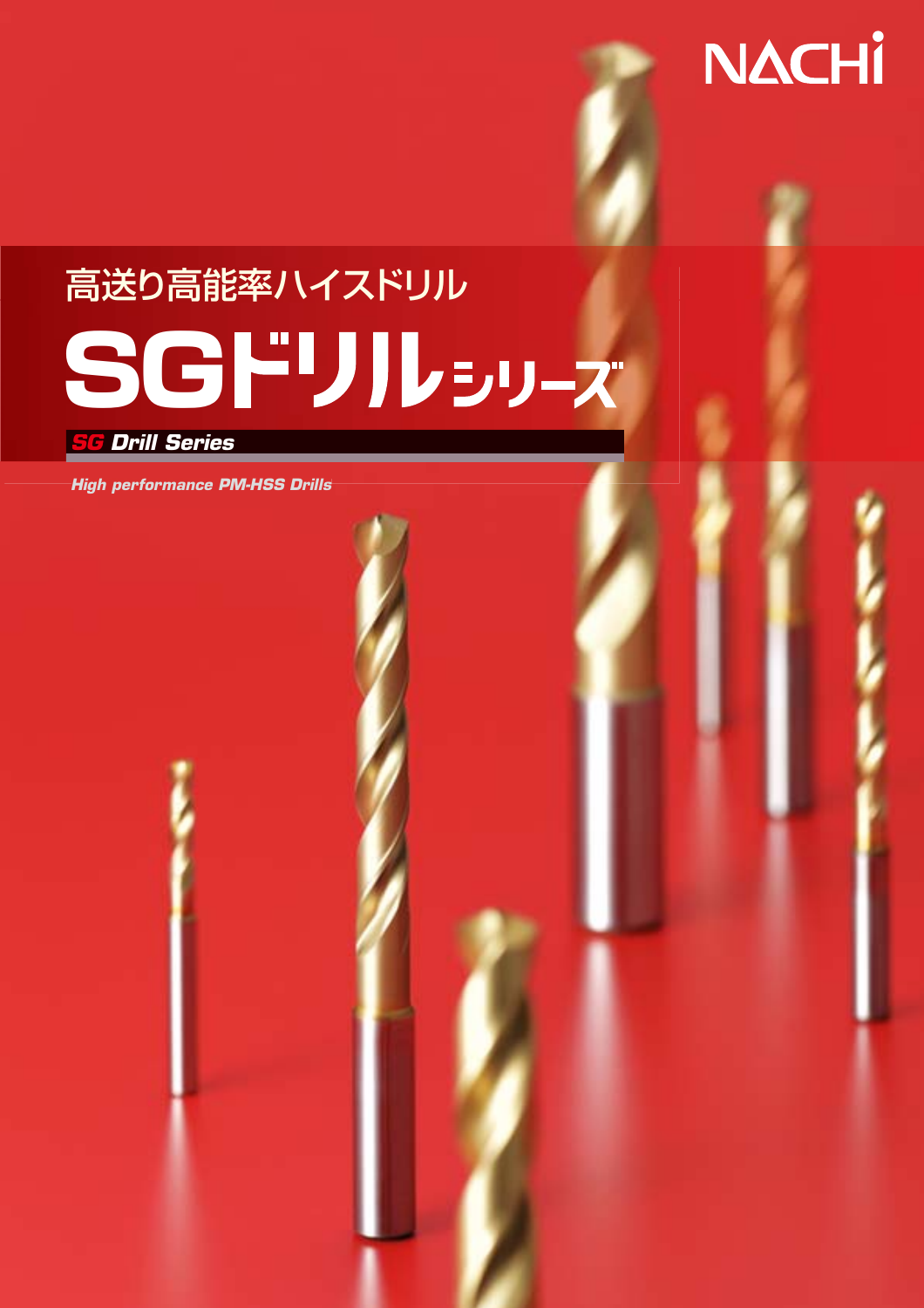# **高性能ハイスドリルの定番** SGFJJLEJJ-Z

■高級粉末ハイスとSGコーティングでハイスドリル最高峰の長寿命 ■刃先、溝形状の最適化と高精度化により、安定した加工と高穴位置精度を可能 ■高速・高送りによる高能率加工を実現

#### **High performance PM-HSS Drills**

■Powder HSS with SG Coating and the tool life is 2-3 times of conventional coated drills. ■Extremely precise positioning and Stable drilled hole diameter. ■Cut down the process and save machining time.







#### Drilling performance of mini SG-ESS 小径SG-ESSドリルの切削性能







SG-coating

SGコーティング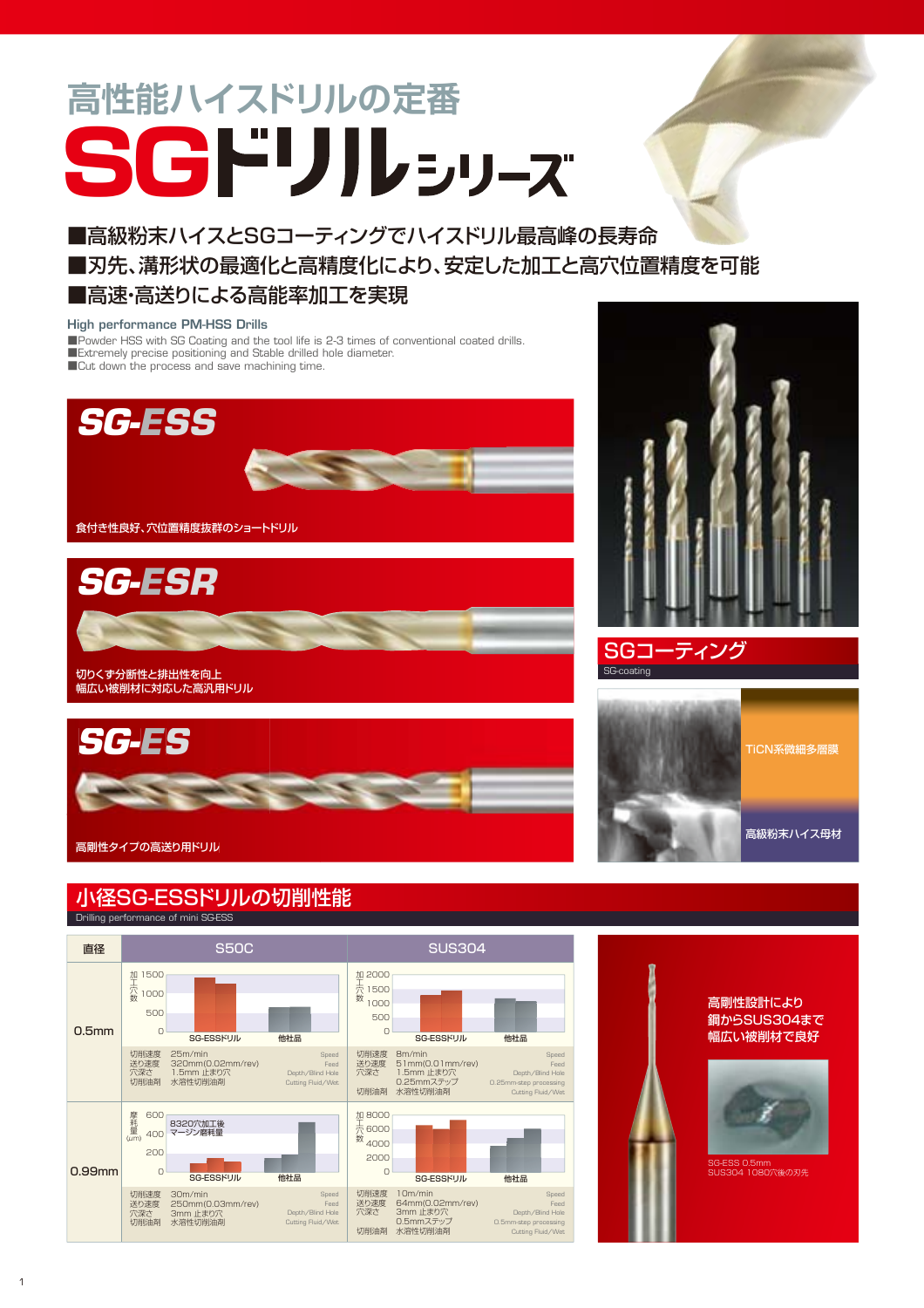### SG-ESRは送り量の変化にも安定

**High accuracy even in low feed** 



#### 切削条件 ドリル 切削速度 被削材 穴深さ 切削油剤 6mm 40m/min S50C(180HB) 19mm 通り穴 水溶性切削油剤 Tool **Speed** Work Material /Through Hole Cutting Fluid/Wet 穴拡大量 30μm以下 Hole expansion 30μm or less



### SG-ESR 幅広い被削材に対応



#### High-accuracy drilling 高精度穴あけ加工



### 被削材選定基準表

|              | Selection Chart according to work Materials |                |                                      |                                     |          |                                          |                        |                |                                |                |                |              |
|--------------|---------------------------------------------|----------------|--------------------------------------|-------------------------------------|----------|------------------------------------------|------------------------|----------------|--------------------------------|----------------|----------------|--------------|
|              | 一般<br>構造用鋼                                  | 炭素鋼            | 合金鋼<br>調質鋼                           | ダイス鋼<br>プレハードン鋼                     |          | 高硬度鋼                                     |                        | ステンレス鋼         | Ti合金<br>耐熱合金                   | 鋳鉄             | アルミニウム<br>合金   | 銅合金          |
| 商品記号<br>Code | <b>Structual Steel</b>                      | Carbon Steel   | Alloy Steel<br>Heat treated<br>Steel | Mold Steel<br><b>Hardened Steel</b> |          | Hardened Steel                           | <b>Stainless Steel</b> |                | Titanium Allov<br>Nickel Alloy | Cast Iron      | Aluminum Alloy | Copper Alloy |
|              | <b>SS400</b>                                | S45C S50C      | <b>SCM NAK</b>                       |                                     |          | 30~40HRC 40~50HRC 50~65HRC SUS304 SUS316 |                        | SUS420         |                                | FCD FC         | AC ADC         | Cu           |
| <b>SGESS</b> | $\circledcirc$                              | $\circ$        | $\circledcirc$                       | $\circledcirc$                      | $\times$ | $\times$                                 | $\circledcirc$         | $\circledcirc$ | $\circledcirc$                 | $\circledcirc$ |                |              |
| <b>SGESR</b> | $\circledcirc$                              | $\circledcirc$ | $\circledcirc$                       |                                     | $\times$ | $\times$                                 | $\circledcirc$         | $\circledcirc$ |                                | $\circledcirc$ |                |              |
| <b>SGES</b>  |                                             |                | $\circledcirc$                       | $\circledcirc$                      | $\times$ | $\times$                                 | $\times$               | $\circledcirc$ |                                |                |                |              |

◎:最適 Excellent ○:適用 Good ×:不適 Not Used 無印(No mark):推奨しません Not recommended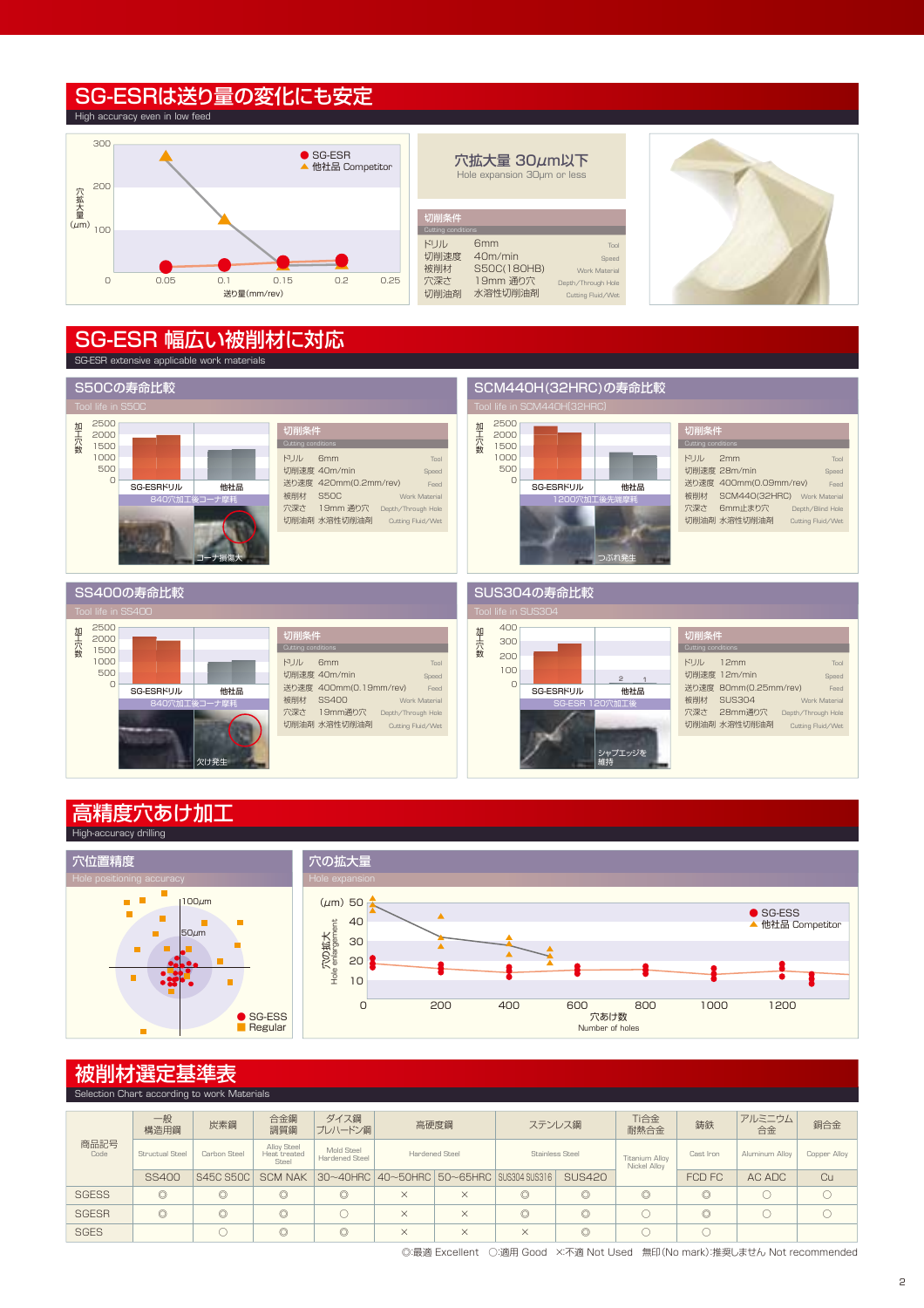



#### LIST 7574

| 商品記号           | 直径   | 溝長            | 全長 | シャンク怪 | 仕庫        | 参考価格                     | 商品記号                 | 直径   | 溝長 | 全長 | ジャンク径 | 仕店           |                          | 商品記号           | 直径   | 溝長     | 全長 | シャンク径          | 任庫           | 参考価格                     |
|----------------|------|---------------|----|-------|-----------|--------------------------|----------------------|------|----|----|-------|--------------|--------------------------|----------------|------|--------|----|----------------|--------------|--------------------------|
| Code           | Dc   | $\mathcal{Q}$ | I. | Ds    | Stock     | Price                    | Code                 | Dc   | ₽. | ı. | Ds.   | <b>Stock</b> | Price                    | Code           | Dc   | $\ell$ |    | Ds             | <b>Stock</b> | Price                    |
| SGESR2.0       | 2.0  | 24            | 56 | З     | 0         | 1,240                    | SGESR2.51            | 2.51 | 30 | 64 | З     | $\Box$       |                          | SGESR3.02      | 3.02 | 36     | 71 | 4              | $\Box$       |                          |
| SGESR2.01      | 2.01 | 24            | 56 | З     | $\Box$    |                          | SGESR2.52            | 2.52 | 30 | 64 | З     | $\Box$       |                          | SGESR3.03      | 3.03 | 36     | 71 | 4              | $\Box$       |                          |
| SGESR2.02      | 2.02 | 24            | 56 | З     | $\Box$    |                          | SGESR2.53            | 2.53 | 30 | 64 | з     | $\Box$       |                          | SGESR3.04      | 3.04 | 36     | 71 | 4              | $\Box$       |                          |
| SGESR2.03      | 2.03 | 24            | 56 | з     | $\Box$    |                          | SGESR2.54            | 2.54 | 30 | 64 | 3     | $\Box$       |                          | SGESR3.05      | 3.05 | 36     | 71 | $\overline{4}$ | $\Box$       |                          |
| SGESR2.04      | 2.04 | 24            | 56 | З     | $\Box$    |                          | SGESR2.55            | 2.55 | 30 | 64 | з     | $\Box$       |                          | SGESR3.06      | 3.06 | 36     | 71 | 4              | 0            |                          |
| SGESR2.05      | 2.05 | 24            | 56 | З     | $\Box$    |                          | SGESR2.56            | 2.56 | 30 | 64 | 3     | $\Box$       |                          | SGESR3.07      | 3.07 | 36     | 71 | $\overline{4}$ | $\Box$       |                          |
| SGESR2.06      | 2.06 | 24            | 56 | З     |           | 1,430                    | SGESR2.57            | 2.57 | 30 | 64 | З     | $\Box$       |                          | SGESR3.08      | 3.08 | 36     | 71 | 4              | $\Box$       |                          |
| SGESR2.07      | 2.07 | 24            | 56 | З     | $\bullet$ | 1,430                    | SGESR2.58            | 2.58 | 30 | 64 | 3     | $\Box$       |                          | SGESR3.09      | 3.09 | 36     | 71 | $\overline{4}$ | $\Box$       |                          |
| SGESR2.08      | 2.08 | 24            | 56 | З     |           | 1,430                    | SGESR2.59            | 2.59 | 30 | 64 | З     | $\Box$       |                          | SGESR3.1       | 3.1  | 36     | 71 | 4              |              | 1,470                    |
| SGESR2.09      | 2.09 | 24            | 56 | З     | $\bullet$ | 1,430                    | SGESR <sub>2.6</sub> | 2.6  | 30 | 64 | 3     | 0            | 1,240                    | SGESR3.11      | 3.11 | 36     | 71 | $\overline{4}$ | $\Box$       |                          |
| SGESR2.1       | 2.1  | 24            | 56 | З     | 0         | 1,240                    | SGESR2.61            | 2.61 | 30 | 64 | з     | □            |                          | SGESR3.12      | 3.12 | 36     | 71 | $\overline{4}$ | 0            |                          |
| SGESR2.11      | 2.11 | 24            | 56 | з     | $\Box$    | $\overline{\phantom{a}}$ | SGESR2.62            | 2.62 | 30 | 64 | 3     | $\Box$       |                          | SGESR3.13      | 3.13 | 36     | 71 | $\overline{4}$ | $\Box$       |                          |
| SGESR2.12 2.12 |      | 24            | 56 | З     | $\Box$    | ä,                       | SGESR2.63            | 2.63 | 30 | 64 | з     | □            |                          | SGESR3.14      | 3.14 | 36     | 71 | $\overline{4}$ | 0            |                          |
| SGESR2.13 2.13 |      | 25            | 56 | з     | $\Box$    | $\overline{\phantom{a}}$ | SGESR2.64            | 2.64 | 30 | 64 | 3     | $\Box$       |                          | SGESR3.15      | 3.15 | 36     | 71 | $\overline{4}$ | $\Box$       |                          |
| SGESR2.14      | 2.14 | 25            | 56 | З     | □         | ä,                       | SGESR2.65            | 2.65 | 30 | 64 | з     | □            |                          | SGESR3.16      | 3.16 | 36     | 71 | $\overline{4}$ | O            | 1,560                    |
| SGESR2.15 2.15 |      | 25            | 56 | з     | $\Box$    |                          | SGESR2.66            | 2.66 | 30 | 64 | 3     | $\Box$       |                          | SGESR3.17      | 3.17 | 36     | 71 | $\overline{4}$ | $\bullet$    | 1,560                    |
| SGESR2.16 2.16 |      | 25            | 56 | З     | □         | ×,                       | SGESR2.67            | 2.67 | 33 | 64 | З     | □            |                          | SGESR3.18      | 3.18 | 36     | 71 | 4              |              | 1,560                    |
| SGESR2.17 2.17 |      | 25            | 56 | З     | $\Box$    | $\overline{\phantom{a}}$ | SGESR2.68            | 2.68 | 33 | 64 | З     | $\Box$       | $\overline{\phantom{a}}$ | SGESR3.19      | 3.19 | 36     | 71 | $\overline{4}$ | $\Box$       | $\sim$                   |
| SGESR2.18 2.18 |      | 25            | 56 | З     | □         |                          | SGESR2.69            | 2.69 | 33 | 64 | З     | □            |                          | SGESR3.2       | 3.2  | 36     | 71 | $\overline{4}$ | œ            | 1,470                    |
| SGESR2.19      | 2.19 | 25            | 56 | З     | □         | ÷,                       | SGESR2.7             | 2.7  | 33 | 64 | З     | $\bullet$    | 1,240                    | SGESR3.21      | 3.21 | 36     | 71 | $\overline{4}$ | $\Box$       |                          |
| SGESR2.2       | 2.2  | 25            | 56 | З     | О.        | 1,240                    | SGESR2.71            | 2.71 | 33 | 64 | З     |              | 1,430                    | SGESR3.22      | 3.22 | 36     | 71 | $\overline{4}$ | 0            |                          |
| SGESR2.21      | 2.21 | 25            | 56 | З     | $\Box$    |                          | SGESR2.72            | 2.72 | 33 | 64 | З     | $\bullet$    | 1,430                    | SGESR3.23      | 3.23 | 36     | 71 | $\overline{4}$ | $\Box$       |                          |
| SGESR2.22 2.22 |      | 25            | 56 | З     | □         |                          | SGESR2.73            | 2.73 | 33 | 64 | з     |              | 1,430                    | SGESR3.24      | 3.24 | 36     | 71 | $\overline{4}$ | 0            |                          |
| SGESR2.23      | 2.23 | 25            | 56 | З     | □         | ÷.                       | SGESR2.74            | 2.74 | 33 | 64 | З     | 0            | 1,430                    | SGESR3.25      | 3.25 | 36     | 71 | $\overline{4}$ | $\Box$       |                          |
| SGESR2.24      | 2.24 | 25            | 56 | З     | О.        | 1,430                    | SGESR2.75            | 2.75 | 33 | 64 | З     | □            |                          | SGESR3.26      | 3.26 | 36     | 71 | 4              | $\Box$       |                          |
| SGESR2.25      | 2.25 | 25            | 56 | З     | ●         | 1,240                    | SGESR2.76            | 2.76 | 33 | 64 | З     | $\Box$       |                          | SGESR3.27      | 3.27 | 36     | 71 | $\overline{4}$ | $\Box$       |                          |
| SGESR2.26      | 2.26 | 25            | 56 | З     | $\bullet$ | 1,430                    | SGESR2.77            | 2.77 | 33 | 64 | З     | □            |                          | SGESR3.28      | 3.28 | 36     | 71 | 4              | 0            |                          |
| SGESR2.27 2.27 |      | 25            | 56 | З     | $\Box$    |                          | SGESR2.78            | 2.78 | 33 | 64 | З     | □            |                          | SGESR3.29      | 3.29 | 36     | 71 | $\overline{4}$ | 0            |                          |
| SGESR2.28      | 2.28 | 25            | 56 | З     | □         |                          | SGESR2.79            | 2.79 | 33 | 64 | З     | □            |                          | SGESR3.3       | 3.3  | 36     | 71 | $\overline{4}$ | Ø            | 1,470                    |
| SGESR2.29      | 2.29 | 25            | 56 | З     | □         |                          | SGESR2.8             | 2.8  | 33 | 64 | З     | 0            | 1,240                    | SGESR3.31      | 3.31 | 36     | 71 | $\overline{4}$ | $\Box$       |                          |
| SGESR2.3       | 2.3  | 25            | 56 | З     | 0         | 1,240                    | SGESR2.81            | 2.81 | 33 | 64 | з     | □            |                          | SGESR3.32      | 3.32 | 36     | 71 | 4              | $\Box$       |                          |
| SGESR2.31      | 2.31 | 25            | 56 | З     | $\Box$    |                          | SGESR2.82            | 2.82 | 33 | 64 | З     | $\Box$       |                          | SGESR3.33      | 3.33 | 36     | 71 | $\overline{4}$ | $\Box$       |                          |
| SGESR2.32      | 2.32 | 25            | 56 | З     | □         |                          | SGESR2.83            | 2.83 | 33 | 64 | з     | □            |                          | SGESR3.34      | 3.34 | 36     | 71 | 4              | $\Box$       |                          |
| SGESR2.33      | 2.33 | 25            | 56 | З     | □         |                          | SGESR2.84            | 2.84 | 33 | 64 | З     | $\Box$       |                          | SGESR3.35      | 3.35 | 36     | 71 | $\overline{4}$ | $\Box$       |                          |
| SGESR2.34      | 2.34 | 25            | 56 | З     |           | 1,430                    | SGESR2.85            | 2.85 | 33 | 64 | З     | □            |                          | SGESR3.36      | 3.36 | 39     | 71 | 4              | 0            |                          |
| SGESR2.35      | 2.35 | 25            | 56 | 3     |           | 1,240                    | SGESR2.86            | 2.86 | 33 | 64 | 3     | $\Box$       |                          | SGESR3.37      | 3.37 | 39     | 71 | $\overline{4}$ | $\Box$       |                          |
| SGESR2.36 2.36 |      | 25            | 56 | З     | 0         | 1,430                    | SGESR2.87 2.87       |      | 33 | 64 | З     | □            | $\overline{\phantom{a}}$ | SGESR3.38 3.38 |      | 39     | 71 | 4              | $\Box$       |                          |
| SGESR2.37 2.37 |      | 30            | 64 | З     | $\Box$    | $\sim 10^{-1}$           | SGESR2.88 2.88       |      | 33 | 64 | З     | $\Box$       | $\sim 10^{-10}$          | SGESR3.39 3.39 |      | 39     | 71 | 4              | $\Box$       | $\overline{\phantom{a}}$ |
| SGESR2.38 2.38 |      | 30            | 64 | з     | □         | $\sim$                   | SGESR2.89 2.89       |      | 33 | 64 | З     | □            | $\sim$                   | SGESR3.4       | 3.4  | 39     | 71 | 4              | $\bullet$    | 1,470                    |
| SGESR2.39 2.39 |      | 30            | 64 | З     | $\Box$    | $\sim 100$               | SGESR2.9             | 2.9  | 33 | 64 | З     | $\bullet$    | 1,240                    | SGESR3.41 3.41 |      | 39     | 71 | $\overline{4}$ | $\Box$       | $\overline{\phantom{a}}$ |
| SGESR2.4       | 2.4  | 30            | 64 | з     | $\bullet$ | 1,240                    | SGESR2.91 2.91       |      | 33 | 64 | З     | □            | $\overline{\phantom{a}}$ | SGESR3.42 3.42 |      | 39     | 71 | 4              | $\Box$       |                          |
| SGESR2.41 2.41 |      | 30            | 64 | З     | $\Box$    | $\sim$ $-$               | SGESR2.92 2.92       |      | 33 | 64 | З     | $\Box$       | man in                   | SGESR3.43 3.43 |      | 39     | 71 | $\overline{4}$ | $\Box$       |                          |
| SGESR2.42 2.42 |      | 30            | 64 | з     | □         | $\overline{\phantom{a}}$ | SGESR2.93 2.93       |      | 33 | 64 | З     | 0            | ÷                        | SGESR3.44 3.44 |      | 39     | 71 | 4              | $\Box$       |                          |
| SGESR2.43 2.43 |      | 30            | 64 | З     | $\Box$    | $\sim 100$               | SGESR2.94 2.94       |      | 33 | 64 | З     | $\Box$       | man in                   | SGESR3.45 3.45 |      | 39     | 71 | $\overline{4}$ | $\Box$       | $\overline{\phantom{a}}$ |
| SGESR2.44 2.44 |      | 30            | 64 | з     | $\Box$    | $\overline{\phantom{a}}$ | SGESR2.95 2.95       |      | 33 | 64 | З     | 0            | $\sim$                   | SGESR3.46 3.46 |      | 39     | 71 | $\overline{a}$ | $\Box$       |                          |
| SGESR2.45 2.45 |      | 30            | 64 | З     | $\Box$    | $\sim 100$               | SGESR2.96 2.96       |      | 33 | 64 | З     | $\Box$       | man in                   | SGESR3.47 3.47 |      | 39     | 71 | $\overline{4}$ | $\Box$       | $\overline{\phantom{a}}$ |
| SGESR2.46 2.46 |      | 30            | 64 | з     | $\Box$    | $\overline{\phantom{a}}$ | SGESR2.97 2.97       |      | 33 | 64 | З     | 0            | $\sim$                   | SGESR3.48 3.48 |      | 39     | 71 | 4              | $\Box$       |                          |
| SGESR2.47 2.47 |      | 30            | 64 | З     | $\Box$    | $\sim 100$               | SGESR2.98 2.98       |      | 33 | 64 | З     | $\Box$       | man in                   | SGESR3.49 3.49 |      | 39     | 71 | $\overline{4}$ | $\Box$       | $\overline{\phantom{a}}$ |
| SGESR2.48 2.48 |      | 30            | 64 | з     | □         | $\sim$                   | SGESR2.99 2.99       |      | 33 | 64 | З     | □            | $\overline{\phantom{a}}$ | SGESR3.5       | 3.5  | 39     | 71 | 4              | $\bullet$    | 1,470                    |
| SGESR2.49 2.49 |      | 30            | 64 | З     | $\Box$    | $\sim 10^{-1}$           | SGESR3.0             | 3.0  | 33 | 64 | З     | $\bullet$    | 1,240                    | SGESR3.51 3.51 |      | 39     | 71 | $\overline{4}$ | $\Box$       | $\sim$                   |
| SGESR2.5       | 2.5  | 30            | 64 | з     | $\bullet$ | 1,240                    | SGESR3.01 3.01       |      | 36 | 71 | 4     | $\Box$       | $\sim$                   | SGESR3.52 3.52 |      | 39     | 71 | 4              | $\Box$       |                          |
|                |      |               |    |       |           |                          |                      |      |    |    |       |              |                          |                |      |        |    |                |              |                          |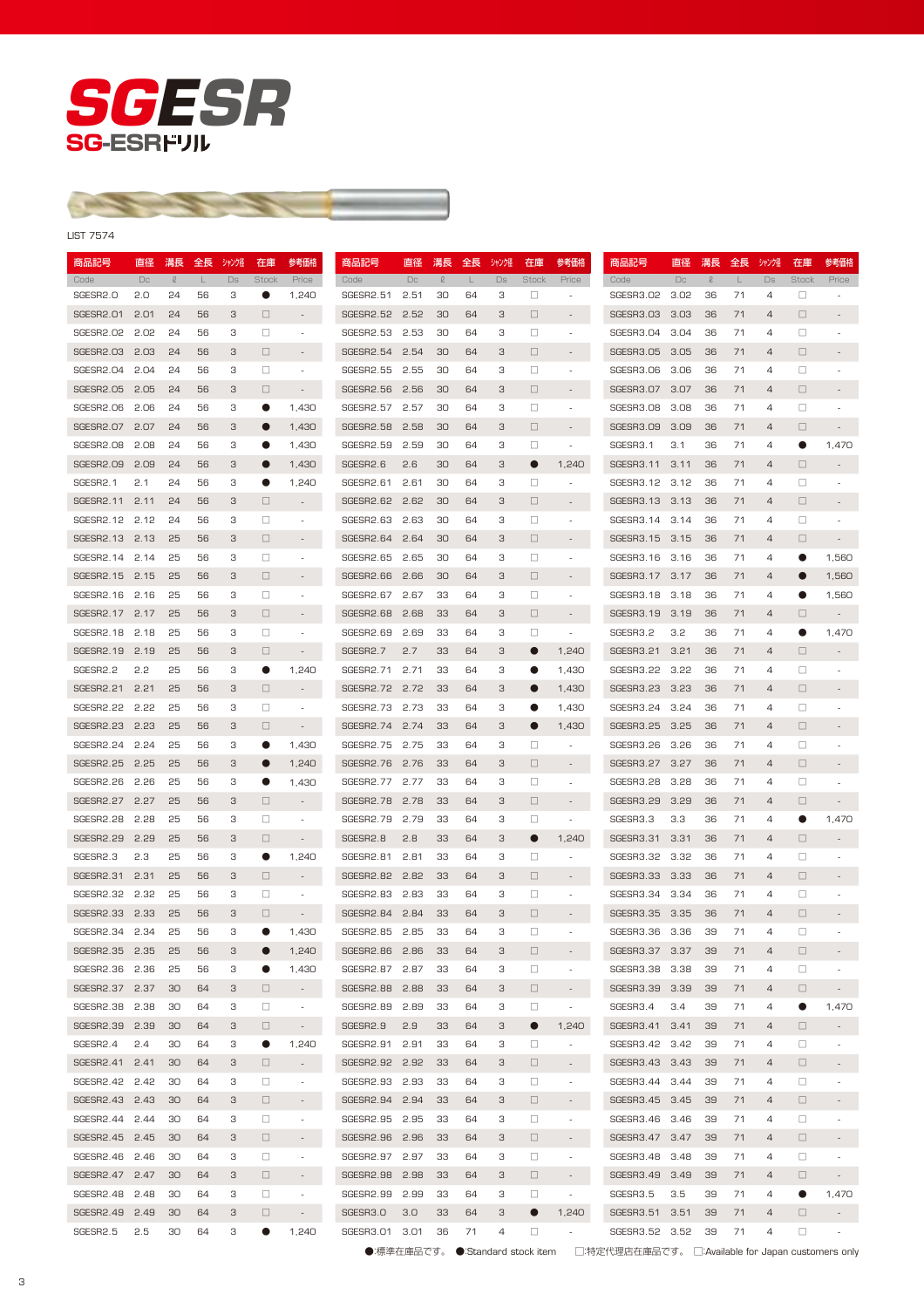





| 商品記号           | 直径     | 溝長            | 全長 | シャンク径          | 在庫           | 参考価格                     | 商品記号           | 直径    | 溝長            | 全長 | シャンク怪  | 在庫     | 参考価格                     | 商品記号           | 直径   | 溝長            | 全長 | シャンク径 | 在庫           | 参考価格                     |
|----------------|--------|---------------|----|----------------|--------------|--------------------------|----------------|-------|---------------|----|--------|--------|--------------------------|----------------|------|---------------|----|-------|--------------|--------------------------|
| Code           | Dc     | $\mathcal{Q}$ | L  | Ds             | <b>Stock</b> | Price                    | Code           | Dc    | $\mathcal{Q}$ | L  | $\Box$ | Stock  | Price                    | Code           | Dc   | $\mathcal{Q}$ | L  | Ds    | <b>Stock</b> | Price                    |
| SGESR3.53      | 3.53   | 39            | 71 | 4              | $\Box$       |                          | SGESR4.04      | 4.04  | 43            | 89 | 6      | □      |                          | SGESR4.55      | 4.55 | 47            | 89 | 6     | □            |                          |
| SGESR3.54 3.54 |        | 39            | 71 | $\overline{4}$ | □            |                          | SGESR4.05      | 4.05  | 43            | 89 | 6      | □      |                          | SGESR4.56      | 4.56 | 47            | 89 | 6     | ●            | 2,420                    |
| SGESR3.55      | 3.55   | 39            | 71 | 4              | □            |                          | SGESR4.06      | 4.06  | 43            | 89 | 6      | □      |                          | SGESR4.57      | 4.57 | 47            | 89 | 6     | a            | 2,420                    |
| SGESR3.56      | - 3.56 | 39            | 71 | 4              | □            |                          | SGESR4.07      | 4.07  | 43            | 89 | 6      | □      |                          | SGESR4.58      | 4.58 | 47            | 89 | 6     | O            | 2,420                    |
| SGESR3.57      | 3.57   | 39            | 71 | 4              | □            |                          | SGESR4.08      | 4.08  | 43            | 89 | 6      | □      |                          | SGESR4.59      | 4.59 | 47            | 89 | 6     | □            |                          |
| SGESR3.58      | -3.58  | 39            | 71 | 4              | $\Box$       |                          | SGESR4.09      | 4.09  | 43            | 89 | 6      | □      | $\overline{a}$           | SGESR4.6       | 4.6  | 47            | 89 | 6     | O            | 2,060                    |
| SGESR3.59      | 3.59   | 39            | 71 | 4              | □            | $\sim$                   | SGESR4.1       | 4.1   | 43            | 89 | 6      | Œ      | 1,820                    | SGESR4.61      | 4.61 | 47            | 89 | 6     | □            |                          |
| SGESR3.6       | 3.6    | 39            | 71 | 4              | 0            | 1,620                    | SGESR4.11      | 4.11  | 43            | 89 | 6      | □      |                          | SGESR4.62      | 4.62 | 47            | 89 | 6     | □            |                          |
| SGESR3.61      | 3.61   | 39            | 71 | 4              | 0            | 1,880                    | SGESR4.12      | 4.12  | 43            | 89 | 6      | □      |                          | SGESR4.63      | 4.63 | 47            | 89 | 6     | □            |                          |
| SGESR3.62      | 3.62   | 39            | 71 | 4              | O            | 1,880                    | SGESR4.13      | 4.13  | 43            | 89 | 6      | □      |                          | SGESR4.64      | 4.64 | 47            | 89 | 6     | □            |                          |
| SGESR3.63      | 3.63   | 39            | 71 | 4              | $\bullet$    | 1,880                    | SGESR4.14      | 4.14  | 43            | 89 | 6      | □      |                          | SGESR4.65      | 4.65 | 47            | 89 | 6     | □            |                          |
| SGESR3.64      | 3.64   | 39            | 71 | $\overline{4}$ | □            |                          | SGESR4.15      | 4.15  | 43            | 89 | 6      | □      |                          | SGESR4.66      | 4.66 | 47            | 89 | 6     | □            |                          |
|                |        |               |    |                | $\Box$       |                          |                |       |               |    |        |        |                          |                |      |               |    |       | □            |                          |
| SGESR3.65      | 3.65   | 39            | 71 | 4              |              |                          | SGESR4.16      | 4.16  | 43            | 89 | 6      | □      |                          | SGESR4.67      | 4.67 | 47            | 89 | 6     |              |                          |
| SGESR3.66      | 3.66   | 39            | 71 | 4              | □            |                          | SGESR4.17      | 4.17  | 43            | 89 | 6      | □      |                          | SGESR4.68      | 4.68 | 47            | 89 | 6     | □            |                          |
| SGESR3.67      | 3.67   | 39            | 71 | 4              | $\Box$       |                          | SGESR4.18      | 4.18  | 43            | 89 | 6      | □      |                          | SGESR4.69      | 4.69 | 47            | 89 | 6     | □            |                          |
| SGESR3.68      | 3.68   | 39            | 71 | 4              | □            |                          | SGESR4.19      | 4.19  | 43            | 89 | 6      | □      |                          | SGESR4.7       | 4.7  | 47            | 89 | 6     | 0            | 2,060                    |
| SGESR3.69      | 3.69   | 39            | 71 | 4              | □            |                          | SGESR4.2       | 4.2   | 43            | 89 | 6      | Œ      | 1,820                    | SGESR4.71      | 4.71 | 47            | 89 | 6     | 0            | 2,420                    |
| SGESR3.7       | 3.7    | 39            | 71 | 4              | 0            | 1,620                    | SGESR4.21      | 4.21  | 43            | 89 | 6      | □      |                          | SGESR4.72      | 4.72 | 47            | 89 | 6     | O            | 2,420                    |
| SGESR3.71      | 3.71   | 39            | 71 | 4              | $\bullet$    | 1,880                    | SGESR4.22      | 4.22  | 43            | 89 | 6      | □      |                          | SGESR4.73      | 4.73 | 47            | 89 | 6     | O            | 2,420                    |
| SGESR3.72 3.72 |        | 39            | 71 | 4              | O            | 1,880                    | SGESR4.23      | 4.23  | 43            | 89 | 6      | $\Box$ |                          | SGESR4.74      | 4.74 | 47            | 89 | 6     | $\Box$       |                          |
| SGESR3.73      | 3.73   | 39            | 71 | 4              | $\bullet$    | 1,880                    | SGESR4.24      | 4.24  | 43            | 89 | 6      | □      |                          | SGESR4.75      | 4.75 | 47            | 89 | 6     | □            |                          |
| SGESR3.74 3.74 |        | 39            | 71 | $\overline{4}$ | $\Box$       |                          | SGESR4.25      | 4.25  | 43            | 89 | 6      | □      |                          | SGESR4.76      | 4.76 | 52            | 94 | 6     | $\Box$       |                          |
| SGESR3.75      | 3.75   | 39            | 71 | 4              | $\Box$       |                          | SGESR4.26      | 4.26  | 47            | 89 | 6      | □      |                          | SGESR4.77      | 4.77 | 52            | 94 | 6     | □            |                          |
| SGESR3.76 3.76 |        | 43            | 75 | 4              | $\Box$       |                          | SGESR4.27 4.27 |       | 47            | 89 | 6      | $\Box$ | $\overline{\phantom{0}}$ | SGESR4.78      | 4.78 | 52            | 94 | 6     | $\Box$       |                          |
| SGESR3.77 3.77 |        | 43            | 75 | 4              | $\Box$       |                          | SGESR4.28      | 4.28  | 47            | 89 | 6      | □      |                          | SGESR4.79      | 4.79 | 52            | 94 | 6     | □            |                          |
| SGESR3.78 3.78 |        | 43            | 75 | 4              | $\Box$       |                          | SGESR4.29      | 4.29  | 47            | 89 | 6      | $\Box$ | $\overline{\phantom{a}}$ | SGESR4.8       | 4.8  | 52            | 94 | 6     | O            | 2,060                    |
| SGESR3.79      | 3.79   | 43            | 75 | 4              | $\Box$       |                          | SGESR4.3       | 4.3   | 47            | 89 | 6      | Œ      | 1,820                    | SGESR4.81      | 4.81 | 52            | 94 | 6     | □            |                          |
| SGESR3.8       | 3.8    | 43            | 75 | 4              | 0            | 1,620                    | SGESR4.31      | 4.31  | 47            | 89 | 6      | $\Box$ |                          | SGESR4.82      | 4.82 | 52            | 94 | 6     | $\Box$       |                          |
| SGESR3.81      | 3.81   | 43            | 75 | 4              | $\Box$       |                          | SGESR4.32      | 4.32  | 47            | 89 | 6      | □      |                          | SGESR4.83      | 4.83 | 52            | 94 | 6     | □            |                          |
|                |        | 43            | 75 | 4              | $\Box$       |                          |                |       | 47            | 89 | 6      | $\Box$ |                          |                |      | 52            | 94 |       | $\Box$       |                          |
| SGESR3.82 3.82 |        |               |    |                |              |                          | SGESR4.33      | 4.33  |               |    |        |        | $\overline{\phantom{0}}$ | SGESR4.84      | 4.84 |               |    | 6     |              |                          |
| SGESR3.83      | 3.83   | 43            | 75 | 4              | $\Box$       |                          | SGESR4.34      | 4.34  | 47            | 89 | 6      | □      |                          | SGESR4.85      | 4.85 | 52            | 94 | 6     | $\Box$       |                          |
| SGESR3.84 3.84 |        | 43            | 75 | 4              | $\Box$       |                          | SGESR4.35      | -4.35 | 47            | 89 | 6      | $\Box$ | $\overline{\phantom{0}}$ | SGESR4.86      | 4.86 | 52            | 94 | 6     | $\Box$       |                          |
| SGESR3.85      | 3.85   | 43            | 75 | 4              | $\Box$       |                          | SGESR4.36      | 4.36  | 47            | 89 | 6      | □      |                          | SGESR4.87      | 4.87 | 52            | 94 | 6     | □            |                          |
| SGESR3.86 3.86 |        | 43            | 75 | 4              | □            |                          | SGESR4.37 4.37 |       | 47            | 89 | 6      | $\Box$ |                          | SGESR4.88      | 4.88 | 52            | 94 | 6     | □            |                          |
| SGESR3.87      | 3.87   | 43            | 75 | 4              | □            |                          | SGESR4.38      | 4.38  | 47            | 89 | 6      | □      |                          | SGESR4.89      | 4.89 | 52            | 94 | 6     | □            |                          |
| SGESR3.88      | 3.88   | 43            | 75 | 4              | $\Box$       |                          | SGESR4.39      | 4.39  | 47            | 89 | 6      | $\Box$ |                          | SGESR4.9       | 4.9  | 52            | 94 | 6     |              | 2,060                    |
| SGESR3.89 3.89 |        | 43            | 75 | 4              | $\Box$       | $\sim$                   | SGESR4.4       | 4.4   | 47            | 89 | 6      |        | 1,820                    | SGESR4.91 4.91 |      | 52            | 94 | 6     | $\Box$       |                          |
| SGESR3.9       | 3.9    | 43            | 75 | 4              | O            | 1,620                    | SGESR4.41 4.41 |       | 47            | 89 | 6      | □      | $\overline{\phantom{a}}$ | SGESR4.92 4.92 |      | 52            | 94 | 6     | $\Box$       |                          |
| SGESR3.91 3.91 |        | 43            | 75 | 4              | $\Box$       | $\sim$                   | SGESR4.42 4.42 |       | 47            | 89 | 6      | $\Box$ | ×,                       | SGESR4.93 4.93 |      | 52            | 94 | 6     | $\Box$       |                          |
| SGESR3.92 3.92 |        | 43            | 75 | 4              | $\Box$       | $\sim 100$               | SGESR4.43 4.43 |       | 47            | 89 | 6      | 0      | $\overline{\phantom{a}}$ | SGESR4.94 4.94 |      | 52            | 94 | 6     | $\Box$       |                          |
| SGESR3.93 3.93 |        | 43            | 75 | 4              | $\Box$       | $\sim$                   | SGESR4.44 4.44 |       | 47            | 89 | 6      | □      | $\overline{\phantom{a}}$ | SGESR4.95 4.95 |      | 52            | 94 | 6     | $\Box$       |                          |
| SGESR3.94 3.94 |        | 43            | 75 | 4              | $\Box$       | $\sim 100$               | SGESR4.45 4.45 |       | 47            | 89 | 6      | 0      | $\overline{\phantom{a}}$ | SGESR4.96      | 4.96 | 52            | 94 | 6     | $\Box$       |                          |
| SGESR3.95 3.95 |        | 43            | 75 | 4              | $\Box$       | $\overline{\phantom{a}}$ | SGESR4.46 4.46 |       | 47            | 89 | 6      | □      | $\overline{\phantom{a}}$ | SGESR4.97 4.97 |      | 52            | 94 | 6     | $\Box$       |                          |
| SGESR3.96 3.96 |        | 43            | 75 | 4              | $\Box$       | $\sim 100$               | SGESR4.47 4.47 |       | 47            | 89 | 6      | $\Box$ | $\overline{\phantom{a}}$ | SGESR4.98 4.98 |      | 52            | 94 | 6     | $\Box$       | $\overline{\phantom{a}}$ |
| SGESR3.97 3.97 |        | 43            | 75 | 4              | $\Box$       | $\sim$                   | SGESR4.48 4.48 |       | 47            | 89 | 6      | □      | $\overline{\phantom{a}}$ | SGESR4.99      | 4.99 | 52            | 94 | 6     | $\Box$       |                          |
| SGESR3.98 3.98 |        | 43            | 75 | 4              | $\Box$       | $\sim 100$               | SGESR4.49 4.49 |       | 47            | 89 | 6      | $\Box$ | $\overline{\phantom{a}}$ | SGESR5.0       | 5.0  | 52            | 94 | 6     | $\bullet$    | 2,060                    |
| SGESR3.99 3.99 |        | 43            | 75 | 4              | $\Box$       | $\sim$                   | SGESR4.5       | 4.5   | 47            | 89 | 6      |        | 1,820                    | SGESR5.01 5.01 |      | 52            | 94 | 6     | □            |                          |
| SGESR4.0       | 4.0    | 43            | 75 | 4              | $\bullet$    | 1,620                    | SGESR4.51 4.51 |       | 47            | 89 | 6      | 0      | $\overline{\phantom{a}}$ | SGESR5.02 5.02 |      | 52            | 94 | 6     | $\Box$       | $\overline{\phantom{a}}$ |
| SGESR4.01 4.01 |        | 43            | 89 | 6              | $\Box$       | $\sim$                   | SGESR4.52 4.52 |       | 47            | 89 | 6      | □      | ×,                       | SGESR5.03 5.03 |      | 52            | 94 | 6     | □            |                          |
|                |        |               |    |                |              |                          |                |       |               |    |        |        |                          |                |      |               |    |       |              |                          |
| SGESR4.02 4.02 |        | 43            | 89 | 6              | $\Box$       | $\overline{\phantom{a}}$ | SGESR4.53 4.53 |       | 47            | 89 | 6      | $\Box$ | $\overline{\phantom{a}}$ | SGESR5.04 5.04 |      | 52            | 94 | 6     | $\Box$       | $\sim$                   |
| SGESR4.03 4.03 |        | 43            | 89 | 6              | $\Box$       | $\sim$                   | SGESR4.54 4.54 |       | 47            | 89 | 6      | $\Box$ | $\sim$                   | SGESR5.05 5.05 |      | 52            | 94 | 6     | $\Box$       | $\sim$                   |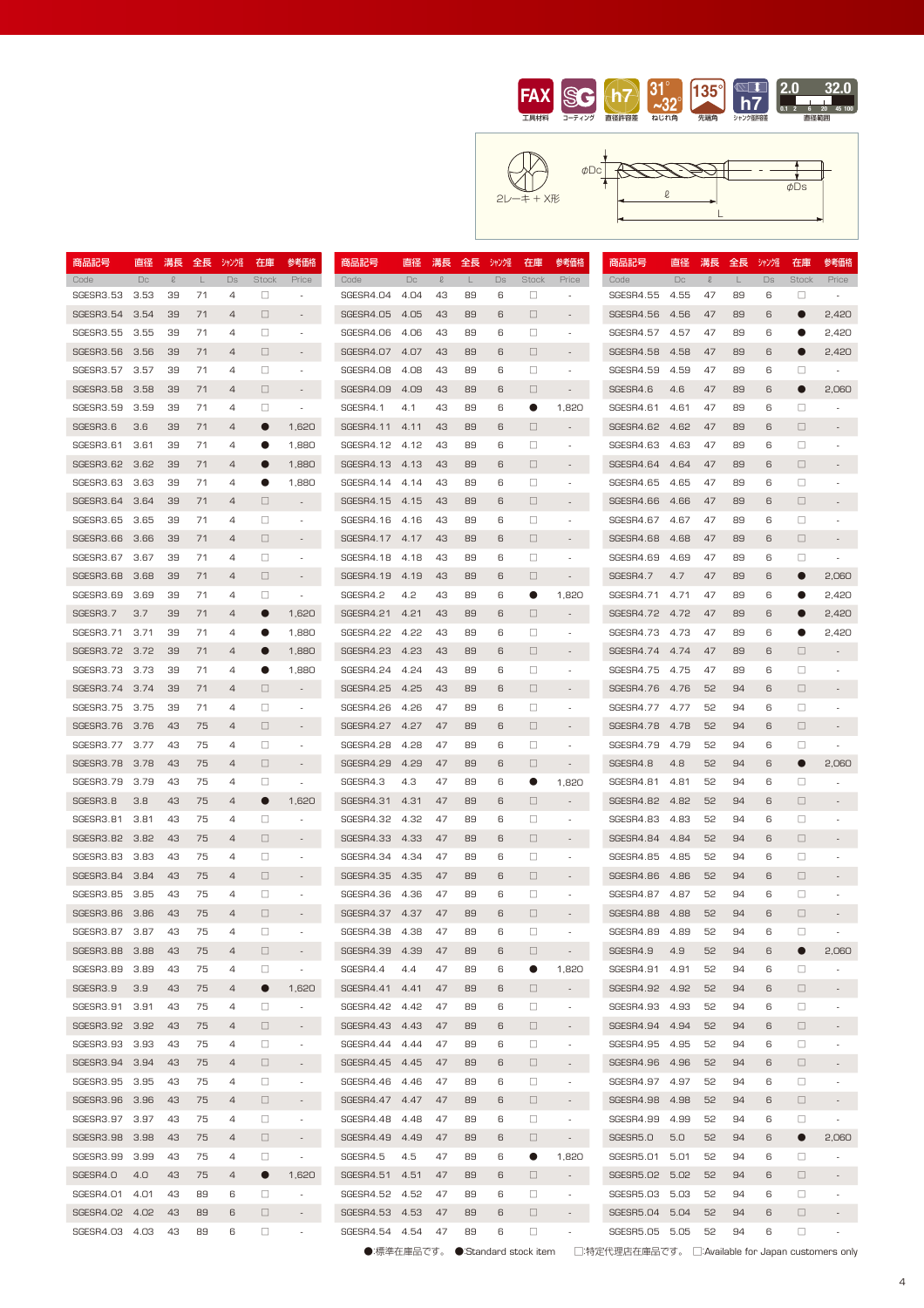# SG-ESR *SGESR*

| 商品記号                  | 直径   | 溝長     | 全長           | シャンク径 | 在庫           | 参考価格                     | 商品記号             | 直径   | 溝長     | 全長  | シャンク径 | 在庫           | 参考価格                     | 商品記号           | 直径   | 溝長     | 全長  | シャンク径 | 在庫           | 参考価格                     |
|-----------------------|------|--------|--------------|-------|--------------|--------------------------|------------------|------|--------|-----|-------|--------------|--------------------------|----------------|------|--------|-----|-------|--------------|--------------------------|
| Code                  | Dc   | $\ell$ | $\mathbf{L}$ | Ds    | <b>Stock</b> | Price                    | Code             | Dc   | $\ell$ | L   | Ds    | <b>Stock</b> | Price                    | Code           | Dc   | $\ell$ | ш   | Ds    | <b>Stock</b> | Price                    |
| SGESR5.06             | 5.06 | 52     | 94           | 6     | □            |                          | SGESR5.61        | 5.61 | 57     | 99  | 6     | 0            | 3,070                    | SGESR6.16      | 6.16 | 63     | 107 | 8     | □            |                          |
| SGESR5.07             | 5.07 | 52     | 94           | 6     | $\Box$       |                          | SGESR5.62        | 5.62 | 57     | 99  | 6     | □            | $\overline{\phantom{a}}$ | SGESR6.17 6.17 |      | 63     | 107 | 8     | □            |                          |
| SGESR5.08             | 5.08 | 52     | 94           | 6     | □            |                          | SGESR5.63        | 5.63 | 57     | 99  | 6     | $\Box$       |                          | SGESR6.18      | 6.18 | 63     | 107 | 8     | □            |                          |
| SGESR5.09             | 5.09 | 52     | 94           | 6     | $\Box$       |                          | SGESR5.64        | 5.64 | 57     | 99  | 6     | □            |                          | SGESR6.19      | 6.19 | 63     | 107 | 8     | □            |                          |
| SGESR5.1              | 5.1  | 52     | 94           | 6     |              | 2,460                    | SGESR5.65        | 5.65 | 57     | 99  | 6     | $\Box$       |                          | SGESR6.2       | 6.2  | 63     | 107 | 8     | $\bullet$    | 2,870                    |
| <b>SGESR5.11</b>      | 5.11 | 52     | 94           | 6     | 0            |                          | SGESR5.66        | 5.66 | 57     | 99  | 6     | □            |                          | SGESR6.21      | 6.21 | 63     | 107 | 8     | $\Box$       |                          |
| SGESR5.12             | 5.12 | 52     | 94           | 6     | □            |                          | SGESR5.67        | 5.67 | 57     | 99  | 6     | $\Box$       |                          | SGESR6.22      | 6.22 | 63     | 107 | 8     | □            |                          |
| SGESR5.13 5.13        |      | 52     | 94           | 6     | □            |                          | SGESR5.68        | 5.68 | 57     | 99  | 6     | □            |                          | SGESR6.23      | 6.23 | 63     | 107 | 8     | $\Box$       |                          |
| SGESR5.14 5.14        |      | 52     | 94           | 6     | □            |                          | SGESR5.69        | 5.69 | 57     | 99  | 6     | □            |                          | SGESR6.24      | 6.24 | 63     | 107 | 8     | □            |                          |
| SGESR5.15 5.15        |      | 52     | 94           | 6     | 0            |                          | SGESR5.7         | 5.7  | 57     | 99  | 6     | ●            | 2,640                    | SGESR6.25      | 6.25 | 63     | 107 | 8     | $\Box$       |                          |
| SGESR5.16             | 5.16 | 52     | 94           | 6     | □            |                          | SGESR5.71        | 5.71 | 57     | 99  | 6     |              | 3,070                    | SGESR6.26      | 6.26 | 63     | 107 | 8     | □            |                          |
| SGESR5.17 5.17        |      | 52     | 94           | 6     | $\Box$       |                          | SGESR5.72 5.72   |      | 57     | 99  | 6     |              | 3,070                    | SGESR6.27 6.27 |      | 63     | 107 | 8     | □            |                          |
| SGESR5.18             | 5.18 | 52     | 94           | 6     | □            |                          | SGESR5.73 5.73   |      | 57     | 99  | 6     | O            | 3,070                    | SGESR6.28      | 6.28 | 63     | 107 | 8     | □            |                          |
| SGESR5.19             | 5.19 | 52     | 94           | 6     | $\Box$       |                          | SGESR5.74 5.74   |      | 57     | 99  | 6     | 0            |                          | SGESR6.29      | 6.29 | 63     | 107 | 8     | □            |                          |
| SGESR5.2              | 5.2  | 52     | 94           | 6     | Œ            | 2,460                    | SGESR5.75 5.75   |      | 57     | 99  | 6     | □            |                          | SGESR6.3       | 6.3  | 63     | 107 | 8     | 0            | 2,870                    |
| SGESR5.21             | 5.21 | 52     | 94           | 6     | $\Box$       |                          | SGESR5.76 5.76   |      | 57     | 99  | 6     | □            | $\overline{\phantom{a}}$ | SGESR6.31      | 6.31 | 63     | 107 | 8     | □            |                          |
| SGESR5.22             | 5.22 | 52     | 94           | 6     | □            |                          | SGESR5.77 5.77   |      | 57     | 99  | 6     | □            |                          | SGESR6.32      | 6.32 | 63     | 107 | 8     | □            |                          |
| SGESR5.23             | 5.23 | 52     | 94           | 6     | $\Box$       |                          | SGESR5.78 5.78   |      | 57     | 99  | 6     | □            |                          | SGESR6.33      | 6.33 | 63     | 107 | 8     | □            |                          |
| SGESR5.24 5.24        |      | 52     | 94           | 6     | □            |                          | SGESR5.79        | 5.79 | 57     | 99  | 6     | □            |                          | SGESR6.34 6.34 |      | 63     | 107 | 8     | □            |                          |
| SGESR5.25 5.25        |      | 52     | 94           | 6     | $\Box$       |                          | SGESR5.8         | 5.8  | 57     | 99  | 6     | ●            | 2,640                    | SGESR6.35      | 6.35 | 63     | 107 | 8     | □            |                          |
| SGESR5.26             | 5.26 | 52     | 94           | 6     | □            |                          | SGESR5.81        | 5.81 | 57     | 99  | 6     | □            |                          | SGESR6.36      | 6.36 | 63     | 107 | 8     | □            |                          |
| SGESR5.27             | 5.27 | 52     | 94           | 6     | $\Box$       |                          | SGESR5.82        | 5.82 | 57     | 99  | 6     | □            |                          | SGESR6.37      | 6.37 | 63     | 107 | 8     | □            |                          |
| SGESR5.28             | 5.28 | 52     | 94           | 6     | □            |                          | SGESR5.83        | 5.83 | 57     | 99  | 6     | □            |                          | SGESR6.38      | 6.38 | 63     | 107 | 8     | □            |                          |
| SGESR5.29             | 5.29 | 52     | 94           | 6     | $\Box$       |                          | SGESR5.84        | 5.84 | 57     | 99  | 6     | □            |                          | SGESR6.39      | 6.39 | 63     | 107 | 8     | □            |                          |
| SGESR5.3              | 5.3  | 52     | 94           | 6     | ●            | 2,460                    | SGESR5.85 5.85   |      | 57     | 99  | 6     | □            |                          | SGESR6.4       | 6.4  | 63     | 107 | 8     | $\bullet$    | 2,870                    |
|                       |      |        | 99           | 6     | $\Box$       |                          |                  |      |        |     | 6     |              |                          |                |      |        |     | 8     | $\Box$       |                          |
| SGESR5.31             | 5.31 | 57     |              |       |              |                          | SGESR5.86        | 5.86 | 57     | 99  |       | □            |                          | SGESR6.41      | 6.41 | 63     | 107 |       |              |                          |
| SGESR5.32             | 5.32 | 57     | 99           | 6     | 0            |                          | SGESR5.87        | 5.87 | 57     | 99  | 6     | □            |                          | SGESR6.42      | 6.42 | 63     | 107 | 8     | □            |                          |
| SGESR5.33             | 5.33 | 57     | 99           | 6     | $\Box$       |                          | SGESR5.88        | 5.88 | 57     | 99  | 6     | □            |                          | SGESR6.43      | 6.43 | 63     | 107 | 8     | □            |                          |
| SGESR5.34             | 5.34 | 57     | 99           | 6     | 0            |                          | SGESR5.89        | 5.89 | 57     | 99  | 6     | □            |                          | SGESR6.44      | 6.44 | 63     | 107 | 8     | □            |                          |
| SGESR5.35             | 5.35 | 57     | 99           | 6     | $\Box$       |                          | SGESR5.9         | 5.9  | 57     | 99  | 6     | $\bullet$    | 2,640                    | SGESR6.45      | 6.45 | 63     | 107 | 8     | □            |                          |
| SGESR5.36             | 5.36 | 57     | 99           | 6     | 0            |                          | SGESR5.91        | 5.91 | 57     | 99  | 6     | □            |                          | SGESR6.46      | 6.46 | 63     | 107 | 8     | □            |                          |
| SGESR5.37             | 5.37 | 57     | 99           | 6     | $\Box$       |                          | <b>SGESR5.92</b> | 5.92 | 57     | 99  | 6     | □            |                          | SGESR6.47      | 6.47 | 63     | 107 | 8     | □            |                          |
| SGESR5.38             | 5.38 | 57     | 99           | 6     | 0            |                          | SGESR5.93        | 5.93 | 57     | 99  | 6     | □            |                          | SGESR6.48      | 6.48 | 63     | 107 | 8     | □            |                          |
| SGESR5.39             | 5.39 | 57     | 99           | 6     | $\Box$       |                          | SGESR5.94        | 5.94 | 57     | 99  | 6     | □            |                          | SGESR6.49      | 6.49 | 63     | 107 | 8     | □            |                          |
| SGESR5.4              | 5.4  | 57     | 99           | 6     |              | 2,460                    | SGESR5.95        | 5.95 | 57     | 99  | 6     | □            |                          | SGESR6.5       | 6.5  | 63     | 107 | 8     | $\bullet$    | 2,870                    |
| SGESR <sub>5.41</sub> | 5.41 | 57     | 99           | 6     | П.           |                          | SGESR5.96 5.96   |      | 57     | 99  | 6     | □            |                          | SGESR6.51 6.51 |      | 63     | 107 | 8     | □            |                          |
| SGESR5.42 5.42        |      | 57     | 99           | 6     | □            | $\overline{\phantom{a}}$ | SGESR5.97 5.97   |      | 57     | 99  | 6     | □            |                          | SGESR6.52 6.52 |      | 63     | 107 | 8     | □            |                          |
| SGESR5.43             | 5.43 | 57     | 99           | 6     | $\Box$       |                          | SGESR5.98        | 5.98 | 57     | 99  | 6     | $\Box$       |                          | SGESR6.53      | 6.53 | 63     | 107 | 8     | □            |                          |
| SGESR5.44             | 5.44 | 57     | 99           | 6     | $\Box$       | $\overline{\phantom{a}}$ | SGESR5.99        | 5.99 | 57     | 99  | 6     | □            | $\overline{\phantom{a}}$ | SGESR6.54      | 6.54 | 63     | 107 | 8     | □            |                          |
| SGESR5.45             | 5.45 | 57     | 99           | 6     | $\bullet$    | 2,290                    | SGESR6.0         | 6.0  | 57     | 99  | 6     | $\bullet$    | 2,640                    | SGESR6.55      | 6.55 | 63     | 107 | 8     | □            |                          |
| SGESR5.46             | 5.46 | 57     | 99           | 6     | $\bullet$    | 2,660                    | SGESR6.01        | 6.01 | 63     | 107 | 8     | □            | ٠                        | SGESR6.56      | 6.56 | 63     | 107 | 8     | □            |                          |
| SGESR5.47             | 5.47 | 57     | 99           | 6     | $\bullet$    | 2,660                    | SGESR6.02        | 6.02 | 63     | 107 | 8     | $\Box$       | $\overline{\phantom{a}}$ | SGESR6.57 6.57 |      | 63     | 107 | 8     | □            |                          |
| SGESR5.48             | 5.48 | 57     | 99           | 6     | $\bullet$    | 2,660                    | SGESR6.03        | 6.03 | 63     | 107 | 8     | □            | $\sim$                   | SGESR6.58      | 6.58 | 63     | 107 | 8     | □            |                          |
| SGESR5.49             | 5.49 | 57     | 99           | 6     | $\Box$       |                          | SGESR6.04        | 6.04 | 63     | 107 | 8     | $\Box$       | $\overline{\phantom{a}}$ | SGESR6.59      | 6.59 | 63     | 107 | 8     | □            | $\overline{\phantom{a}}$ |
| SGESR5.5              | 5.5  | 57     | 99           | 6     | $\bullet$    | 2,460                    | SGESR6.05        | 6.05 | 63     | 107 | 8     | □            | $\overline{\phantom{a}}$ | SGESR6.6       | 6.6  | 63     | 107 | 8     | $\bullet$    | 3,000                    |
| SGESR5.51             | 5.51 | 57     | 99           | 6     | $\Box$       | $\sim$                   | SGESR6.06        | 6.06 | 63     | 107 | 8     | $\Box$       | $\overline{\phantom{a}}$ | SGESR6.61      | 6.61 | 63     | 107 | 8     | □            | $\overline{\phantom{a}}$ |
| <b>SGESR5.52</b>      | 5.52 | 57     | 99           | 6     | $\Box$       | $\overline{\phantom{a}}$ | SGESR6.07        | 6.07 | 63     | 107 | 8     | $\Box$       | $\sim$                   | SGESR6.62      | 6.62 | 63     | 107 | 8     | □            |                          |
| SGESR5.53             | 5.53 | 57     | 99           | 6     | $\Box$       | $\overline{\phantom{a}}$ | SGESR6.08        | 6.08 | 63     | 107 | 8     | $\Box$       | $\overline{\phantom{a}}$ | SGESR6.63      | 6.63 | 63     | 107 | 8     | □            | $\overline{\phantom{a}}$ |
| SGESR5.54             | 5.54 | 57     | 99           | 6     | $\Box$       | $\sim$                   | SGESR6.09        | 6.09 | 63     | 107 | 8     | □            | ×,                       | SGESR6.64      | 6.64 | 63     | 107 | 8     | □            |                          |
| SGESR5.55 5.55        |      | 57     | 99           | 6     | $\Box$       | $\overline{\phantom{a}}$ | SGESR6.1         | 6.1  | 63     | 107 | 8     | $\bullet$    | 2,870                    | SGESR6.65      | 6.65 | 63     | 107 | 8     | □            | $\overline{\phantom{a}}$ |
| SGESR5.56             | 5.56 | 57     | 99           | 6     | $\Box$       | $\overline{\phantom{a}}$ | SGESR6.11        | 6.11 | 63     | 107 | 8     | □            | ٠                        | SGESR6.66      | 6.66 | 63     | 107 | 8     | □            |                          |
| SGESR5.57 5.57        |      | 57     | 99           | 6     | $\Box$       | $\overline{\phantom{a}}$ | SGESR6.12 6.12   |      | 63     | 107 | 8     | $\Box$       | $\overline{\phantom{a}}$ | SGESR6.67 6.67 |      | 63     | 107 | 8     | □            | $\overline{\phantom{a}}$ |
| SGESR5.58             | 5.58 | 57     | 99           | 6     | $\Box$       | $\overline{\phantom{a}}$ | SGESR6.13 6.13   |      | 63     | 107 | 8     | $\Box$       | ×,                       | SGESR6.68      | 6.68 | 63     | 107 | 8     | □            |                          |
| <b>SGESR5.59</b>      | 5.59 | 57     | 99           | 6     | $\bullet$    | 3,070                    | SGESR6.14 6.14   |      | 63     | 107 | 8     | $\Box$       | $\overline{\phantom{a}}$ | SGESR6.69      | 6.69 | 63     | 107 | 8     | □            | $\overline{\phantom{a}}$ |
| SGESR5.6              | 5.6  | 57     | 99           | 6     | 0            | 2,640                    | SGESR6.15 6.15   |      | 63     | 107 | 8     | $\Box$       | ÷,                       | SGESR6.7       | 6.7  | 63     | 107 | 8     | $\bullet$    | 3,000                    |
|                       |      |        |              |       |              |                          |                  |      |        |     |       |              |                          |                |      |        |     |       |              |                          |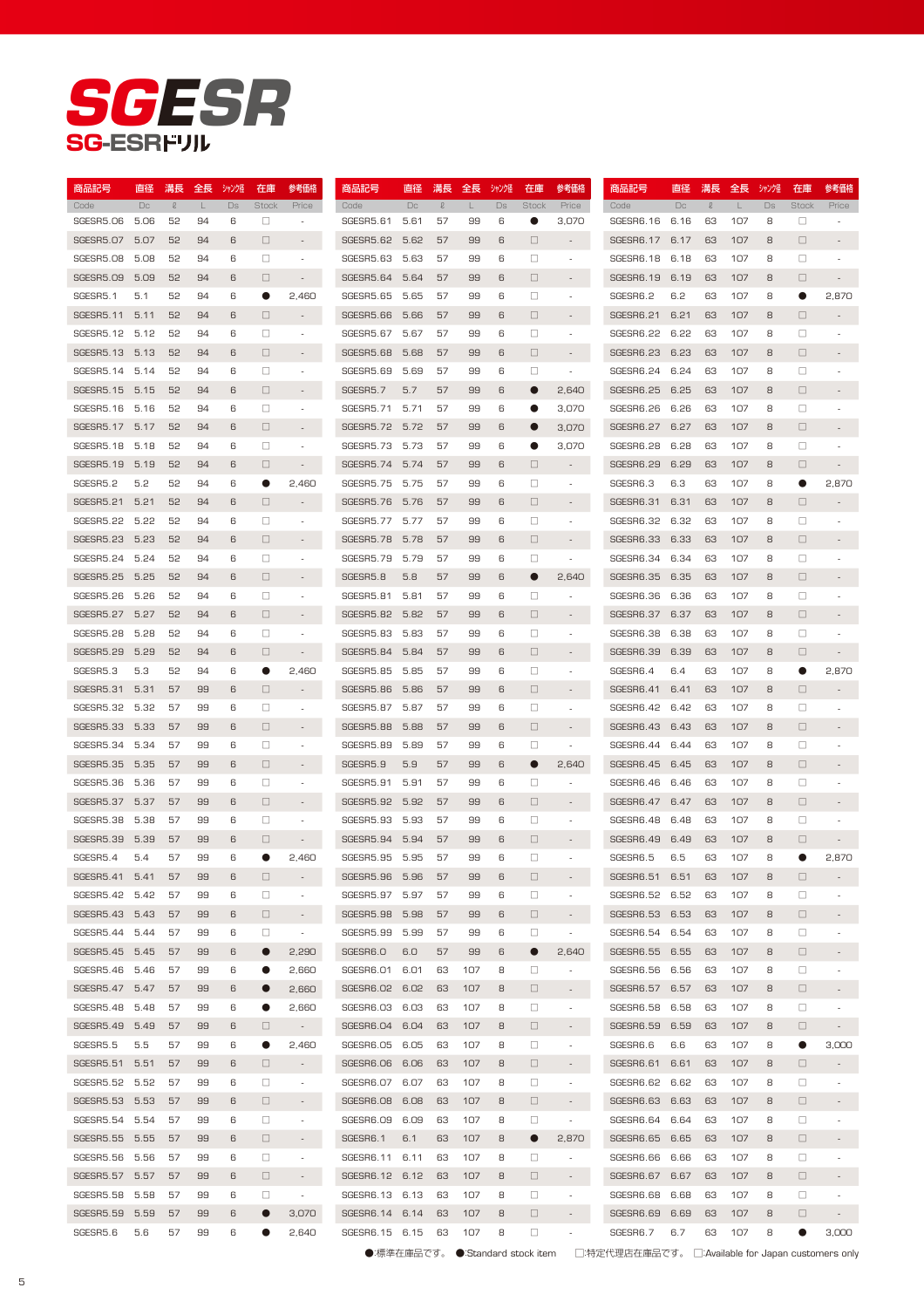| 商品記号              | 直径     | 溝長     | 全長 沙?隆 |    | 在庫           | 参考価格                     | 商品記号           | 直径     | 溝長     | 全長  | シャンク径 | 在庫     | 参考価格                     | 商品記号              | 直径        | 溝長全長   |     | シャンク径           | 在庫           | 参考価格                     |
|-------------------|--------|--------|--------|----|--------------|--------------------------|----------------|--------|--------|-----|-------|--------|--------------------------|-------------------|-----------|--------|-----|-----------------|--------------|--------------------------|
| Code              | Dc     | $\ell$ | L      | Ds | <b>Stock</b> | Price                    | Code           | Dc     | $\ell$ | L   | Ds    | Stock  | Price                    | Code              | <b>Dc</b> | $\ell$ | L   | Ds              | <b>Stock</b> | Price                    |
| SGESR6.71         | 6.71   | 69     | 113    | 8  | □            |                          | SGESR7.26      | 7.26   | 69     | 113 | 8     | $\Box$ |                          | SGESR7.81         | 7.81      | 75     | 119 | 8               | $\Box$       |                          |
| SGESR6.72         | 6.72   | 69     | 113    | 8  | □            |                          | SGESR7.27 7.27 |        | 69     | 113 | 8     | $\Box$ |                          | SGESR7.82         | 7.82      | 75     | 119 | 8               | □            |                          |
| SGESR6.73         | 6.73   | 69     | 113    | 8  | □            |                          | SGESR7.28      | 7.28   | 69     | 113 | 8     | $\Box$ |                          | SGESR7.83         | 7.83      | 75     | 119 | 8               | □            |                          |
| SGESR6.74         | 6.74   | 69     | 113    | 8  | □            |                          | SGESR7.29      | 7.29   | 69     | 113 | 8     | $\Box$ |                          | SGESR7.84         | 7.84      | 75     | 119 | 8               | □            |                          |
| SGESR6.75         | 6.75   | 69     | 113    | 8  | □            |                          | SGESR7.3       | 7.3    | 69     | 113 | 8     | Œ      | 3,190                    | SGESR7.85         | 7.85      | 75     | 119 | 8               | □            |                          |
| SGESR6.76 6.76    |        | 69     | 113    | 8  | □            |                          | SGESR7.31      | 7.31   | 69     | 113 | 8     | $\Box$ |                          | SGESR7.86         | 7.86      | 75     | 119 | 8               | □            |                          |
| SGESR6.77 6.77    |        | 69     | 113    | 8  | □            |                          | SGESR7.32 7.32 |        | 69     | 113 | 8     | œ      | 3,510                    | SGESR7.87 7.87    |           | 75     | 119 | 8               | □            |                          |
| SGESR6.78         | 6.78   | 69     | 113    | 8  | □            |                          | SGESR7.33 7.33 |        | 69     | 113 | 8     | $\Box$ |                          | SGESR7.88         | 7.88      | 75     | 119 | 8               | □            |                          |
| SGESR6.79         | 6.79   | 69     | 113    | 8  | □            |                          | SGESR7.34 7.34 |        | 69     | 113 | 8     | Œ      | 3,510                    | SGESR7.89         | 7.89      | 75     | 119 | 8               | □            |                          |
| SGESR6.8          | 6.8    | 69     | 113    | 8  | O            | 3,000                    | SGESR7.35 7.35 |        | 69     | 113 | 8     | $\Box$ |                          | SGESR7.9          | 7.9       | 75     | 119 | 8               | ●            | 3,280                    |
| SGESR6.81         | 6.81   | 69     | 113    | 8  | □            |                          | SGESR7.36      | 7.36   | 69     | 113 | 8     | Œ      | 3,510                    | SGESR7.91         | 7.91      | 75     | 119 | 8               | □            |                          |
| SGESR6.82         | 6.82   | 69     | 113    | 8  | □            |                          | SGESR7.37 7.37 |        | 69     | 113 | 8     | $\Box$ |                          | SGESR7.92         | 7.92      | 75     | 119 | 8               | □            |                          |
| SGESR6.83         | 6.83   | 69     | 113    | 8  | □            |                          | SGESR7.38      | 7.38   | 69     | 113 | 8     | □      |                          | SGESR7.93         | 7.93      | 75     | 119 | 8               | □            |                          |
| SGESR6.84         | 6.84   | 69     | 113    | 8  | □            |                          | SGESR7.39      | 7.39   | 69     | 113 | 8     | $\Box$ |                          | SGESR7.94         | 7.94      | 75     | 119 | 8               | □            |                          |
| SGESR6.85         | 6.85   | 69     | 113    | 8  | □            |                          | SGESR7.4       | 7.4    | 69     | 113 | 8     | œ      | 3,190                    | SGESR7.95         | 7.95      | 75     | 119 | 8               | □            |                          |
| SGESR6.86         | 6.86   | 69     | 113    | 8  | □            |                          | SGESR7.41      | 7.41   | 69     | 113 | 8     | $\Box$ |                          | SGESR7.96         | 7.96      | 75     | 119 | 8               | □            |                          |
| SGESR6.87         | 6.87   | 69     | 113    | 8  | □            |                          | SGESR7.42 7.42 |        | 69     | 113 | 8     | □      |                          | SGESR7.97         | 7.97      | 75     | 119 | 8               | □            |                          |
| SGESR6.88         | 6.88   | 69     | 113    | 8  | □            |                          | SGESR7.43 7.43 |        | 69     | 113 | 8     | $\Box$ |                          | SGESR7.98         | 7.98      | 75     | 119 | 8               | □            |                          |
| SGESR6.89         | 6.89   | 69     | 113    | 8  | □            |                          | SGESR7.44 7.44 |        | 69     | 113 | 8     |        | 3,510                    | SGESR7.99         | 7.99      | 75     | 119 | 8               | □            |                          |
| SGESR6.9          | 6.9    | 69     | 113    | 8  | $\bullet$    | 3,000                    | SGESR7.45      | 7.45   | 69     | 113 | 8     | $\Box$ |                          | SGESR8.0          | 8.0       | 75     | 119 | 8               | $\bullet$    | 3,280                    |
| SGESR6.91         | 6.91   | 69     | 113    | 8  | □            |                          | SGESR7.46      | - 7.46 | 69     | 113 | 8     | œ      | 3,510                    | SGESR8.01         | 8.01      | 75     | 125 | 10              | □            |                          |
| SGESR6.92         | 6.92   | 69     | 113    | 8  | □            |                          | SGESR7.47      | 7.47   | 69     | 113 | 8     | $\Box$ |                          | SGESR8.02         | 8.02      | 75     | 125 | 10              | □            |                          |
| SGESR6.93         | 6.93   | 69     | 113    | 8  | □            |                          | SGESR7.48      | - 7.48 | 69     | 113 | 8     |        | 3,510                    | SGESR8.03         | 8.03      | 75     | 125 | 10              | □            |                          |
| SGESR6.94         | 6.94   | 69     | 113    | 8  | □            |                          | SGESR7.49      | 7.49   | 69     | 113 | 8     | $\Box$ |                          | SGESR8.04         | 8.04      | 75     | 125 | 10              | □            |                          |
| SGESR6.95         | 6.95   | 69     | 113    | 8  | □            |                          | SGESR7.5       | 7.5    | 69     | 113 | 8     |        | 3,190                    | SGESR8.05         | 8.05      | 75     | 125 | 10              | □            |                          |
| SGESR6.96         | 6.96   | 69     | 113    | 8  | □            |                          | SGESR7.51      | 7.51   | 75     | 119 | 8     | $\Box$ |                          | SGESR8.06         | 8.06      | 75     | 125 | 10              | $\Box$       |                          |
| SGESR6.97         | 6.97   | 69     | 113    | 8  | □            |                          | SGESR7.52      | 7.52   | 75     | 119 | 8     | □      |                          | SGESR8.07         | 8.07      | 75     | 125 | 10              | □            |                          |
|                   | 6.98   | 69     | 113    | 8  | □            |                          |                | 7.53   | 75     | 119 | 8     | $\Box$ |                          |                   | 8.08      | 75     | 125 | 10              | $\Box$       |                          |
| SGESR6.98         |        |        |        |    |              |                          | SGESR7.53      |        |        |     |       |        |                          | SGESR8.08         |           |        |     |                 |              |                          |
| SGESR6.99         | 6.99   | 69     | 113    | 8  | □            |                          | SGESR7.54      | 7.54   | 75     | 119 | 8     | $\Box$ |                          | SGESR8.09         | 8.09      | 75     | 125 | 10              | □            |                          |
| SGESR7.0          | 7.0    | 69     | 113    | 8  | $\bullet$    | 3,000                    | SGESR7.55      | 7.55   | 75     | 119 | 8     | $\Box$ |                          | SGESR8.1          | 8.1       | 75     | 125 | 10              | ●            | 3,620                    |
| SGESR7.01         | 7.01   | 69     | 113    | 8  | □            |                          | SGESR7.56      | 7.56   | 75     | 119 | 8     | □      |                          | SGESR8.11         | 8.11      | 75     | 125 | 10              | □            |                          |
| SGESR7.02         | - 7.02 | 69     | 113    | 8  | □            |                          | SGESR7.57      | 7.57   | 75     | 119 | 8     | $\Box$ |                          | SGESR8.12         | 8.12      | 75     | 125 | 10              | □            |                          |
| SGESR7.03         | 7.03   | 69     | 113    | 8  | □            |                          | SGESR7.58      | 7.58   | 75     | 119 | 8     | □      |                          | SGESR8.13         | 8.13      | 75     | 125 | 10              | □            |                          |
| SGESR7.04         | 7.04   | 69     | 113    | 8  | □            |                          | SGESR7.59      | 7.59   | 75     | 119 | 8     | $\Box$ |                          | SGESR8.14         | 8.14      | 75     | 125 | 10              | $\Box$       |                          |
| SGESR7.05 7.05    |        | 69     | 113    | 8  | □            |                          | SGESR7.6       | 7.6    | 75     | 119 | 8     | 0      | 3,280                    | SGESR8.15 8.15    |           | 75     | 125 | 10              | □            |                          |
| SGESR7.06 7.06 69 |        |        | 113    | я  | П            |                          | SGESR7.61 7.61 |        | 75     | 119 | 8     | $\Box$ |                          | SGESR8.16 8.16 75 |           |        | 125 | 10 <sup>1</sup> | $\Box$       |                          |
| SGESR7.07 7.07    |        | 69     | 113    | 8  | □            |                          | SGESR7.62 7.62 |        | 75     | 119 | 8     | □      | ÷,                       | SGESR8.17 8.17    |           | 75     | 125 | 10              | □            |                          |
| SGESR7.08 7.08    |        | 69     | 113    | 8  | □            | $\overline{\phantom{a}}$ | SGESR7.63 7.63 |        | 75     | 119 | 8     | $\Box$ | $\overline{\phantom{a}}$ | SGESR8.18         | 8.18      | 75     | 125 | 10              | $\Box$       |                          |
| SGESR7.09 7.09    |        | 69     | 113    | 8  | □            | $\overline{\phantom{a}}$ | SGESR7.64 7.64 |        | 75     | 119 | 8     | $\Box$ | $\overline{\phantom{a}}$ | SGESR8.19         | 8.19      | 75     | 125 | 10              | $\Box$       |                          |
| SGESR7.1          | 7.1    | 69     | 113    | 8  | $\bullet$    | 3,190                    | SGESR7.65 7.65 |        | 75     | 119 | 8     | $\Box$ | $\overline{\phantom{a}}$ | SGESR8.2          | 8.2       | 75     | 125 | 10              | $\bullet$    | 3,620                    |
| SGESR7.11 7.11    |        | 69     | 113    | 8  | $\Box$       |                          | SGESR7.66      | 7.66   | 75     | 119 | 8     | $\Box$ | $\sim$                   | SGESR8.21         | 8.21      | 75     | 125 | 10              | $\Box$       |                          |
| SGESR7.12 7.12    |        | 69     | 113    | 8  | □            | $\overline{\phantom{a}}$ | SGESR7.67 7.67 |        | 75     | 119 | 8     | $\Box$ | $\overline{\phantom{a}}$ | SGESR8.22 8.22    |           | 75     | 125 | 10              | $\Box$       |                          |
| SGESR7.13 7.13    |        | 69     | 113    | 8  | $\Box$       | $\sim$                   | SGESR7.68      | 7.68   | 75     | 119 | 8     | □      | $\overline{\phantom{a}}$ | SGESR8.23         | 8.23      | 75     | 125 | 10              | $\Box$       |                          |
| SGESR7.14 7.14    |        | 69     | 113    | 8  | □            | $\overline{\phantom{a}}$ | SGESR7.69      | 7.69   | 75     | 119 | 8     | $\Box$ | $\overline{\phantom{a}}$ | SGESR8.24 8.24    |           | 75     | 125 | 10              | $\Box$       |                          |
| SGESR7.15 7.15    |        | 69     | 113    | 8  | □            | $\sim$                   | SGESR7.7       | 7.7    | 75     | 119 | 8     |        | 3,280                    | SGESR8.25         | 8.25      | 75     | 125 | 10              | $\Box$       |                          |
| SGESR7.16 7.16    |        | 69     | 113    | 8  | □            | $\overline{\phantom{a}}$ | SGESR7.71 7.71 |        | 75     | 119 | 8     | $\Box$ | $\overline{\phantom{a}}$ | SGESR8.26         | 8.26      | 75     | 125 | 10              | $\Box$       | $\overline{\phantom{a}}$ |
| SGESR7.17 7.17    |        | 69     | 113    | 8  | $\Box$       | $\sim$                   | SGESR7.72 7.72 |        | 75     | 119 | 8     | □      | $\overline{\phantom{a}}$ | SGESR8.27 8.27    |           | 75     | 125 | 10              | $\Box$       |                          |
| SGESR7.18 7.18    |        | 69     | 113    | 8  | □            | $\overline{\phantom{a}}$ | SGESR7.73 7.73 |        | 75     | 119 | 8     | $\Box$ | $\overline{\phantom{a}}$ | SGESR8.28         | 8.28      | 75     | 125 | 10              | $\Box$       | $\overline{\phantom{a}}$ |
| SGESR7.19 7.19    |        | 69     | 113    | 8  | $\Box$       |                          | SGESR7.74 7.74 |        | 75     | 119 | 8     | □      | $\overline{\phantom{a}}$ | SGESR8.29         | 8.29      | 75     | 125 | 10              | $\Box$       |                          |
| SGESR7.2          | 7.2    | 69     | 113    | 8  | $\bullet$    | 3,190                    | SGESR7.75 7.75 |        | 75     | 119 | 8     | $\Box$ | $\overline{\phantom{a}}$ | SGESR8.3          | 8.3       | 75     | 125 | 10              | $\bullet$    | 3,620                    |
| SGESR7.21 7.21    |        | 69     | 113    | 8  | $\Box$       |                          | SGESR7.76 7.76 |        | 75     | 119 | 8     | □      | $\overline{\phantom{a}}$ | SGESR8.31         | 8.31      | 75     | 125 | 10              | $\Box$       |                          |
| SGESR7.22 7.22    |        | 69     | 113    | 8  | $\Box$       | $\overline{\phantom{a}}$ | SGESR7.77 7.77 |        | 75     | 119 | 8     | $\Box$ | $\overline{\phantom{a}}$ | SGESR8.32 8.32    |           | 75     | 125 | 10              | $\Box$       | $\overline{\phantom{a}}$ |
| SGESR7.23 7.23    |        | 69     | 113    | 8  | $\Box$       |                          | SGESR7.78      | 7.78   | 75     | 119 | 8     | □      | ×,                       | SGESR8.33         | 8.33      | 75     | 125 | 10              | $\Box$       |                          |
| SGESR7.24 7.24    |        | 69     | 113    | 8  | □            | $\overline{\phantom{a}}$ | SGESR7.79      | 7.79   | 75     | 119 | 8     | $\Box$ | $\overline{\phantom{a}}$ | SGESR8.34         | 8.34      | 75     | 125 | 10              | $\Box$       | $\overline{\phantom{a}}$ |
| SGESR7.25 7.25    |        | 69     | 113    | 8  | $\Box$       | $\overline{\phantom{a}}$ | SGESR7.8       | 7.8    | 75     | 119 | 8     | 0      | 3,280                    | SGESR8.35 8.35    |           | 75     | 125 | 10              | $\Box$       | $\overline{\phantom{a}}$ |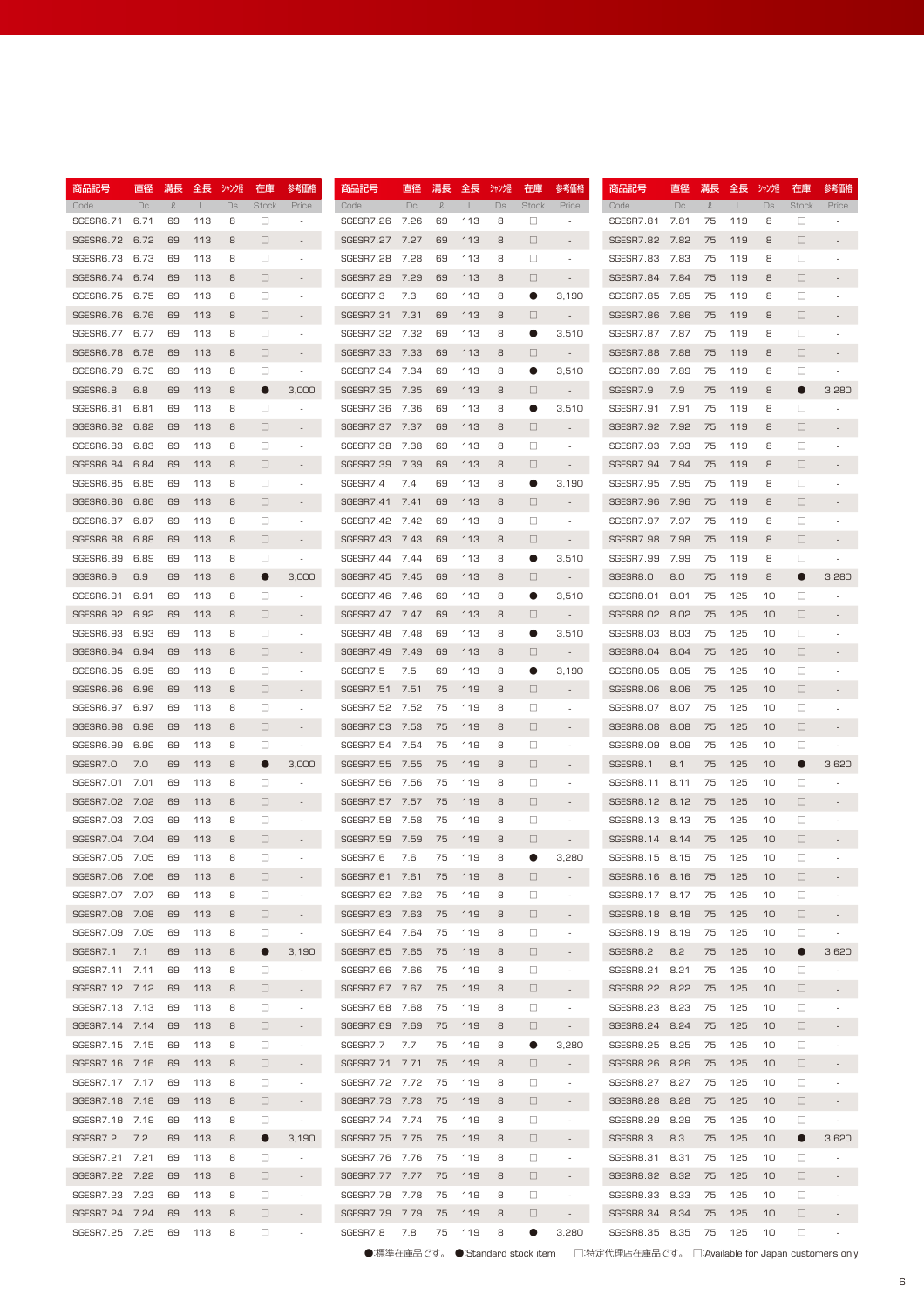# SG-ESR *SGESR*

| 商品記号           | 直径   | 溝長     | 全長           | シャンク径           | 在庫           | 参考価格                     | 商品記号           | 直径   | 溝長     | 全長           | シャンク径 | 在庫        | 参考価格                     | 商品記号           | 直径   | 溝長  | 全長  | シャンク径 | 在庫           | 参考価格                     |
|----------------|------|--------|--------------|-----------------|--------------|--------------------------|----------------|------|--------|--------------|-------|-----------|--------------------------|----------------|------|-----|-----|-------|--------------|--------------------------|
| Code           | Dc   | $\ell$ | $\mathbf{L}$ | Ds              | <b>Stock</b> | Price                    | Code           | Dc   | $\ell$ | $\mathbf{L}$ | Ds.   | Stock     | Price                    | Code           | Dc   | e   |     | Ds    | <b>Stock</b> | Price                    |
| SGESR8.36      | 8.36 | 75     | 125          | 10              | □            |                          | SGESR8.91      | 8.91 | 81     | 131          | 10    | □         |                          | SGESR9.46      | 9.46 | 81  | 131 | 10    | 0            | 4,500                    |
| SGESR8.37      | 8.37 | 75     | 125          | 10              | $\Box$       |                          | SGESR8.92      | 8.92 | 81     | 131          | 10    | □         | $\overline{\phantom{m}}$ | SGESR9.47      | 9.47 | 81  | 131 | 10    | $\Box$       | $\overline{\phantom{a}}$ |
| SGESR8.38      | 8.38 | 75     | 125          | 10              | □            |                          | SGESR8.93      | 8.93 | 81     | 131          | 10    | $\Box$    |                          | SGESR9.48      | 9.48 | 81  | 131 | 10    | $\bullet$    | 4,500                    |
| SGESR8.39      | 8.39 | 75     | 125          | 10              | $\Box$       |                          | SGESR8.94      | 8.94 | 81     | 131          | 10    | □         |                          | SGESR9.49      | 9.49 | 81  | 131 | 10    | $\Box$       |                          |
| SGESR8.4       | 8.4  | 75     | 125          | 10              |              | 3,620                    | SGESR8.95      | 8.95 | 81     | 131          | 10    | $\Box$    |                          | SGESR9.5       | 9.5  | 81  | 131 | 10    | 0            | 4,090                    |
| SGESR8.41      | 8.41 | 75     | 125          | 10              | $\Box$       |                          | SGESR8.96      | 8.96 | 81     | 131          | 10    | □         |                          | SGESR9.51      | 9.51 | 87  | 137 | 10    | $\Box$       |                          |
| SGESR8.42      | 8.42 | 75     | 125          | 10              | □            |                          | SGESR8.97      | 8.97 | 81     | 131          | 10    | $\Box$    |                          | SGESR9.52      | 9.52 | 87  | 137 | 10    | □            |                          |
| SGESR8.43      | 8.43 | 75     | 125          | 10              | $\Box$       |                          | SGESR8.98      | 8.98 | 81     | 131          | 10    | □         |                          | SGESR9.53      | 9.53 | 87  | 137 | 10    | $\Box$       |                          |
| SGESR8.44      | 8.44 | 75     | 125          | 10              | □            |                          | SGESR8.99      | 8.99 | 81     | 131          | 10    | □         |                          | SGESR9.54      | 9.54 | 87  | 137 | 10    | □            |                          |
| SGESR8.45      | 8.45 | 75     | 125          | 10              | $\Box$       |                          | SGESR9.0       | 9.0  | 81     | 131          | 10    | ●         | 3,850                    | SGESR9.55      | 9.55 | 87  | 137 | 10    | $\Box$       |                          |
| SGESR8.46      | 8.46 | 75     | 125          | 10              | □            |                          | SGESR9.01      | 9.01 | 81     | 131          | 10    | □         |                          | SGESR9.56      | 9.56 | 87  | 137 | 10    | □            |                          |
| SGESR8.47      | 8.47 | 75     | 125          | 10              | $\Box$       |                          | SGESR9.02      | 9.02 | 81     | 131          | 10    | □         |                          | SGESR9.57      | 9.57 | 87  | 137 | 10    | $\Box$       |                          |
| SGESR8.48      | 8.48 | 75     | 125          | 10              | □            |                          | SGESR9.03      | 9.03 | 81     | 131          | 10    | □         |                          | SGESR9.58      | 9.58 | 87  | 137 | 10    | □            |                          |
|                |      |        |              |                 |              |                          |                |      |        |              |       |           |                          |                |      |     |     |       |              |                          |
| SGESR8.49      | 8.49 | 75     | 125          | 10              | $\Box$       |                          | SGESR9.04      | 9.04 | 81     | 131          | 10    | □         | $\overline{\phantom{a}}$ | SGESR9.59      | 9.59 | 87  | 137 | 10    | □            |                          |
| SGESR8.5       | 8.5  | 75     | 125          | 10              |              | 3,620                    | SGESR9.05      | 9.05 | 81     | 131          | 10    | □         |                          | SGESR9.6       | 9.6  | 87  | 137 | 10    | 0            | 4,500                    |
| SGESR8.51      | 8.51 | 81     | 131          | 10              | $\Box$       |                          | SGESR9.06      | 9.06 | 81     | 131          | 10    | □         | $\overline{\phantom{a}}$ | SGESR9.61      | 9.61 | 87  | 137 | 10    | □            |                          |
| SGESR8.52      | 8.52 | 81     | 131          | 10              | □            |                          | SGESR9.07      | 9.07 | 81     | 131          | 10    | □         |                          | SGESR9.62      | 9.62 | 87  | 137 | 10    | □            |                          |
| SGESR8.53      | 8.53 | 81     | 131          | 10              | $\Box$       |                          | SGESR9.08      | 9.08 | 81     | 131          | 10    | □         |                          | SGESR9.63      | 9.63 | 87  | 137 | 10    | $\Box$       |                          |
| SGESR8.54      | 8.54 | 81     | 131          | 10              | □            |                          | SGESR9.09      | 9.09 | 81     | 131          | 10    | □         |                          | SGESR9.64      | 9.64 | 87  | 137 | 10    | □            |                          |
| SGESR8.55      | 8.55 | 81     | 131          | 10              | $\Box$       |                          | SGESR9.1       | 9.1  | 81     | 131          | 10    | $\bullet$ | 4,090                    | SGESR9.65      | 9.65 | 87  | 137 | 10    | □            |                          |
| SGESR8.56      | 8.56 | 81     | 131          | 10              | □            |                          | SGESR9.11      | 9.11 | 81     | 131          | 10    | □         |                          | SGESR9.66      | 9.66 | 87  | 137 | 10    | □            |                          |
| SGESR8.57      | 8.57 | 81     | 131          | 10              | $\Box$       |                          | SGESR9.12      | 9.12 | 81     | 131          | 10    | □         |                          | SGESR9.67      | 9.67 | 87  | 137 | 10    | □            |                          |
| SGESR8.58      | 8.58 | 81     | 131          | 10              | □            |                          | SGESR9.13      | 9.13 | 81     | 131          | 10    | □         |                          | SGESR9.68      | 9.68 | 87  | 137 | 10    | □            |                          |
| SGESR8.59      | 8.59 | 81     | 131          | 10              | $\Box$       |                          | SGESR9.14      | 9.14 | 81     | 131          | 10    | □         |                          | SGESR9.69      | 9.69 | 87  | 137 | 10    | □            |                          |
| SGESR8.6       | 8.6  | 81     | 131          | 10              | ●            | 3,850                    | SGESR9.15      | 9.15 | 81     | 131          | 10    | □         |                          | SGESR9.7       | 9.7  | 87  | 137 | 10    | $\bullet$    | 4,500                    |
| SGESR8.61      | 8.61 | 81     | 131          | 10              | $\Box$       |                          | SGESR9.16      | 9.16 | 81     | 131          | 10    | □         |                          | SGESR9.71      | 9.71 | 87  | 137 | 10    | $\Box$       |                          |
| SGESR8.62      | 8.62 | 81     | 131          | 10              | □            |                          | SGESR9.17      | 9.17 | 81     | 131          | 10    | □         |                          | SGESR9.72      | 9.72 | 87  | 137 | 10    | □            |                          |
| SGESR8.63      | 8.63 | 81     | 131          | 10              | $\Box$       |                          | SGESR9.18      | 9.18 | 81     | 131          | 10    | $\bullet$ | 4,500                    | SGESR9.73      | 9.73 | 87  | 137 | 10    | $\Box$       |                          |
| SGESR8.64      | 8.64 | 81     | 131          | 10              | □            |                          | SGESR9.19      | 9.19 | 81     | 131          | 10    | □         |                          | SGESR9.74      | 9.74 | 87  | 137 | 10    | □            |                          |
| SGESR8.65      | 8.65 | 81     | 131          | 10              | $\Box$       |                          | SGESR9.2       | 9.2  | 81     | 131          | 10    | $\bullet$ | 4,090                    | SGESR9.75      | 9.75 | 87  | 137 | 10    | $\Box$       |                          |
| SGESR8.66      | 8.66 | 81     | 131          | 10              | □            |                          | SGESR9.21      | 9.21 | 81     | 131          | 10    | □         |                          | SGESR9.76      | 9.76 | 87  | 137 | 10    | □            |                          |
| SGESR8.67      | 8.67 | 81     | 131          | 10              | $\Box$       |                          | SGESR9.22      | 9.22 | 81     | 131          | 10    | $\bullet$ | 4,500                    | SGESR9.77      | 9.77 | 87  | 137 | 10    | $\Box$       |                          |
| SGESR8.68      | 8.68 | 81     | 131          | 10              | □            |                          | SGESR9.23      | 9.23 | 81     | 131          | 10    | □         |                          | SGESR9.78      | 9.78 | 87  | 137 | 10    | □            |                          |
| SGESR8.69      | 8.69 | 81     | 131          | 10              | $\Box$       |                          | SGESR9.24      | 9.24 | 81     | 131          | 10    | $\bullet$ | 4,500                    | SGESR9.79      | 9.79 | 87  | 137 | 10    | $\Box$       |                          |
| SGESR8.7       | 8.7  | 81     | 131          | 10              |              | 3,850                    | SGESR9.25      | 9.25 | 81     | 131          | 10    | □         |                          | SGESR9.8       | 9.8  | 87  | 137 | 10    | O            | 4,500                    |
| SGESR8.71      | 8.71 | 81     | 131          | 10 <sup>1</sup> | $\Box$       |                          | SGESR9.26 9.26 |      | 81     | 131          | 10    | □         |                          | SGESR9.81      | 9.81 | 87  | 137 | 10    | □            |                          |
| SGESR8.72 8.72 |      | 81     | 131          | 10              | □            |                          | SGESR9.27 9.27 |      | 81     | 131          | 10    | □         |                          | SGESR9.82      | 9.82 | 87  | 137 | 10    | □            |                          |
| SGESR8.73 8.73 |      | 81     | 131          | 10              | $\Box$       |                          | SGESR9.28      | 9.28 | 81     | 131          | 10    | □         | $\centerdot$             | SGESR9.83      | 9.83 | 87  | 137 | 10    | $\Box$       |                          |
| SGESR8.74      | 8.74 | 81     | 131          | 10              | $\Box$       | $\overline{\phantom{a}}$ | SGESR9.29      | 9.29 | 81     | 131          | 10    | □         | $\overline{\phantom{a}}$ | SGESR9.84      | 9.84 | 87  | 137 | 10    | □            |                          |
| SGESR8.75 8.75 |      | 81     | 131          | 10              | $\Box$       | $\overline{\phantom{a}}$ | SGESR9.3       | 9.3  | 81     | 131          | 10    | $\bullet$ | 4,090                    | SGESR9.85      | 9.85 | 87  | 137 | 10    | $\Box$       |                          |
|                |      |        |              |                 |              |                          | SGESR9.31      |      | 81     |              |       |           |                          |                |      |     |     |       |              |                          |
| SGESR8.76      | 8.76 | 81     | 131          | 10              | □            | $\overline{\phantom{a}}$ |                | 9.31 |        | 131          | 10    | □         | ×,                       | SGESR9.86      | 9.86 | 87  | 137 | 10    | □            |                          |
| SGESR8.77      | 8.77 | 81     | 131          | 10              | $\Box$       | $\overline{\phantom{a}}$ | SGESR9.32      | 9.32 | 81     | 131          | 10    | $\bullet$ | 4,500                    | SGESR9.87      | 9.87 | -87 | 137 | 10    | $\Box$       |                          |
| SGESR8.78      | 8.78 | 81     | 131          | 10              | □            | $\overline{\phantom{a}}$ | SGESR9.33      | 9.33 | 81     | 131          | 10    | $\Box$    | ×,                       | SGESR9.88      | 9.88 | 87  | 137 | 10    | $\Box$       |                          |
| SGESR8.79      | 8.79 | 81     | 131          | 10              | $\Box$       | $\overline{\phantom{a}}$ | SGESR9.34      | 9.34 | 81     | 131          | 10    | $\bullet$ | 4,500                    | SGESR9.89      | 9.89 | 87  | 137 | 10    | $\Box$       | $\overline{\phantom{a}}$ |
| SGESR8.8       | 8.8  | 81     | 131          | 10              | $\bullet$    | 3,850                    | SGESR9.35      | 9.35 | 81     | 131          | 10    | $\Box$    | ×,                       | SGESR9.9       | 9.9  | 87  | 137 | 10    | $\bullet$    | 4,500                    |
| SGESR8.81      | 8.81 | 81     | 131          | 10              | $\Box$       | $\overline{\phantom{a}}$ | SGESR9.36 9.36 |      | 81     | 131          | 10    | $\bullet$ | 4,500                    | SGESR9.91      | 9.91 | 87  | 137 | 10    | $\Box$       | $\overline{\phantom{a}}$ |
| SGESR8.82      | 8.82 | 81     | 131          | 10              | $\Box$       | ٠                        | SGESR9.37      | 9.37 | 81     | 131          | 10    | $\Box$    | ٠                        | SGESR9.92      | 9.92 | 87  | 137 | 10    | □            |                          |
| SGESR8.83      | 8.83 | 81     | 131          | 10              | $\Box$       | $\overline{\phantom{a}}$ | SGESR9.38      | 9.38 | 81     | 131          | 10    | $\Box$    | $\overline{\phantom{a}}$ | SGESR9.93      | 9.93 | 87  | 137 | 10    | $\Box$       | $\overline{\phantom{a}}$ |
| SGESR8.84      | 8.84 | 81     | 131          | 10              | $\Box$       | $\sim$                   | SGESR9.39      | 9.39 | 81     | 131          | 10    | $\Box$    | ٠                        | SGESR9.94      | 9.94 | 87  | 137 | 10    | $\Box$       |                          |
| SGESR8.85 8.85 |      | 81     | 131          | 10              | $\Box$       | $\overline{\phantom{a}}$ | SGESR9.4       | 9.4  | 81     | 131          | 10    | $\bullet$ | 4,090                    | SGESR9.95      | 9.95 | 87  | 137 | 10    | $\Box$       | $\overline{\phantom{a}}$ |
| SGESR8.86      | 8.86 | 81     | 131          | 10              | $\Box$       | $\overline{\phantom{a}}$ | SGESR9.41      | 9.41 | 81     | 131          | 10    | $\Box$    | ٠                        | SGESR9.96      | 9.96 | 87  | 137 | 10    | $\Box$       |                          |
| SGESR8.87      | 8.87 | 81     | 131          | 10              | $\Box$       | $\overline{\phantom{a}}$ | SGESR9.42 9.42 |      | 81     | 131          | 10    | $\Box$    | $\overline{\phantom{a}}$ | SGESR9.97      | 9.97 | 87  | 137 | 10    | $\Box$       | $\overline{\phantom{a}}$ |
| SGESR8.88      | 8.88 | 81     | 131          | 10              | $\Box$       | $\overline{\phantom{a}}$ | SGESR9.43      | 9.43 | 81     | 131          | 10    | $\Box$    | $\overline{\phantom{a}}$ | SGESR9.98      | 9.98 | 87  | 137 | 10    | $\Box$       |                          |
| SGESR8.89      | 8.89 | 81     | 131          | 10              | $\Box$       | $\overline{\phantom{a}}$ | SGESR9.44      | 9.44 | 81     | 131          | 10    | $\bullet$ | 4,500                    | SGESR9.99      | 9.99 | -87 | 137 | 10    | $\Box$       | $\overline{\phantom{a}}$ |
| SGESR8.9       | 8.9  | 81     | 131          | 10              | $\bullet$    | 3,850                    | SGESR9.45 9.45 |      | 81     | 131          | 10    | $\Box$    | $\overline{\phantom{a}}$ | SGESR10.0 10.0 |      | 87  | 137 | 10    | $\bullet$    | 4,500                    |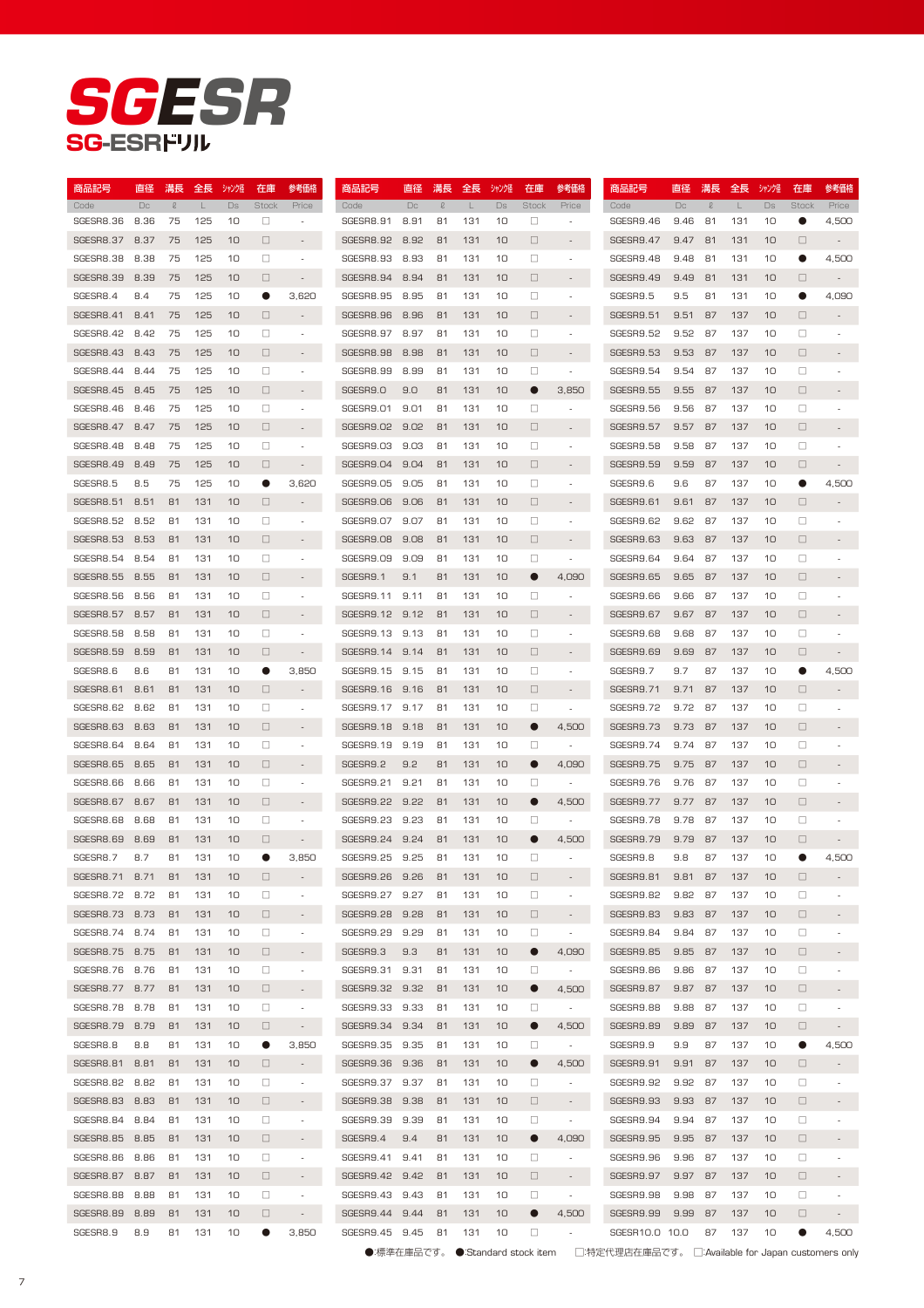| 商品記号                  | 直径   | 溝長       | 全長  | シャンク径     | 在庫           | 参考価格  | 商品記号                  | 直径   | 溝長            |              | 全長 沙烴 | 在庫        | 参考価格   | 商品記号               | 直径       | 溝長          |              | 全長 沙?怪    | 在庫           | 参考価格   |
|-----------------------|------|----------|-----|-----------|--------------|-------|-----------------------|------|---------------|--------------|-------|-----------|--------|--------------------|----------|-------------|--------------|-----------|--------------|--------|
| Code                  | Dc.  | $\Omega$ |     | <b>Ds</b> | <b>Stock</b> | Price | Code                  | Dc.  | $\mathcal{Q}$ | $\mathbf{L}$ | Ds    | Stock     | Price  | Code               | Dc.      | $Q_{\rm c}$ | $\mathbf{L}$ | <b>Ds</b> | <b>Stock</b> | Price  |
| SGESR <sub>10.1</sub> | 10.1 | 87       | 144 | 12        |              | 4.850 | SGESR12.4             | 12.4 | 101           | 158          | 12    |           | 7.300  | SGESR21.5          | 21.5     | 150         | 218          | 25        |              | 23,000 |
| SGESR10.2             | 10.2 | 87       | 144 | 12        |              | 4.850 | SGESR12.5             | 12.5 | 101           | 158          | 12    | ●         | 7,300  | SGESR22.0          | 22.0     | 150         | 218          | 25        |              | 23,000 |
| SGESR10.3             | 10.3 | 87       | 144 | 12        |              | 4.850 | SGESR12.6             | 12.6 | 101           | 158          | 12    |           | 7.660  | SGESR22.5          | 22.5     | 155         | 223          | 25        |              | 26,100 |
| SGESR10.4             | 10.4 | 87       | 144 | 12        |              | 4.850 | SGESR <sub>12.7</sub> | 12.7 | 101           | 158          | 12    | $\bullet$ | 7.660  | SGESR23.0          | 23.0     | 155         | 223          | 25        |              | 26,100 |
| SGESR10.5             | 10.5 | 87       | 144 | 12        |              | 4.850 | SGESR12.8 12.8        |      | 101           | 158          | 12    |           | 7.660  | SGESR23.5          | 23.5     | 155         | 223          | 25        | o            | 28,000 |
| SGESR10.6             | 10.6 | 87       | 144 | 12        |              | 5,370 | SGESR12.9             | 12.9 | 101           | 158          | 12    | ●         | 7.660  | SGESR24.0          | 24.0     | 160         | 237          | 32        |              | 28,000 |
| SGESR10.7             | 10.7 | 94       | 151 | 12        |              | 5.370 | SGESR13.0             | 13.0 | 101           | 158          | 12    |           | 7.660  | SGESR24.5          | 24.5     | 160         | 237          | 32        | Q            | 28,000 |
| SGESR <sub>10.8</sub> | 10.8 | 94       | 151 | 12        |              | 5.370 | SGESR13.5             | 13.5 | 108           | 168          | 16    | $\bullet$ | 11,900 | SGESR25.0          | 25.0     | 165         | 241          | 32        |              | 28,000 |
| SGESR <sub>10.9</sub> | 10.9 | 94       | 151 | 12        |              | 5.370 | SGESR14.0 14.0        |      | 108           | 168          | 16    | ●         | 11,900 | SGESR25.5          | 25.5     | 165         | 241          | 32        |              | 29,000 |
| SGESR11.0             | 11.0 | 94       | 151 | 12        |              | 5.370 | SGESR14.5             | 14.5 | 114           | 173          | 16    | $\bullet$ | 13,100 | SGESR26.0          | 26.0     | 165         | 241          | 32        | O            | 29,000 |
| SGESR11.1 11.1        |      | 94       | 151 | 12        |              | 6,030 | SGESR15.0 15.0 114    |      |               | 180          | 20    |           | 13,700 | SGESR26.5          | 26.5     | 165         | 241          | 32        | Q            | 32,200 |
| SGESR11.2 11.2        |      | 94       | 151 | 12        |              | 6,030 | SGESR15.5             | 15.5 | 120           | 185          | 20    | $\bullet$ | 14,700 | SGESR27.0 27.0 170 |          |             | 245          | 32        |              | 32,200 |
| SGESR11.3 11.3        |      | 94       | 151 | 12        |              | 6,030 | SGESR16.0 16.0 120    |      |               | 185          | 20    |           | 14,700 | SGESR27.5 27.5 170 |          |             | 245          | 32        |              | 32,200 |
| SGESR11.4 11.4        |      | 94       | 151 | 12        |              | 6.030 | SGESR16.5             | 16.5 | 125           | 189          | 20    | $\bullet$ | 15,500 | SGESR28.0          | 28.0 170 |             | 245          | 32        |              | 32,200 |
| SGESR11.5 11.5        |      | 94       | 151 | 12        |              | 6.030 | SGESR17.0 17.0 125    |      |               | 189          | 20    |           | 15,500 | SGESR28.5          | 28.5     | - 175       | 248          | 32        |              | 32,200 |
| SGESR11.6 11.6        |      | 94       | 151 | 12        |              | 6.540 | SGESR17.5 17.5        |      | - 130         | 194          | 20    | $\bullet$ | 16,800 | SGESR29.0 29.0 175 |          |             | 248          | 32        |              | 34,200 |
| SGESR11.7 11.7        |      | 94       | 151 | 12        |              | 6.540 | SGESR18.0             | 18.0 | - 130         | 194          | 20    |           | 16,800 | SGESR29.5          | 29.5     | 175         | 248          | 32        | 0            | 34,200 |
| SGESR11.8 11.8        |      | 94       | 151 | 12        | $\bullet$    | 6.540 | SGESR18.5             | 18.5 | - 135         | 198          | 20    | $\bullet$ | 18,500 | SGESR30.0 30.0 175 |          |             | 248          | 32        |              | 34,200 |
| SGESR11.9             | 11.9 | 101      | 158 | 12        |              | 6.540 | SGESR19.0             | 19.0 | 135           | 206          | 25    |           | 19,300 | SGESR30.5          | 30.5     | 180         | 252          | 32        |              | 39,500 |
| SGESR12.0             | 12.0 | 101      | 158 | 12        | $\bullet$    | 6,540 | SGESR19.5             | 19.5 | 140           | 210          | 25    | $\bullet$ | 19,900 | SGESR31.0 31.0     |          | 180         | 252          | 32        | ●            | 39,500 |
| SGESR12.1             | 12.1 | 101      | 158 | 12        |              | 7.300 | SGESR20.0             | 20.0 | 140           | 210          | 25    |           | 19,900 | SGESR31.5          | 31.5     | 180         | 252          | 32        |              | 39,500 |
| SGESR12.2             | 12.2 | 101      | 158 | 12        | $\bullet$    | 7.300 | SGESR20.5             | 20.5 | 145           | 214          | 25    | $\bullet$ | 21,600 | SGESR32.0          | 32.0     | 185         | 255          | 32        |              | 39,500 |
| SGESR12.3             | 12.3 | 101      | 158 | 12        | ●            | 7.300 | SGESR21.0             | 21.0 | 145           | 214          | 25    |           | 21,600 |                    |          |             |              |           |              |        |

●:標準在庫品です。 ●:Standard stock item

### 切削条件表

| <b>Standard Drilling Conditions</b> |                            |                                                              |                          |                                                        |                          |                                                      |                          |                                         |                          |                           |                          |                                               |                          |                                       |
|-------------------------------------|----------------------------|--------------------------------------------------------------|--------------------------|--------------------------------------------------------|--------------------------|------------------------------------------------------|--------------------------|-----------------------------------------|--------------------------|---------------------------|--------------------------|-----------------------------------------------|--------------------------|---------------------------------------|
|                                     |                            | 一般構造用鋼<br>炭素鋼                                                |                          | 合金鋼<br>調質鋼                                             |                          | ダイス鋼<br>プレハードン鋼                                      |                          | ステンレス鋼                                  |                          | 鋳鉄                        |                          | アルミニウム合金<br>銅合金                               |                          | 耐熱・耐食合金<br>Ti合金 インコネル                 |
| 被削材<br>Work Material                |                            | <b>SS400 S50C</b><br><b>Structural Steel</b><br>Carbon Steel |                          | SCM440 NAK<br>Allov Steel<br><b>Heat treated Steel</b> |                          | <b>SKD61 NAK HPM</b><br>Mold Steel<br>Hardened Steel |                          | SUS304 SUS316<br><b>Stainless Steel</b> |                          | FC250 FCD400<br>Cast Iron |                          | A5052 C1100<br>Aluminum Alloy<br>Copper Alloy |                          | Nickel Allov<br><b>Titanium Allov</b> |
|                                     |                            | $\sim$ 200HB                                                 |                          | 20~30HRC                                               |                          | 30~40HRC                                             |                          |                                         |                          |                           |                          |                                               |                          | 30~40HRC                              |
| 直径<br>Drill Dia.<br>mm              | 回転数<br>Rotation<br>$min-1$ | 送り速度<br>Feed<br>mm/min                                       | 回転数<br>Rotation<br>min-1 | 送り速度<br>Feed<br>mm/min                                 | 回転数<br>Rotation<br>min-1 | 送り速度<br>Feed<br>mm/min                               | 回転数<br>Rotation<br>min-1 | 送り速度<br>Feed<br>mm/min                  | 回転数<br>Rotation<br>min-1 | 送り速度<br>Feed<br>mm/min    | 回転数<br>Rotation<br>min-1 | 送り速度<br>Feed<br>mm/min                        | 回転数<br>Rotation<br>min-1 | 送り速度<br>Feed<br>mm/min                |
| 2.0                                 | 5700                       | 300                                                          | 4600                     | 200                                                    | 3200                     | 120                                                  | 1800                     | 55                                      | 6300                     | 410                       | 9700                     | 630                                           | 800                      | 23                                    |
| 3.0                                 | 4200                       | 380                                                          | 3400                     | 260                                                    | 2100                     | 120                                                  | 1100                     | 60                                      | 4700                     | 530                       | 7200                     | 820                                           | 580                      | 25                                    |
| 5.0                                 | 2500                       | 360                                                          | 2000                     | 240                                                    | 1300                     | 120                                                  | 760                      | 75                                      | 2800                     | 500                       | 4300                     | 770                                           | 320                      | 23                                    |
| 8.0                                 | 1600                       | 310                                                          | 1300                     | 210                                                    | 800                      | 115                                                  | 480                      | 80                                      | 1800                     | 440                       | 2700                     | 660                                           | 200                      | 55                                    |
| 10.0                                | 1300                       | 280                                                          | 1000                     | 190                                                    | 640                      | 110                                                  | 380                      | 80                                      | 1400                     | 390                       | 2200                     | 610                                           | 160                      | 55                                    |
| 12.0                                | 1100                       | 260                                                          | 850                      | 180                                                    | 530                      | 105                                                  | 320                      | 80                                      | 1200                     | 360                       | 1800                     | 560                                           | 132                      | 21                                    |
| 16.0                                | 800                        | 240                                                          | 640                      | 160                                                    | 400                      | 100                                                  | 240                      | 70                                      | 880                      | 330                       | 1400                     | 500                                           | 100                      | 20                                    |
| 20.0                                | 640                        | 220                                                          | 510                      | 150                                                    | 320                      | 90                                                   | 190                      | 60                                      | 700                      | 300                       | 1100                     | 460                                           | 80                       | 19                                    |
| 25.0                                | 510                        | 200                                                          | 410                      | 140                                                    | 250                      | 80                                                   | 150                      | 50                                      | 560                      | 270                       | 870                      | 420                                           | 64                       | 18                                    |
| 32.0                                | 400                        | 150                                                          | 320                      | 110                                                    | 200                      | 65                                                   | 120                      | 45                                      | 440                      | 210                       | 680                      | 330                                           | 50                       | 15                                    |

#### ●切削条件ご利用の注意

- 1) 機械剛性やワーククランプ、加工部形状などの状況により切削条件を調整してください。 2) この切削条件は水溶性切削油剤を使用した場合です。
- 不水溶性切削油剤を使用する場合には回転数と送り速度を20%下げてください。
- 3) 切削油剤は加工点やドリル溝へ十分に供給してください。
- 3) 3335mmms 3mmm 3345.<br>4) 穴あけ深さが3Dcを超える場合には回転数と送り速度を20%下げてください。 5) 穴あけ深さが3Dcを超える場合にはステップ加工を行ってください。
- ただし、被削材や加工条件により切りくず排出性が悪くなることがあります。 その場合には所定の穴深さ以下であってもステップ送りをしてください。
- 6) ステンレス鋼を加工する場合にはステップ加工を行ってください。
- 7) ステップ送りは穴の上面まで戻してください。
- 8) ステップ量は0.5~1Dcを目安にしてください。小径は0.2~0.5Dcぐらいです。
- 9) コレットチャック、ミーリングチャックを使用ください。

- 
- 

**Warnings on using the drilling condition tables**<br>
1) Adjust drilling condition according to the rigidity of machine or work clamp state.<br>
2) The table values are for drilling with water soluble outling fluid.<br>
2) Provide

コーティングに色むらを生ずることはありますが、性能にはまったく問題ありません。 Drills may have some discoloration, but it does not cause any performance prob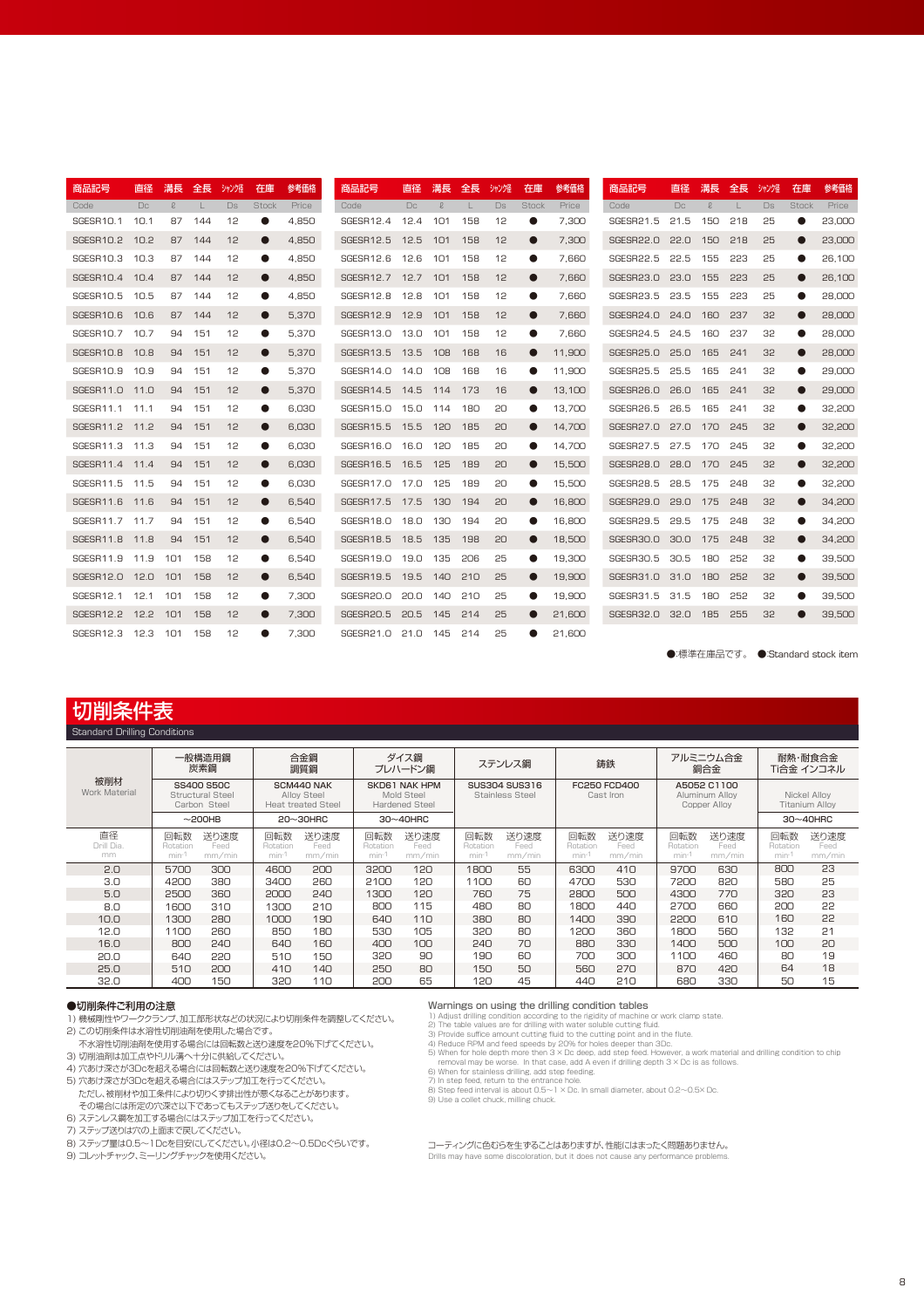



LIST 7572P

| 商品記号             | 直径   | 溝長            | 全長 | シャンク径 | 在庫           | 参考価格  | 商品記号           | 直径     | 溝長            | 全長 | シャンク径     | 在庫           | 参考価格  | 商品記号             | 直径   | 溝長            | 全長 | シャンク径 | 在庫           | 参考価格  |
|------------------|------|---------------|----|-------|--------------|-------|----------------|--------|---------------|----|-----------|--------------|-------|------------------|------|---------------|----|-------|--------------|-------|
| Code             | Dc   | $\mathcal{Q}$ | L  | Ds    | <b>Stock</b> | Price | Code           | Dc     | $\mathcal{Q}$ | L  | <b>Ds</b> | <b>Stock</b> | Price | Code             | Dc   | $\mathcal{Q}$ | L  | Ds    | <b>Stock</b> | Price |
| SGESSO.5         | 0.5  | З             | 38 | З     |              | 1,870 | SGESS1.01      | 1.01   | 6             | 38 | З         | 0            | 1,220 | SGESS1.52        | 1.52 | 10            | 42 | з     | 0            | 1,090 |
| SGESS0.51        | 0.51 | З             | 38 | З     |              | 2,010 | SGESS1.02      | 1.02   | 6             | 38 | З         | $\bullet$    | 1,220 | SGESS1.53        | 1.53 | 10            | 42 | З     | $\bullet$    | 1,090 |
| SGESSO.52        | 0.52 | -3            | 38 | З     | 0            | 2,010 | SGESS1.03      | 1.03   | 6             | 38 | З         | 0            | 1,220 | SGESS1.54        | 1.54 | 10            | 42 | З     | $\bullet$    | 1,090 |
| SGESSO.53        | 0.53 | -3            | 38 | З     |              | 2,010 | SGESS1.04      | 1.04   | 6             | 38 | З         | $\bullet$    | 1,220 | SGESS1.55        | 1.55 | 10            | 42 | 3     | e            | 943   |
| SGESSO.54        | 0.54 | З             | 38 | З     |              | 2,010 | SGESS1.05      | 1.05   | 6             | 38 | З         | 0            | 1,150 | SGESS1.56        | 1.56 | 10            | 42 | З     | O            | 1,090 |
| SGESSO.55        | 0.55 | -3            | 38 | З     |              | 1,810 | SGESS1.06      | 1.06   | 6             | 38 | З         | $\bullet$    | 1,220 | SGESS1.57        | 1.57 | 10            | 42 | 3     | O            | 1,090 |
| SGESSO.56        | 0.56 | -3            | 38 | З     | 0            | 2,010 | SGESS1.07      | 1.07   | 7             | 39 | З         | 0            | 1,220 | SGESS1.58        | 1.58 | 10            | 42 | З     | $\bullet$    | 1,090 |
| SGESSO.57 0.57   |      | -3            | 38 | З     |              | 2,010 | SGESS1.08      | 1.08   | 7             | 39 | З         | $\bullet$    | 1,220 | SGESS1.59        | 1.59 | 10            | 42 | 3     |              | 1,090 |
| SGESSO.58        | 0.58 | З             | 38 | З     |              | 2,010 | SGESS1.09      | 1.09   | 7             | 39 | З         | 0            | 1,220 | SGESS1.6         | 1.6  | 10            | 42 | З     |              | 943   |
| <b>SGESSO.59</b> | 0.59 | З             | 38 | 3     |              | 2,010 | SGESS1.1       | 1.1    | 7             | 39 | З         | 0            | 1,050 | SGESS1.61        | 1.61 | 10            | 42 | 3     |              | 1,090 |
| SGESSO.6         | 0.6  | 3.5           | 38 | З     | œ            | 1,680 | SGESS1.11 1.11 |        | 7             | 39 | з         | 0            | 1,220 | SGESS1.62        | 1.62 | 10            | 42 | З     | e            | 1,090 |
| SGESSO.61        | 0.61 | 3.5           | 38 | 3     |              | 1,840 | SGESS1.12 1.12 |        | 7             | 39 | З         | 0            | 1,220 | SGESS1.63        | 1.63 | 10            | 42 | 3     | e            | 1,090 |
| SGESSO.62        | 0.62 | 3.5           | 38 | З     |              | 1,840 | SGESS1.13 1.13 |        | 7             | 39 | З         | 0            | 1,220 | SGESS1.64        | 1.64 | 10            | 42 | З     |              | 1,090 |
| SGESSO.63        | 0.63 | 3.5           | 38 | 3     |              | 1,840 | SGESS1.14 1.14 |        | 7             | 39 | З         | 0            | 1,220 | SGESS1.65        | 1.65 | 10            | 42 | 3     |              | 943   |
| SGESSO.64 0.64   |      | 3.5           | 38 | З     |              | 1,840 | SGESS1.15 1.15 |        | 7             | 39 | з         | 0            | 1,050 | SGESS1.66        | 1.66 | 10            | 42 | З     | e            | 1,090 |
| SGESSO.65        | 0.65 | 3.5           | 38 | З     |              | 1,660 | SGESS1.16 1.16 |        | 7             | 39 | З         | $\bullet$    | 1,220 | SGESS1.67        | 1.67 | 10            | 42 | 3     | e            | 1,090 |
|                  | 0.66 |               | 38 | З     |              |       |                |        | 7             | 39 | З         | 0            |       |                  |      |               |    | 3     |              | 1,090 |
| SGESSO.66        |      | 3.5           |    |       |              | 1,840 | SGESS1.17 1.17 |        |               |    |           |              | 1,220 | SGESS1.68        | 1.68 | 10            | 42 |       |              |       |
| SGESSO.67 0.67   |      | 3.5           | 38 | З     |              | 1,840 | SGESS1.18      | 1.18   | 7             | 39 | З         | $\bullet$    | 1,220 | SGESS1.69        | 1.69 | 10            | 42 | 3     |              | 1,090 |
| SGESSO.68        | 0.68 | 3.5           | 38 | З     |              | 1,840 | SGESS1.19 1.19 |        | 8             | 40 | З         | 0            | 1,220 | SGESS1.7         | 1.7  | 10            | 42 | 3     |              | 943   |
| SGESSO.69        | 0.69 | 3.5           | 38 | З     |              | 1,840 | SGESS1.2       | 1.2    | 8             | 40 | З         | $\bullet$    | 1,050 | SGESS1.71        | 1.71 | 11            | 43 | 3     |              | 1,090 |
| SGESSO.7         | 0.7  | 4.5           | 38 | З     |              | 1,560 | SGESS1.21 1.21 |        | 8             | 40 | З         | 0            | 1,220 | SGESS1.72        | 1.72 | 11            | 43 | З     |              | 1,090 |
| SGESSO.71        | 0.71 | 4.5           | 38 | З     |              | 1,750 | SGESS1.22      | 1.22   | 8             | 40 | З         | $\bullet$    | 1,220 | <b>SGESS1.73</b> | 1.73 | 11            | 43 | 3     |              | 1,090 |
| SGESSO.72        | 0.72 | 4.5           | 38 | З     |              | 1,750 | SGESS1.23      | 1.23   | 8             | 40 | З         | 0            | 1,220 | SGESS1.74 1.74   |      | 11            | 43 | З     |              | 1,090 |
| SGESSO.73        | 0.73 | 4.5           | 38 | З     |              | 1,750 | SGESS1.24 1.24 |        | 8             | 40 | З         | $\bullet$    | 1,220 | SGESS1.75        | 1.75 | 11            | 43 | З     |              | 943   |
| SGESSO.74 0.74   |      | 4.5           | 38 | з     |              | 1,750 | SGESS1.25      | 1.25   | 8             | 40 | З         | 0            | 1,050 | SGESS1.76        | 1.76 | 11            | 43 | З     |              | 1,090 |
| SGESSO.75 0.75   |      | 4.5           | 38 | З     |              | 1,600 | SGESS1.26      | 1.26   | 8             | 40 | З         | $\bullet$    | 1,220 | SGESS1.77        | 1.77 | 11            | 43 | З     |              | 1,090 |
| SGESSO.76 0.76   |      | 4.5           | 38 | З     |              | 1,750 | SGESS1.27 1.27 |        | 8             | 40 | З         | c            | 1,220 | <b>SGESS1.78</b> | 1.78 | 11            | 43 | З     |              | 1,090 |
| SGESSO.77 0.77   |      | 4.5           | 38 | З     |              | 1,750 | SGESS1.28      | 1.28   | 8             | 40 | З         | $\bullet$    | 1,220 | SGESS1.79        | 1.79 | 11            | 43 | З     |              | 1,090 |
| SGESSO.78        | 0.78 | 4.5           | 38 | З     |              | 1,750 | SGESS1.29      | 1.29   | 8             | 40 | З         |              | 1,220 | SGESS1.8         | 1.8  | 11            | 43 | З     |              | 943   |
| SGESSO.79        | 0.79 | 4.5           | 38 | З     | $\bullet$    | 1,750 | SGESS1.3       | 1.3    | 8             | 40 | 3         | $\bullet$    | 1,050 | SGESS1.81        | 1.81 | 11            | 43 | З     |              | 1,090 |
| SGESSO.8         | 0.8  | 5             | 38 | З     |              | 1,490 | SGESS1.31 1.31 |        | 8             | 40 | З         |              | 1,220 | SGESS1.82        | 1.82 | 11            | 43 | З     | Œ            | 1,090 |
| SGESSO.81        | 0.81 | 5             | 38 | З     | $\bullet$    | 1,650 | SGESS1.32      | - 1.32 | 8             | 40 | З         | $\bullet$    | 1,220 | SGESS1.83        | 1.83 | 11            | 43 | 3     |              | 1,090 |
| SGESSO.82        | 0.82 | 5             | 38 | З     | O            | 1,650 | SGESS1.33      | - 1.33 | 9             | 41 | З         | $\bullet$    | 1,220 | SGESS1.84        | 1.84 | 11            | 43 | З     |              | 1,090 |
| SGESSO.83        | 0.83 | 5             | 38 | З     |              | 1,650 | SGESS1.34 1.34 |        | 9             | 41 | З         | $\bullet$    | 1,220 | SGESS1.85        | 1.85 | 11            | 43 | З     |              | 943   |
| SGESSO.84 0.84   |      | 5             | 38 | З     |              | 1,650 | SGESS1.35 1.35 |        | 9             | 41 | З         | O            | 1,050 | SGESS1.86 1.86   |      | 11            | 43 | З     |              | 1,090 |
| SGESSO.85 0.85   |      | 5             | 38 | З     | Ð            | 1,510 | SGESS1.36 1.36 |        | 9             | 41 | З         | $\bullet$    | 1,220 | SGESS1.87 1.87   |      | 11            | 43 | З     |              | 1,090 |
| SGESSO.86 0.86   |      | - 5           | 38 | З     | ●            | 1,650 | SGESS1.37 1.37 |        | 9             | 41 | З         | 0            | 1,220 | SGESS1.88 1.88   |      | 11            | 43 | З     | Δ            | 1,090 |
| SGESSO.87 0.87   |      | - 5           | 38 | З     | $\bullet$    | 1,650 | SGESS1.38 1.38 |        | 9             | 41 | З         | $\bullet$    | 1,220 | SGESS1.89 1.89   |      | 11            | 43 | З     |              | 1,090 |
| SGESSO.88 0.88   |      | - 5           | 38 | з     | $\bullet$    | 1,650 | SGESS1.39 1.39 |        | 9             | 41 | З         | $\bullet$    | 1,220 | SGESS1.9         | 1.9  | 11            | 43 | З     | Δ            | 943   |
| SGESSO.89 0.89   |      | 5             | 38 | З     | $\bullet$    | 1,650 | SGESS1.4       | 1.4    | 9             | 41 | З         | $\bullet$    | 1,050 | SGESS1.91 1.91   |      | 12            | 44 | З     | ●            | 1,090 |
| SGESSO.9         | 0.9  | 5.5           | 38 | з     | $\bullet$    | 1,420 | SGESS1.41 1.41 |        | 9             | 41 | з         | $\bullet$    | 1,220 | SGESS1.92 1.92   |      | 12            | 44 | З     | ●            | 1,090 |
| SGESSO.91 0.91   |      | 5.5           | 38 | З     | $\bullet$    | 1,530 | SGESS1.42 1.42 |        | 9             | 41 | З         | $\bullet$    | 1,220 | SGESS1.93 1.93   |      | 12            | 44 | З     | $\bullet$    | 1,090 |
| SGESSO.92 0.92   |      | 5.5           | 38 | з     | $\bullet$    |       | SGESS1.43 1.43 |        | 9             | 41 |           | $\bullet$    |       | SGESS1.94 1.94   |      | 12            | 44 |       |              |       |
| SGESSO.93 0.93   |      |               |    |       |              | 1,530 |                |        |               |    | З         |              | 1,220 |                  |      |               |    | з     | $\bullet$    | 1,090 |
| SGESSO.94 0.94   |      | 5.5           | 38 | З     | $\bullet$    | 1,530 | SGESS1.44 1.44 |        | 9             | 41 | З         | $\bullet$    | 1,220 | SGESS1.95 1.95   |      | 12            | 44 | З     |              | 943   |
|                  |      | 5.5           | 38 | З     | $\bullet$    | 1,530 | SGESS1.45 1.45 |        | 9             | 41 | З         | $\bullet$    | 1,050 | SGESS1.96        | 1.96 | 12            | 44 | з     | $\bullet$    | 1,090 |
| SGESSO.95 0.95   |      | 5.5           | 38 | З     | $\bullet$    | 1,400 | SGESS1.46 1.46 |        | 9             | 41 | З         | $\bullet$    | 1,220 | SGESS1.97 1.97   |      | 12            | 44 | З     | $\bullet$    | 1,090 |
| SGESSO.96 0.96   |      | 5.5           | 38 | з     | $\bullet$    | 1,530 | SGESS1.47 1.47 |        | 9             | 41 | з         | $\bullet$    | 1,220 | SGESS1.98        | 1.98 | 12            | 44 | з     | $\bullet$    | 1,090 |
| SGESSO.97 0.97   |      | 5.5           | 38 | З     | $\bullet$    | 1,530 | SGESS1.48 1.48 |        | 9             | 41 | З         | $\bullet$    | 1,220 | <b>SGESS1.99</b> | 1.99 | 12            | 44 | З     | $\bullet$    | 1,090 |
| SGESSO.98 0.98   |      | 5.5           | 38 | З     | $\bullet$    | 1,530 | SGESS1.49      | 1.49   | 9             | 41 | З         | $\bullet$    | 1,220 | SGESS2.0         | 2.0  | 12            | 44 | з     | Δ            | 943   |
| SGESSO.99 0.99   |      | 5.5           | 38 | З     | $\bullet$    | 1,530 | SGESS1.5       | 1.5    | 9             | 41 | З         | $\bullet$    | 1,050 | SGESS2.01        | 2.01 | 12            | 44 | З     | $\bullet$    | 1,290 |
| SGESS1.0         | 1.0  | 6             | 38 | З     | $\bullet$    | 1,150 | SGESS1.51 1.51 |        | 10            | 42 | З         | $\bullet$    | 1,090 | SGESS2.02 2.02   |      | 12            | 44 | З     |              | 1,290 |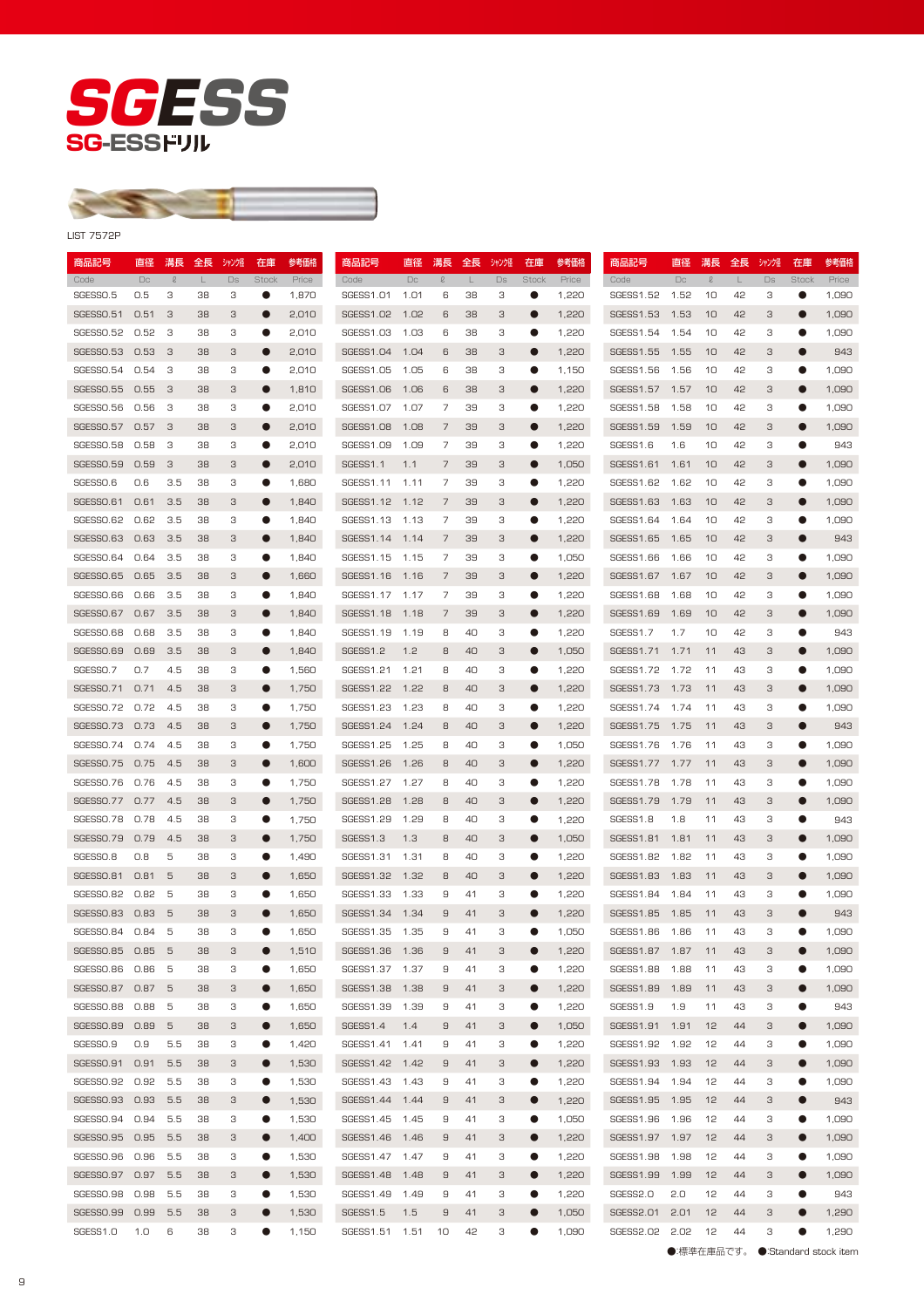





| 商品記号             | 直径   | 溝長            | 全長 | シャンク径 | 在庫           | 参考価格  | 商品記号             | 直径   | 溝長            | 全長 | シャンク径 | 在庫           | 参考価格  | 商品記号             | 直径   | 溝長            | 全長 | シャンク径          | 在庫           | 参考価格  |
|------------------|------|---------------|----|-------|--------------|-------|------------------|------|---------------|----|-------|--------------|-------|------------------|------|---------------|----|----------------|--------------|-------|
| Code             | Dc   | $\mathcal{Q}$ | L  | Ds    | <b>Stock</b> | Price | Code             | Dc   | $\mathcal{Q}$ | L  | Ds    | <b>Stock</b> | Price | Code             | Dc   | $\mathcal{Q}$ | L  | Ds.            | <b>Stock</b> | Price |
| SGESS2.03        | 2.03 | 12            | 44 | з     | 0            | 1,290 | SGESS2.54        | 2.54 | 14            | 46 | з     | 0            | 1,290 | SGESS3.05        | 3.05 | 18            | 50 | 4              |              | 1,350 |
| SGESS2.04        | 2.04 | 12            | 44 | З     | $\bullet$    | 1,290 | SGESS2.55        | 2.55 | 14            | 46 | З     | $\bullet$    | 1,120 | SGESS3.06        | 3.06 | 18            | 50 | 4              | $\bullet$    | 1,550 |
| SGESS2.05        | 2.05 | 12            | 44 | З     | $\bullet$    | 1,120 | SGESS2.56        | 2.56 | 14            | 46 | З     |              | 1,290 | SGESS3.07        | 3.07 | 18            | 50 | 4              | e            | 1,550 |
| SGESS2.06        | 2.06 | 12            | 44 | З     | $\bullet$    | 1,290 | SGESS2.57        | 2.57 | 14            | 46 | З     | $\bullet$    | 1,290 | SGESS3.08        | 3.08 | 18            | 50 | 4              | ●            | 1,550 |
| SGESS2.07        | 2.07 | 12            | 44 | З     | 0            | 1,290 | SGESS2.58        | 2.58 | 14            | 46 | з     | 0            | 1,290 | SGESS3.09        | 3.09 | 18            | 50 | 4              | e            | 1,550 |
| <b>SGESS2.08</b> | 2.08 | 12            | 44 | З     | $\bullet$    | 1,290 | SGESS2.59        | 2.59 | 14            | 46 | З     | $\bullet$    | 1,290 | <b>SGESS3.1</b>  | 3.1  | 18            | 50 | 4              | C            | 1,350 |
| SGESS2.09        | 2.09 | 12            | 44 | З     | 0            | 1,290 | SGESS2.6         | 2.6  | 14            | 46 | з     | 0            | 1,120 | SGESS3.11        | 3.11 | 18            | 50 | 4              | e            | 1,550 |
| SGESS2.1         | 2.1  | 12            | 44 | З     | $\bullet$    | 1,120 | SGESS2.61        | 2.61 | 14            | 46 | З     | ●            | 1,290 | SGESS3.12        | 3.12 | 18            | 50 | 4              | C            | 1,550 |
| SGESS2.11        | 2.11 | 12            | 44 | З     | $\bullet$    | 1,290 | SGESS2.62        | 2.62 | 14            | 46 | З     | 0            | 1,290 | <b>SGESS3.13</b> | 3.13 | 18            | 50 | 4              | e            | 1,550 |
| SGESS2.12 2.12   |      | 12            | 44 | З     |              | 1,290 | SGESS2.63        | 2.63 | 14            | 46 | З     | ●            | 1,290 | SGESS3.14        | 3.14 | 18            | 50 | 4              |              | 1,550 |
| <b>SGESS2.13</b> | 2.13 | 13            | 45 | З     | $\bullet$    | 1,290 | SGESS2.64        | 2.64 | 14            | 46 | З     | 0            | 1,290 | SGESS3.15        | 3.15 | 18            | 50 | 4              |              | 1,350 |
| SGESS2.14        | 2.14 | 13            | 45 | З     | $\bullet$    | 1,290 | SGESS2.65        | 2.65 | 14            | 46 | З     | $\bullet$    | 1,120 | SGESS3.16        | 3.16 | 18            | 50 | 4              |              | 1,550 |
| SGESS2.15 2.15   |      | 13            | 45 | З     | $\bullet$    | 1,120 | SGESS2.66        | 2.66 | 16            | 48 | З     | 0            | 1,290 | SGESS3.17        | 3.17 | 18            | 50 | 4              |              | 1,550 |
| SGESS2.16 2.16   |      | 13            | 45 | З     |              | 1,290 | SGESS2.67        | 2.67 | 16            | 48 | З     | $\bullet$    | 1,290 | SGESS3.18        | 3.18 | 18            | 50 | 4              |              | 1,550 |
| SGESS2.17 2.17   |      | 13            | 45 | З     | $\bullet$    | 1,290 | SGESS2.68        | 2.68 | 16            | 48 | З     | 0            | 1,290 | SGESS3.19        | 3.19 | 18            | 50 | 4              |              | 1,550 |
| SGESS2.18        | 2.18 | 13            | 45 | 3     |              | 1,290 | SGESS2.69        | 2.69 | 16            | 48 | З     | ●            | 1,290 | SGESS3.2         | 3.2  | 18            | 50 | 4              |              | 1,350 |
| SGESS2.19        | 2.19 | 13            | 45 | З     |              | 1,290 | SGESS2.7         | 2.7  | 16            | 48 | З     | 0            | 1,120 | SGESS3.21        | 3.21 | 18            | 50 | 4              |              | 1,550 |
| SGESS2.2         | 2.2  | 13            | 45 | 3     |              | 1,120 | SGESS2.71        | 2.71 | 16            | 48 | З     | ●            | 1,290 | SGESS3.22 3.22   |      | 18            | 50 | 4              |              | 1,550 |
| SGESS2.21        | 2.21 | 13            | 45 | З     |              | 1,290 | SGESS2.72        | 2.72 | 16            | 48 | З     | 0            | 1,290 | SGESS3.23        | 3.23 | 18            | 50 | 4              |              | 1,550 |
| SGESS2.22        | 2.22 | 13            | 45 | 3     |              | 1,290 | <b>SGESS2.73</b> | 2.73 | 16            | 48 | З     | ●            | 1,290 | SGESS3.24        | 3.24 | 18            | 50 | 4              |              | 1,550 |
| SGESS2.23        | 2.23 | 13            | 45 | З     |              | 1,290 | SGESS2.74        | 2.74 | 16            | 48 | З     | 0            | 1,290 | SGESS3.25        | 3.25 | 18            | 50 | 4              |              | 1,350 |
| SGESS2.24        | 2.24 | 13            | 45 | 3     |              | 1,290 | <b>SGESS2.75</b> | 2.75 | 16            | 48 | З     | ●            | 1,120 | SGESS3.26 3.26   |      | 18            | 50 | 4              |              | 1,550 |
| SGESS2.25        | 2.25 | 13            | 45 | З     | 0            | 1,120 | SGESS2.76        | 2.76 | 16            | 48 | З     | 0            | 1,290 | SGESS3.27        | 3.27 | 18            | 50 | 4              |              | 1,550 |
| SGESS2.26 2.26   |      | 13            | 45 | З     |              | 1,290 | <b>SGESS2.77</b> | 2.77 | 16            | 48 | З     | $\bullet$    | 1,290 | <b>SGESS3.28</b> | 3.28 | 18            | 50 | 4              |              | 1,550 |
| SGESS2.27 2.27   |      | 13            | 45 | З     |              | 1,290 | <b>SGESS2.78</b> | 2.78 | 16            | 48 | З     | O            | 1,290 | SGESS3.29        | 3.29 | 18            | 50 | 4              |              | 1,550 |
| SGESS2.28        | 2.28 | 13            | 45 | З     |              | 1,290 | <b>SGESS2.79</b> | 2.79 | 16            | 48 | З     | $\bullet$    | 1,290 | SGESS3.3         | 3.3  | 18            | 50 | 4              |              | 1,350 |
| SGESS2.29        | 2.29 | 13            | 45 | З     |              | 1,290 | SGESS2.8         | 2.8  | 16            | 48 | З     | O            | 1,120 | SGESS3.31        | 3.31 | 18            | 50 | 4              |              | 1,550 |
| SGESS2.3         | 2.3  | 13            | 45 | З     |              | 1,120 | SGESS2.81        | 2.81 | 16            | 48 | З     | $\bullet$    | 1,290 | SGESS3.32        | 3.32 | 18            | 50 | 4              |              | 1,550 |
| SGESS2.31        | 2.31 | 13            | 45 | З     |              | 1,290 | SGESS2.82        | 2.82 | 16            | 48 | З     | O            | 1,290 | SGESS3.33        | 3.33 | 18            | 50 | 4              |              | 1,550 |
| SGESS2.32        | 2.32 | 13            | 45 | З     |              | 1,290 | SGESS2.83        | 2.83 | 16            | 48 | З     | $\bullet$    | 1,290 | SGESS3.34        | 3.34 | 18            | 50 | 4              |              | 1,550 |
| SGESS2.33        | 2.33 | 13            | 45 | з     |              | 1,290 | SGESS2.84        | 2.84 | 16            | 48 | з     | 0            | 1,290 | SGESS3.35        | 3.35 | 18            | 50 | 4              |              | 1,350 |
| SGESS2.34        | 2.34 | 13            | 45 | З     |              | 1,290 | SGESS2.85        | 2.85 | 16            | 48 | З     | $\bullet$    | 1,120 | SGESS3.36        | 3.36 | 20            | 52 | 4              |              | 1,550 |
| SGESS2.35        | 2.35 | 13            | 45 | З     |              | 1,120 | SGESS2.86        | 2.86 | 16            | 48 | З     |              | 1,290 | SGESS3.37        | 3.37 | 20            | 52 | 4              |              | 1,550 |
| SGESS2.36        | 2.36 | 13            | 45 | З     |              | 1,290 | SGESS2.87        | 2.87 | 16            | 48 | З     |              | 1,290 | SGESS3.38        | 3.38 | 20            | 52 | 4              |              | 1,550 |
| SGESS2.37        | 2.37 | 14            | 46 | З     |              | 1,290 | <b>SGESS2.88</b> | 2.88 | 16            | 48 | З     |              | 1,290 | SGESS3.39        | 3.39 | 20            | 52 | 4              |              | 1,550 |
| SGESS2.38        | 2.38 | 14            | 46 | 3     |              | 1,290 | SGESS2.89        | 2.89 | 16            | 48 | 3     |              | 1,290 | SGESS3.4         | 3.4  | 50            | 52 | $\overline{4}$ |              | 1,350 |
| SGESS2.39 2.39   |      | 14            | 46 | З     |              | 1,290 | SGESS2.9         | 2.9  | 16            | 48 | з     |              | 1,120 | SGESS3.41 3.41   |      | 20            | 52 | 4              |              | 1,550 |
| SGESS2.4         | 2.4  | 14            | 46 | З     | $\bullet$    | 1,120 | SGESS2.91 2.91   |      | 16            | 48 | З     | $\bullet$    | 1,290 | SGESS3.42 3.42   |      | 20            | 52 | 4              |              | 1,550 |
| SGESS2.41 2.41   |      | 14            | 46 | з     | $\bullet$    | 1,290 | SGESS2.92 2.92   |      | 16            | 48 | З     | $\bullet$    | 1,290 | SGESS3.43 3.43   |      | 20            | 52 | 4              |              | 1,550 |
| SGESS2.42 2.42   |      | 14            | 46 | З     | $\bullet$    | 1,290 | SGESS2.93 2.93   |      | 16            | 48 | З     | $\bullet$    | 1,290 | SGESS3.44 3.44   |      | 20            | 52 | 4              |              | 1,550 |
| SGESS2.43 2.43   |      | -14           | 46 | з     | $\bullet$    | 1,290 | SGESS2.94 2.94   |      | 16            | 48 | з     | $\bullet$    | 1,290 | SGESS3.45 3.45   |      | 20            | 52 | 4              |              | 1,350 |
| SGESS2.44 2.44   |      | 14            | 46 | З     | $\bullet$    | 1,290 | SGESS2.95 2.95   |      | 16            | 48 | З     | $\bullet$    | 1,120 | SGESS3.46 3.46   |      | 20            | 52 | 4              |              | 1,550 |
| SGESS2.45 2.45   |      | 14            | 46 | з     | $\bullet$    | 1,120 | SGESS2.96 2.96   |      | 16            | 48 | З     | $\bullet$    | 1,290 | SGESS3.47 3.47   |      | 20            | 52 | 4              |              | 1,550 |
| SGESS2.46 2.46   |      | 14            | 46 | З     | $\bullet$    | 1,290 | SGESS2.97 2.97   |      | 16            | 48 | З     | $\bullet$    | 1,290 | SGESS3.48 3.48   |      | 20            | 52 | 4              |              | 1,550 |
| SGESS2.47 2.47   |      | 14            | 46 | з     | $\bullet$    | 1,290 | SGESS2.98 2.98   |      | 16            | 48 | з     | $\bullet$    | 1,290 | SGESS3.49 3.49   |      | 20            | 52 | 4              |              | 1,550 |
| SGESS2.48 2.48   |      | 14            | 46 | З     | $\bullet$    | 1,290 | SGESS2.99 2.99   |      | 16            | 48 | З     | $\bullet$    | 1,290 | SGESS3.5         | 3.5  | 20            | 52 | 4              |              | 1,350 |
| SGESS2.49 2.49   |      | 14            | 46 | з     | $\bullet$    | 1,290 | SGESS3.0         | 3.0  | 16            | 48 | З     | $\bullet$    | 1,120 | SGESS3.51 3.51   |      | 20            | 52 | 4              |              | 1,700 |
| SGESS2.5         | 2.5  | 14            | 46 | З     | $\bullet$    | 1,120 | SGESS3.01 3.01   |      | 18            | 50 | 4     | $\bullet$    | 1,550 | SGESS3.52 3.52   |      | 20            | 52 | 4              | ●            | 1,700 |
| SGESS2.51        | 2.51 | 14            | 46 | з     | $\bullet$    | 1,290 | SGESS3.02 3.02   |      | 18            | 50 | 4     | $\bullet$    | 1,550 | SGESS3.53 3.53   |      | 20            | 52 | 4              |              | 1,700 |
| SGESS2.52 2.52   |      | 14            | 46 |       | $\bullet$    |       |                  |      | 18            | 50 | 4     | $\bullet$    |       | SGESS3.54 3.54   |      | 50            | 52 |                |              |       |
|                  |      |               |    | З     |              | 1,290 | SGESS3.03 3.03   |      |               |    |       |              | 1,550 |                  |      |               |    | 4              |              | 1,700 |
| SGESS2.53 2.53   |      | 14            | 46 | З     |              | 1,290 | SGESS3.04 3.04   |      | 18            | 50 | 4     | 0            | 1,550 | SGESS3.55 3.55   |      | 20            | 52 | 4              |              | 1,460 |

●:標準在庫品です。 ●:Standard stock item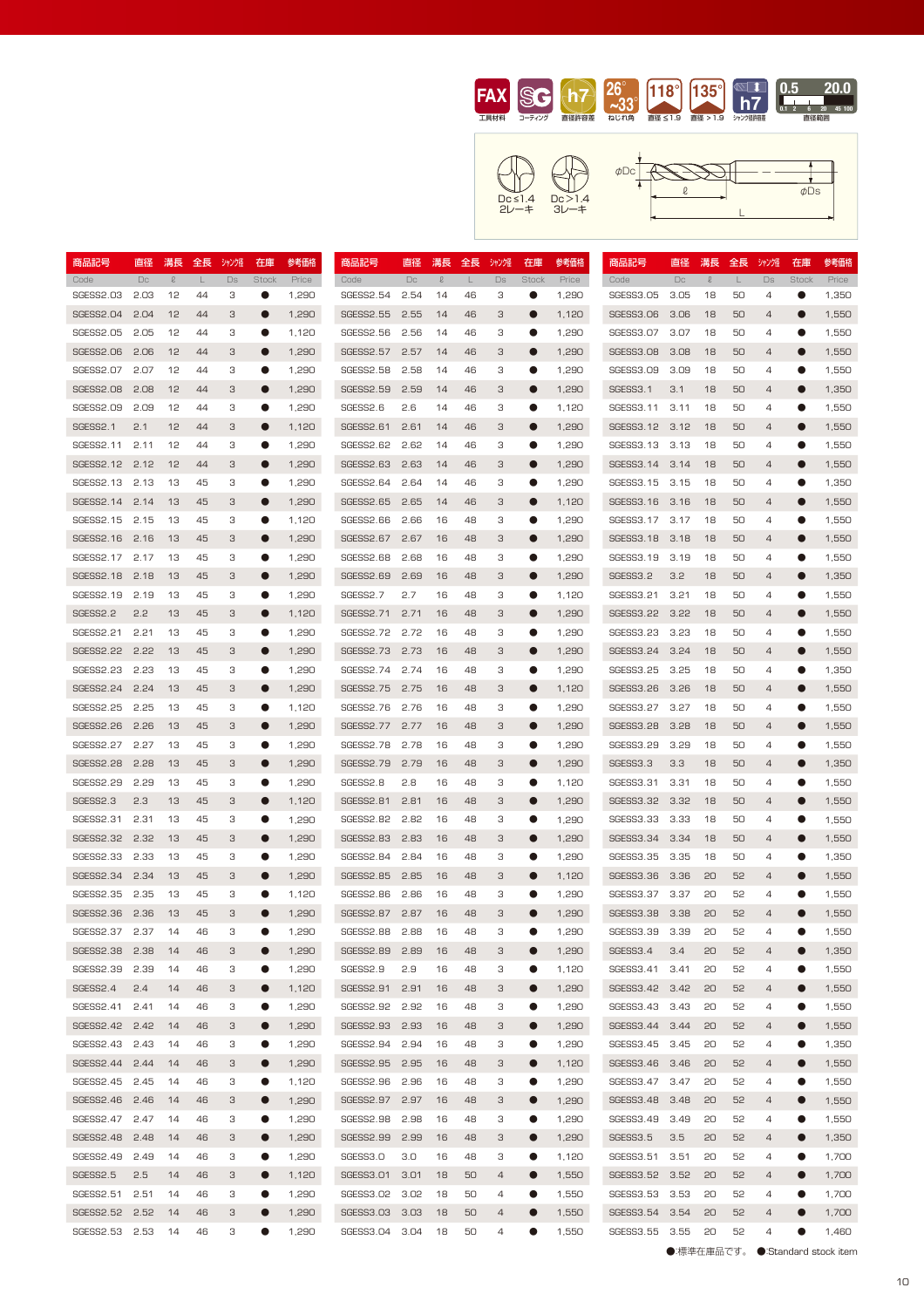# SG-ESS *SGESS*

| 商品記号             | 直径   | 溝長     | 全長 | シャンク径          | 在庫           | 参考価格  | 商品記号             | 直径     | 溝長     | 全長           | シャンク径     | 在庫        | 参考価格  | 商品記号             | 直径   | 溝長              | 全長 | シャンク径 | 在庫           | 参考価格  |
|------------------|------|--------|----|----------------|--------------|-------|------------------|--------|--------|--------------|-----------|-----------|-------|------------------|------|-----------------|----|-------|--------------|-------|
| Code             | Dc   | $\ell$ | L. | Ds             | <b>Stock</b> | Price | Code             | Dc     | $\ell$ | $\mathsf{L}$ | <b>Ds</b> | Stock     | Price | Code             | Dc   | $\mathcal{Q}^-$ | L  | Ds    | <b>Stock</b> | Price |
| SGESS3.56        | 3.56 | 20     | 52 | 4              |              | 1,700 | SGESS4.11        | 4.11   | 55     | 66           | 6         | 0         | 1,930 | SGESS4.66        | 4.66 | 24              | 68 | 6     | O            | 2,180 |
| SGESS3.57 3.57   |      | 20     | 52 | 4              |              | 1,700 | SGESS4.12        | 4.12   | 55     | 66           | 6         | ●         | 1,930 | SGESS4.67        | 4.67 | 24              | 68 | 6     |              | 2,180 |
| SGESS3.58        | 3.58 | 20     | 52 | 4              |              | 1,700 | SGESS4.13 4.13   |        | 22     | 66           | 6         | O         | 1,930 | SGESS4.68        | 4.68 | 24              | 68 | 6     |              | 2,180 |
| SGESS3.59        | 3.59 | 20     | 52 | 4              |              | 1,700 | SGESS4.14        | 4.14   | 55     | 66           | 6         | ●         | 1,930 | <b>SGESS4.69</b> | 4.69 | 24              | 68 | 6     |              | 2,180 |
| SGESS3.6         | 3.6  | 20     | 52 | 4              |              | 1,460 | SGESS4.15 4.15   |        | 55     | 66           | 6         |           | 1,660 | SGESS4.7         | 4.7  | 24              | 68 | 6     |              | 1,860 |
| SGESS3.61        | 3.61 | 20     | 52 | 4              |              | 1,700 | SGESS4.16 4.16   |        | 55     | 66           | 6         | ●         | 1,930 | SGESS4.71        | 4.71 | 24              | 68 | 6     |              | 2,180 |
| SGESS3.62        | 3.62 | 20     | 52 | 4              |              | 1,700 | SGESS4.17 4.17   |        | 22     | 66           | 6         |           | 1,930 | SGESS4.72        | 4.72 | 24              | 68 | 6     |              | 2,180 |
| SGESS3.63        | 3.63 | 20     | 52 | 4              |              | 1,700 | SGESS4.18 4.18   |        | 55     | 66           | 6         | ●         | 1,930 | <b>SGESS4.73</b> | 4.73 | 24              | 68 | 6     |              | 2,180 |
| SGESS3.64        | 3.64 | 20     | 52 | 4              |              | 1,700 | SGESS4.19        | 4.19   | 55     | 66           | 6         |           | 1,930 | <b>SGESS4.74</b> | 4.74 | 24              | 68 | 6     |              | 2,180 |
| SGESS3.65        | 3.65 | 20     | 52 | 4              |              | 1,460 | SGESS4.2         | 4.2    | 55     | 66           | 6         | ●         | 1,660 | <b>SGESS4.75</b> | 4.75 | 24              | 68 | 6     |              | 1,860 |
| SGESS3.66        | 3.66 | 20     | 52 | 4              | œ            | 1,700 | SGESS4.21        | 4.21   | 22     | 66           | 6         | O         | 1,930 | SGESS4.76        | 4.76 | 26              | 70 | 6     |              | 2,180 |
| SGESS3.67 3.67   |      | 20     | 52 | $\overline{4}$ | ●            | 1,700 | SGESS4.22        | 4.22   | 22     | 66           | 6         | $\bullet$ | 1,930 | SGESS4.77 4.77   |      | 26              | 70 | 6     |              | 2,180 |
| SGESS3.68        | 3.68 | 20     | 52 | 4              |              | 1,700 | SGESS4.23        | 4.23   | 22     | 66           | 6         | O         | 1,930 | SGESS4.78        | 4.78 | 26              | 70 | 6     |              | 2,180 |
| SGESS3.69        | 3.69 | 20     | 52 | $\overline{4}$ | ●            | 1,700 | SGESS4.24        | 4.24   | 22     | 66           | 6         | $\bullet$ | 1,930 | <b>SGESS4.79</b> | 4.79 | 26              | 70 | 6     |              | 2,180 |
| SGESS3.7         | 3.7  | 50     | 52 | 4              |              | 1,460 | SGESS4.25 4.25   |        | 22     | 66           | 6         | O         | 1,660 | SGESS4.8         | 4.8  | 26              | 70 | 6     |              | 1,860 |
| SGESS3.71        | 3.71 | 20     | 52 | $\overline{4}$ | ●            | 1,700 | SGESS4.26        | - 4.26 | 24     | 68           | 6         | $\bullet$ | 1,930 | SGESS4.81        | 4.81 | 26              | 70 | 6     |              | 2,180 |
| SGESS3.72 3.72   |      | 20     | 52 | 4              |              | 1,700 | SGESS4.27 4.27   |        | 24     | 68           | 6         | O         | 1,930 | SGESS4.82        | 4.82 | 26              | 70 | 6     |              | 2,180 |
| SGESS3.73 3.73   |      | 20     | 52 | 4              | ●            | 1,700 | <b>SGESS4.28</b> | 4.28   | 24     | 68           | 6         | $\bullet$ | 1,930 | <b>SGESS4.83</b> | 4.83 | 26              | 70 | 6     | О            | 2,180 |
| SGESS3.74 3.74   |      | 20     | 52 | 4              |              | 1,700 | SGESS4.29        | 4.29   | 24     | 68           | 6         |           | 1,930 | SGESS4.84        | 4.84 | 26              | 70 | 6     | œ            | 2,180 |
| SGESS3.75 3.75   |      | 20     | 52 | 4              | ●            | 1,460 | SGESS4.3         | 4.3    | 24     | 68           | 6         | $\bullet$ | 1,660 | <b>SGESS4.85</b> | 4.85 | 26              | 70 | 6     | O            | 1,860 |
| SGESS3.76 3.76   |      | 55     | 54 | 4              |              | 1,700 | SGESS4.31        | 4.31   | 24     | 68           | 6         |           | 1,930 | SGESS4.86        | 4.86 | 26              | 70 | 6     | œ            | 2,180 |
| SGESS3.77 3.77   |      | 55     | 54 | 4              | $\bullet$    | 1,700 | SGESS4.32        | 4.32   | 24     | 68           | 6         | $\bullet$ | 1,930 | SGESS4.87        | 4.87 | 26              | 70 | 6     | O            | 2,180 |
| SGESS3.78 3.78   |      | 55     | 54 | 4              |              | 1,700 | SGESS4.33        | 4.33   | 24     | 68           | 6         |           | 1,930 | <b>SGESS4.88</b> | 4.88 | 26              | 70 | 6     | e            | 2,180 |
| SGESS3.79        | 3.79 | 55     | 54 | 4              | $\bullet$    | 1,700 | SGESS4.34        | 4.34   | 24     | 68           | 6         | $\bullet$ | 1,930 | <b>SGESS4.89</b> | 4.89 | 26              | 70 | 6     | 0            | 2,180 |
| SGESS3.8         | 3.8  | 55     | 54 | 4              |              | 1,460 | SGESS4.35        | 4.35   | 24     | 68           | 6         | 0         | 1,660 | SGESS4.9         | 4.9  | 26              | 70 | 6     | e            | 1,860 |
|                  | 3.81 | 55     | 54 |                | $\bullet$    |       |                  |        |        | 68           |           | $\bullet$ |       |                  |      | 26              | 70 | 6     | $\bullet$    | 2,180 |
| SGESS3.81        |      |        |    | 4              |              | 1,700 | SGESS4.36        | 4.36   | 24     |              | 6         |           | 1,930 | SGESS4.91        | 4.91 |                 |    |       |              |       |
| SGESS3.82        | 3.82 | 55     | 54 | 4              |              | 1,700 | SGESS4.37        | 4.37   | 24     | 68           | 6         | 0         | 1,930 | SGESS4.92        | 4.92 | 26              | 70 | 6     | 0            | 2,180 |
| SGESS3.83        | 3.83 | 55     | 54 | 4              | $\bullet$    | 1,700 | <b>SGESS4.38</b> | 4.38   | 24     | 68           | 6         | $\bullet$ | 1,930 | <b>SGESS4.93</b> | 4.93 | 26              | 70 | 6     | $\bullet$    | 2,180 |
| SGESS3.84        | 3.84 | 55     | 54 | 4              | $\bullet$    | 1,700 | <b>SGESS4.39</b> | 4.39   | 24     | 68           | 6         | 0         | 1,930 | SGESS4.94        | 4.94 | 26              | 70 | 6     | e            | 2,180 |
| SGESS3.85        | 3.85 | 55     | 54 | 4              | $\bullet$    | 1,460 | SGESS4.4         | 4.4    | 24     | 68           | 6         | $\bullet$ | 1,660 | SGESS4.95        | 4.95 | 26              | 70 | 6     | $\bullet$    | 1,860 |
| SGESS3.86        | 3.86 | 55     | 54 | 4              |              | 1,700 | SGESS4.41        | 4.41   | 24     | 68           | 6         | $\bullet$ | 1,930 | SGESS4.96        | 4.96 | 26              | 70 | 6     | 0            | 2,180 |
| SGESS3.87        | 3.87 | 22     | 54 | 4              | $\bullet$    | 1,700 | SGESS4.42        | 4.42   | 24     | 68           | 6         | $\bullet$ | 1,930 | <b>SGESS4.97</b> | 4.97 | 26              | 70 | 6     |              | 2,180 |
| SGESS3.88        | 3.88 | 55     | 54 | 4              |              | 1,700 | SGESS4.43        | 4.43   | 24     | 68           | 6         | 0         | 1,930 | SGESS4.98        | 4.98 | 26              | 70 | 6     | 0            | 2,180 |
| SGESS3.89        | 3.89 | 55     | 54 | 4              |              | 1,700 | SGESS4.44        | 4.44   | 24     | 68           | 6         | ●         | 1,930 | <b>SGESS4.99</b> | 4.99 | 26              | 70 | 6     |              | 2,180 |
| SGESS3.9         | 3.9  | 55     | 54 | 4              |              | 1,460 | SGESS4.45        | 4.45   | 24     | 68           | 6         |           | 1,660 | SGESS5.0         | 5.0  | 26              | 70 | 6     |              | 1,860 |
| SGESS3.91        | 3.91 | 22     | 54 | $\overline{4}$ | $\bullet$    | 1,700 | SGESS4.46 4.46   |        | 24     | 68           | 6         | $\bullet$ | 1.930 | SGESS5.01        | 5.01 | 26              | 70 | 6     |              | 2.580 |
| SGESS3.92 3.92   |      | 55     | 54 | 4              |              | 1,700 | SGESS4.47 4.47   |        | 24     | 68           | 6         | 0         | 1,930 | SGESS5.02        | 5.02 | 26              | 70 | 6     | $\bullet$    | 2,580 |
| <b>SGESS3.93</b> | 3.93 | 55     | 54 | 4              | $\bullet$    | 1,700 | <b>SGESS4.48</b> | 4.48   | 24     | 68           | 6         | $\bullet$ | 1,930 | SGESS5.03        | 5.03 | 26              | 70 | 6     |              | 2,580 |
| SGESS3.94        | 3.94 | 55     | 54 | 4              | $\bullet$    | 1,700 | SGESS4.49        | 4.49   | 24     | 68           | 6         | $\bullet$ | 1,930 | SGESS5.04        | 5.04 | 26              | 70 | 6     | $\bullet$    | 2,580 |
| SGESS3.95        | 3.95 | 22     | 54 | 4              | $\bullet$    | 1,460 | SGESS4.5         | 4.5    | 24     | 68           | 6         | $\bullet$ | 1,660 | SGESS5.05        | 5.05 | 26              | 70 | 6     | 0            | 2,230 |
| <b>SGESS3.96</b> | 3.96 | 55     | 54 | 4              | $\bullet$    | 1,700 | SGESS4.51        | 4.51   | 24     | 68           | 6         | $\bullet$ | 2,180 | SGESS5.06        | 5.06 | 26              | 70 | 6     | $\bullet$    | 2,580 |
| SGESS3.97        | 3.97 | 55     | 54 | 4              | $\bullet$    | 1,700 | <b>SGESS4.52</b> | 4.52   | 24     | 68           | 6         | $\bullet$ | 2,180 | SGESS5.07        | 5.07 | 26              | 70 | 6     | 0            | 2,580 |
| <b>SGESS3.98</b> | 3.98 | 55     | 54 | 4              | $\bullet$    | 1,700 | SGESS4.53        | 4.53   | 24     | 68           | 6         | $\bullet$ | 2,180 | <b>SGESS5.08</b> | 5.08 | 26              | 70 | 6     | $\bullet$    | 2,580 |
| <b>SGESS3.99</b> | 3.99 | 55     | 54 | 4              | $\bullet$    | 1,700 | SGESS4.54        | 4.54   | 24     | 68           | 6         | $\bullet$ | 2,180 | SGESS5.09        | 5.09 | 26              | 70 | 6     | 0            | 2,580 |
| SGESS4.0         | 4.0  | 55     | 54 | 4              | $\bullet$    | 1,460 | SGESS4.55        | 4.55   | 24     | 68           | 6         | $\bullet$ | 1,860 | SGESS5.1         | 5.1  | 26              | 70 | 6     | $\bullet$    | 2,230 |
| SGESS4.01        | 4.01 | 55     | 66 | 6              | $\bullet$    | 1,930 | SGESS4.56        | 4.56   | 24     | 68           | 6         | $\bullet$ | 2,180 | SGESS5.11        | 5.11 | 26              | 70 | 6     | $\bullet$    | 2,580 |
| SGESS4.02        | 4.02 | 55     | 66 | 6              | $\bullet$    | 1,930 | SGESS4.57        | 4.57   | 24     | 68           | 6         | $\bullet$ | 2,180 | SGESS5.12        | 5.12 | 26              | 70 | 6     | $\bullet$    | 2,580 |
| SGESS4.03        | 4.03 | 55     | 66 | 6              | $\bullet$    | 1,930 | <b>SGESS4.58</b> | 4.58   | 24     | 68           | 6         | $\bullet$ | 2,180 | SGESS5.13 5.13   |      | 26              | 70 | 6     | $\bullet$    | 2,580 |
| SGESS4.04        | 4.04 | 55     | 66 | 6              | $\bullet$    | 1,930 | SGESS4.59        | 4.59   | 24     | 68           | 6         |           | 2,180 | SGESS5.14        | 5.14 | 26              | 70 | 6     | $\bullet$    | 2,580 |
| SGESS4.05 4.05   |      | 55     | 66 | 6              | $\bullet$    | 1,660 | SGESS4.6         | 4.6    | 24     | 68           | 6         | $\bullet$ | 1,860 | SGESS5.15 5.15   |      | 26              | 70 | 6     | $\bullet$    | 2,230 |
| SGESS4.06        | 4.06 | 55     | 66 | 6              | $\bullet$    | 1,930 | SGESS4.61        | 4.61   | 24     | 68           | 6         | $\bullet$ | 2,180 | SGESS5.16        | 5.16 | 26              | 70 | 6     |              | 2,580 |
| SGESS4.07 4.07   |      | 55     | 66 | 6              | $\bullet$    | 1,930 | SGESS4.62 4.62   |        | 24     | 68           | 6         | $\bullet$ | 2,180 | SGESS5.17 5.17   |      | 26              | 70 | 6     | $\bullet$    | 2,580 |
| SGESS4.08        | 4.08 | 55     | 66 | 6              | $\bullet$    | 1,930 | SGESS4.63 4.63   |        | 24     | 68           | 6         | $\bullet$ | 2,180 | SGESS5.18        | 5.18 | 26              | 70 | 6     | 0            | 2,580 |
| SGESS4.09        | 4.09 | 55     | 66 | 6              | $\bullet$    | 1,930 | SGESS4.64        | 4.64   | 24     | 68           | 6         | $\bullet$ | 2,180 | SGESS5.19        | 5.19 | 26              | 70 | 6     | О            | 2,580 |
| SGESS4.1         | 4.1  | 55     | 66 | 6              | 0            | 1,660 | SGESS4.65 4.65   |        | 24     | 68           | 6         | 0         | 1,860 | SGESS5.2         | 5.2  | 26              | 70 | 6     | e            | 2,230 |
|                  |      |        |    |                |              |       |                  |        |        |              |           |           |       |                  |      |                 |    |       |              |       |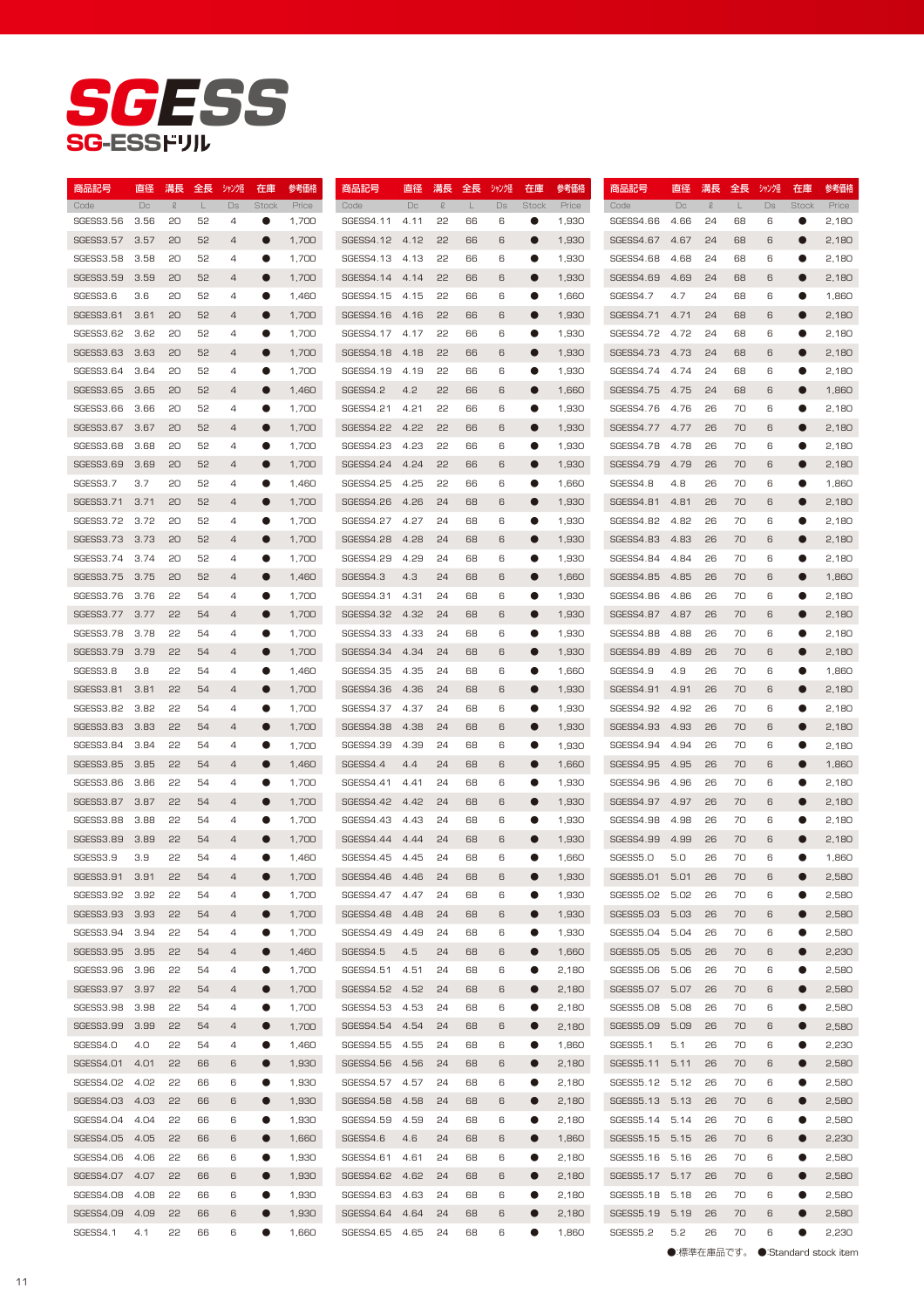| 商品記号                       | 直径   | 溝長 | 全長 | シャンク径 | 在庫           | 参考価格  | 商品記号             | 直径   | 溝長        | 全長 | シャンク径 | 在庫        | 参考価格  | 商品記号                        | 直径     | 溝長     | 全長  | シャンク径 | 在庫             | 参考価格                     |
|----------------------------|------|----|----|-------|--------------|-------|------------------|------|-----------|----|-------|-----------|-------|-----------------------------|--------|--------|-----|-------|----------------|--------------------------|
| Code                       | Dc   | e  | L  | Ds    | <b>Stock</b> | Price | Code             | Dc   | $\varrho$ | L  | Ds    | Stock     | Price | Code                        | Dc     | $\ell$ | L   | Ds    | <b>Stock</b>   | Price                    |
| SGESS5.21                  | 5.21 | 26 | 70 | 6     | $\bullet$    | 2,580 | SGESS5.76        | 5.76 | 28        | 72 | 6     | 0         | 2,770 | SGESS9.1                    | 9.1    | 40     | 90  | 10    |                | 3,550                    |
| SGESS5.22                  | 5.22 | 26 | 70 | 6     | $\bullet$    | 2,580 | <b>SGESS5.77</b> | 5.77 | 28        | 72 | 6     | $\bullet$ | 2,770 | SGESS9.2                    | 9.2    | 40     | 90  | 10    | $\bullet$      | 3,550                    |
| SGESS5.23                  | 5.23 | 26 | 70 | 6     | $\bullet$    | 2,580 | <b>SGESS5.78</b> | 5.78 | 28        | 72 | 6     | œ         | 2,770 | SGESS9.3                    | 9.3    | 40     | 90  | 10    |                | 3,550                    |
| SGESS5.24                  | 5.24 | 26 | 70 | 6     | $\bullet$    | 2,580 | <b>SGESS5.79</b> | 5.79 | 28        | 72 | 6     | $\bullet$ | 2,770 | SGESS9.4                    | 9.4    | 40     | 90  | 10    | $\bullet$      | 3,550                    |
| SGESS5.25                  | 5.25 | 26 | 70 | 6     | $\bullet$    | 2,230 | SGESS5.8         | 5.8  | 28        | 72 | 6     |           | 2,390 | SGESS9.5                    | 9.5    | 40     | 90  | 10    |                | 3,550                    |
| SGESS5.26                  | 5.26 | 26 | 70 | 6     | $\bullet$    | 2,580 | SGESS5.81        | 5.81 | 28        | 72 | 6     | $\bullet$ | 2,770 | SGESS9.6                    | 9.6    | 43     | 93  | 10    | $\bullet$      | 3,750                    |
| SGESS5.27                  | 5.27 | 26 | 70 | 6     | $\bullet$    | 2,580 | SGESS5.82        | 5.82 | 28        | 72 | 6     |           | 2,770 | SGESS9.7                    | 9.7    | 43     | 93  | 10    |                | 3,750                    |
| <b>SGESS5.28</b>           | 5.28 | 26 | 70 | 6     | $\bullet$    | 2,580 | SGESS5.83        | 5.83 | 28        | 72 | 6     | $\bullet$ | 2,770 | SGESS9.8                    | 9.8    | 43     | 93  | 10    | $\bullet$      | 3,750                    |
| SGESS5.29                  | 5.29 | 26 | 70 | 6     | 0            | 2,580 | SGESS5.84        | 5.84 | 28        | 72 | 6     |           | 2,770 | SGESS9.9                    | 9.9    | 43     | 93  | 10    |                | 3,750                    |
| SGESS5.3                   | 5.3  | 26 | 70 | 6     | $\bullet$    | 2,230 | SGESS5.85        | 5.85 | 28        | 72 | 6     | $\bullet$ | 2,390 | SGESS10.0                   | 10.0   | 43     | 93  | 10    | $\bullet$      | 3,750                    |
| SGESS5.31                  | 5.31 | 28 | 72 | 6     | $\bullet$    | 2,580 | SGESS5.86        | 5.86 | 28        | 72 | 6     | 0         | 2,770 | SGESS10.1                   | 10.1   | 43     | 100 | 12    | $\bullet$      | 4,050                    |
| SGESS5.32                  | 5.32 | 28 | 72 | 6     | O            | 2,580 | SGESS5.87        | 5.87 | 28        | 72 | 6     | $\bullet$ | 2,770 | SGESS10.2                   | 10.2   | 43     | 100 | 12    | $\bullet$      | 4,050                    |
| <b>SGESS5.33</b>           | 5.33 | 28 | 72 | 6     | $\bullet$    | 2,580 | <b>SGESS5.88</b> | 5.88 | 28        | 72 | 6     | 0         | 2,770 | SGESS10.3                   | 10.3   | 43     | 100 | 12    | $\bullet$      | 4,050                    |
| SGESS5.34                  | 5.34 | 28 | 72 | 6     | O            | 2,580 | <b>SGESS5.89</b> | 5.89 | 28        | 72 | 6     | $\bullet$ | 2,770 | SGESS10.4                   | 10.4   | 43     | 100 | 12    | $\bullet$      | 4,050                    |
| SGESS5.35                  | 5.35 | 28 | 72 | 6     | $\bullet$    | 2,230 | SGESS5.9         | 5.9  | 28        | 72 | 6     | 0         | 2,390 | SGESS10.5                   | 10.5   | 43     | 100 | 12    | $\bullet$      | 4,050                    |
| SGESS5.36                  | 5.36 | 28 | 72 | 6     | O            | 2,580 | SGESS5.91        | 5.91 | 28        | 72 | 6     | $\bullet$ | 2,770 | SGESS10.6                   | 10.6   | 43     | 100 | 12    | $\bullet$      | 4,470                    |
| SGESS5.37                  | 5.37 | 28 | 72 | 6     | $\bullet$    | 2,580 | <b>SGESS5.92</b> | 5.92 | 28        | 72 | 6     |           | 2,770 | SGESS10.7                   | 10.7   | 47     | 104 | 12    |                | 4,470                    |
|                            |      |    |    |       |              |       |                  |      |           |    |       |           |       |                             |        |        |     |       |                |                          |
| <b>SGESS5.38</b>           | 5.38 | 28 | 72 | 6     | $\bullet$    | 2,580 | <b>SGESS5.93</b> | 5.93 | 28        | 72 | 6     | $\bullet$ | 2,770 | SGESS10.8                   | 10.8   | 47     | 104 | 12    | $\bullet$      | 4,470                    |
| SGESS5.39                  | 5.39 | 28 | 72 | 6     | $\bullet$    | 2,580 | SGESS5.94        | 5.94 | 28        | 72 | 6     |           | 2,770 | SGESS10.9                   | 10.9   | 47     | 104 | 12    | $\bullet$      | 4,470                    |
| SGESS5.4                   | 5.4  | 28 | 72 | 6     | $\bullet$    | 2,230 | SGESS5.95        | 5.95 | 28        | 72 | 6     | $\bullet$ | 2,390 | SGESS11.0                   | 11.0   | 47     | 104 | 12    | $\bullet$      | 4,470                    |
| SGESS5.41                  | 5.41 | 28 | 72 | 6     | $\bullet$    | 2,580 | SGESS5.96        | 5.96 | 28        | 72 | 6     |           | 2,770 | SGESS11.1                   | 11.1   | 47     | 104 | 12    |                | 5,010                    |
| SGESS5.42                  | 5.42 | 28 | 72 | 6     | $\bullet$    | 2,580 | SGESS5.97        | 5.97 | 28        | 72 | 6     | $\bullet$ | 2,770 | SGESS11.2                   | 11.2   | 47     | 104 | 12    | $\bullet$      | 5,010                    |
| SGESS5.43                  | 5.43 | 28 | 72 | 6     | $\bullet$    | 2,580 | <b>SGESS5.98</b> | 5.98 | 28        | 72 | 6     |           | 2,770 | SGESS11.3                   | 11.3   | 47     | 104 | 12    |                | 5,010                    |
| SGESS5.44                  | 5.44 | 28 | 72 | 6     | $\bullet$    | 2,580 | <b>SGESS5.99</b> | 5.99 | 28        | 72 | 6     | $\bullet$ | 2,770 | SGESS11.4                   | 11.4   | 47     | 104 | 12    | $\blacksquare$ | 5,010                    |
| SGESS5.45                  | 5.45 | 28 | 72 | 6     | $\bullet$    | 2,230 | SGESS6.0         | 6.0  | 28        | 72 | 6     | O         | 2,390 | SGESS11.5                   | 11.5   | 47     | 104 | 12    |                | 5,010                    |
| SGESS5.46                  | 5.46 | 28 | 72 | 6     | $\bullet$    | 2,580 | SGESS6.1         | 6.1  | 31        | 75 | 8     | $\bullet$ | 2,500 | SGESS11.6                   | 11.6   | 47     | 104 | 12    | $\blacksquare$ | 5,410                    |
| SGESS5.47                  | 5.47 | 28 | 72 | 6     | $\bullet$    | 2,580 | SGESS6.2         | 6.2  | 31        | 75 | 8     | œ         | 2,500 | SGESS11.7                   | 11.7   | 47     | 104 | 12    | 0              | 5,410                    |
| SGESS5.48                  | 5.48 | 28 | 72 | 6     | $\bullet$    | 2,580 | SGESS6.3         | 6.3  | 31        | 75 | 8     | $\bullet$ | 2,500 | SGESS11.8                   | 11.8   | 47     | 104 | 12    | $\blacksquare$ | 5,410                    |
| SGESS5.49                  | 5.49 | 28 | 72 | 6     | 0            | 2,580 | SGESS6.4         | 6.4  | 31        | 75 | 8     | O         | 2,500 | SGESS11.9                   | 11.9   | 51     | 108 | 12    | 0              | 5,410                    |
| SGESS5.5                   | 5.5  | 28 | 72 | 6     | $\bullet$    | 2,230 | SGESS6.5         | 6.5  | 31        | 75 | 8     | $\bullet$ | 2,500 | SGESS12.0                   | 12.0   | 51     | 108 | 12    | $\blacksquare$ | 5,410                    |
| SGESS5.51                  | 5.51 | 28 | 72 | 6     | $\bullet$    | 2,770 | SGESS6.6         | 6.6  | 31        | 75 | 8     |           | 2,610 | SGESS12.1                   | 12.1   | 51     | 108 | 12    | O              | 6,020                    |
| SGESS5.52                  | 5.52 | 28 | 72 | 6     | $\bullet$    | 2,770 | SGESS6.7         | 6.7  | 31        | 75 | 8     |           | 2,610 | SGESS12.2                   | 12.2   | 51     | 108 | 12    | O              | 6,020                    |
| SGESS5.53                  | 5.53 | 28 | 72 | 6     | $\bullet$    | 2,770 | SGESS6.8         | 6.8  | 34        | 78 | 8     |           | 2,610 | SGESS12.3                   | 12.3   | 51     | 108 | 12    |                | 6,020                    |
| SGESS5.54                  | 5.54 | 28 | 72 | 6     |              | 2,770 | SGESS6.9         | 6.9  | 34        | 78 | 8     |           | 2,610 | SGESS12.4                   | 12.4   | 51     | 108 | 12    |                | 6,020                    |
| SGESS5.55 5.55             |      | 28 | 72 | 6     | O            | 2,390 | SGESS7.0         | 7.0  | 34        | 78 | 8     |           | 2,610 | SGESS12.5 12.5              |        | 51     | 108 | 12    | O              | 6,020                    |
| SGESS5.56 5.56 28          |      |    | 72 | 6     |              | 2,770 | SGESS7.1         | 7.1  | 34        | 78 | 8     |           | 2,730 | SGESS12.6 12.6 51 108       |        |        |     | 12    |                | 6,370                    |
| SGESS5.57 5.57             |      | 28 | 72 | 6     | O            | 2,770 | SGESS7.2         | 7.2  | 34        | 78 | 8     |           | 2,730 | SGESS12.7 12.7              |        | 51     | 108 | 12    |                | 6,370                    |
| SGESS5.58 5.58             |      | 28 | 72 | 6     | $\bullet$    | 2,770 | SGESS7.3         | 7.3  | 34        | 78 | 8     | $\bullet$ | 2,730 | SGESS12.8                   | 12.8   | 51     | 108 | 12    | ●              | 6,370                    |
| SGESS5.59 5.59             |      | 28 | 72 | 6     | $\bullet$    | 2,770 | SGESS7.4         | 7.4  | 34        | 78 | 8     | $\bullet$ | 2,730 | SGESS12.9                   | 12.9   | 51     | 108 | 12    | $\bullet$      | 6,370                    |
| SGESS5.6                   | 5.6  | 28 | 72 | 6     | $\bullet$    | 2,390 | SGESS7.5         | 7.5  | 34        | 78 | 8     | $\bullet$ | 2,730 | SGESS13.0                   | 13.0   | 51     | 108 | 12    | $\bullet$      | 6,370                    |
| SGESS5.61 5.61             |      | 28 | 72 | 6     | $\bullet$    | 2,770 | SGESS7.6         | 7.6  | 37        | 81 | 8     |           | 2,870 | SGESS13.1 13.1              |        | 51     | 108 | 12    | $\Box$         | $\sim$                   |
| SGESS5.62 5.62             |      | 28 | 72 | 6     | $\bullet$    | 2,770 | SGESS7.7         | 7.7  | 37        | 81 | 8     | $\bullet$ | 2,870 | SGESS13.2 13.2              |        | 51     | 108 | 12    | $\Box$         | $\sim$                   |
| SGESS5.63 5.63             |      | 28 | 72 | 6     | $\bullet$    | 2,770 | SGESS7.8         | 7.8  | 37        | 81 | 8     |           | 2,870 | SGESS13.3                   | 13.3   | 72     | 132 | 16    | $\Box$         | $\overline{\phantom{a}}$ |
| SGESS5.64 5.64             |      | 28 | 72 | 6     | $\bullet$    | 2,770 | SGESS7.9         | 7.9  | 37        | 81 | 8     | $\bullet$ | 2,870 | SGESS13.4 13.4              |        | 72     | 132 | 16    | $\Box$         | $\sim$                   |
| SGESS5.65 5.65             |      | 28 | 72 | 6     | $\bullet$    | 2,390 | SGESS8.0         | 8.0  | 37        | 81 | 8     | $\bullet$ | 2,870 | SGESS13.5 13.5              |        | 72     | 132 | 16    | $\bullet$      | 9,610                    |
| SGESS5.66 5.66             |      | 28 | 72 | 6     | $\bullet$    | 2,770 | SGESS8.1         | 8.1  | 37        | 87 | 10    | $\bullet$ | 3,130 | SGESS13.6 13.6              |        | - 72   | 132 | 16    | $\Box$         | $\sim$                   |
| SGESS5.67 5.67             |      | 28 | 72 | 6     | $\bullet$    | 2,770 | SGESS8.2         | 8.2  | 37        | 87 | 10    |           | 3,130 | SGESS13.7 13.7              |        | 72     | 132 | 16    | $\Box$         | $\sim$                   |
| SGESS5.68 5.68             |      | 28 | 72 | 6     | $\bullet$    | 2,770 | SGESS8.3         | 8.3  | 37        | 87 | 10    | $\bullet$ | 3,130 | SGESS13.8                   | 13.8   | 72     | 132 | 16    | $\Box$         | $\sim$                   |
| SGESS5.69 5.69             |      | 28 | 72 | 6     | $\bullet$    | 2,770 | SGESS8.4         | 8.4  | 37        | 87 | 10    |           | 3,130 | SGESS13.9                   | 13.9   | 72     | 132 | 16    | 0              | $\sim$                   |
|                            | 5.7  | 28 | 72 | 6     | $\bullet$    | 2,390 | <b>SGESS8.5</b>  | 8.5  | 37        | 87 | 10    | $\bullet$ | 3,130 |                             | 14.0   | 72     | 132 | 16    | $\bullet$      | 9,610                    |
| SGESS5.7<br>SGESS5.71 5.71 |      | 28 | 72 |       | $\bullet$    |       |                  | 8.6  | 40        | 90 |       |           |       | SGESS14.0<br>SGESS14.1 14.1 |        | 76     | 136 | 16    |                | $\sim$                   |
|                            |      |    |    | 6     |              | 2,770 | SGESS8.6         |      |           |    | 10    |           | 3,340 |                             |        |        |     |       | 0              |                          |
| SGESS5.72 5.72             |      | 28 | 72 | 6     | $\bullet$    | 2,770 | SGESS8.7         | 8.7  | 40        | 90 | 10    | $\bullet$ | 3,340 | SGESS14.2 14.2              |        | 76     | 136 | 16    | $\Box$         |                          |
| SGESS5.73 5.73             |      | 28 | 72 | 6     | $\bullet$    | 2,770 | SGESS8.8         | 8.8  | 40        | 90 | 10    |           | 3,340 | SGESS14.3                   | - 14.3 | 76     | 136 | 16    | 0              | $\sim$                   |
| SGESS5.74 5.74             |      | 28 | 72 | 6     | $\bullet$    | 2,770 | SGESS8.9         | 8.9  | 40        | 90 | 10    | ▲         | 3,340 | SGESS14.4 14.4              |        | 76     | 136 | 16    | $\Box$         | $\sim$                   |
| SGESS5.75 5.75             |      | 28 | 72 | 6     | $\bullet$    | 2,390 | SGESS9.0         | 9.0  | 40        | 90 | 10    | Q         | 3,340 | SGESS14.5 14.5              |        | 76     | 136 | 16    | $\bullet$      | 10,800                   |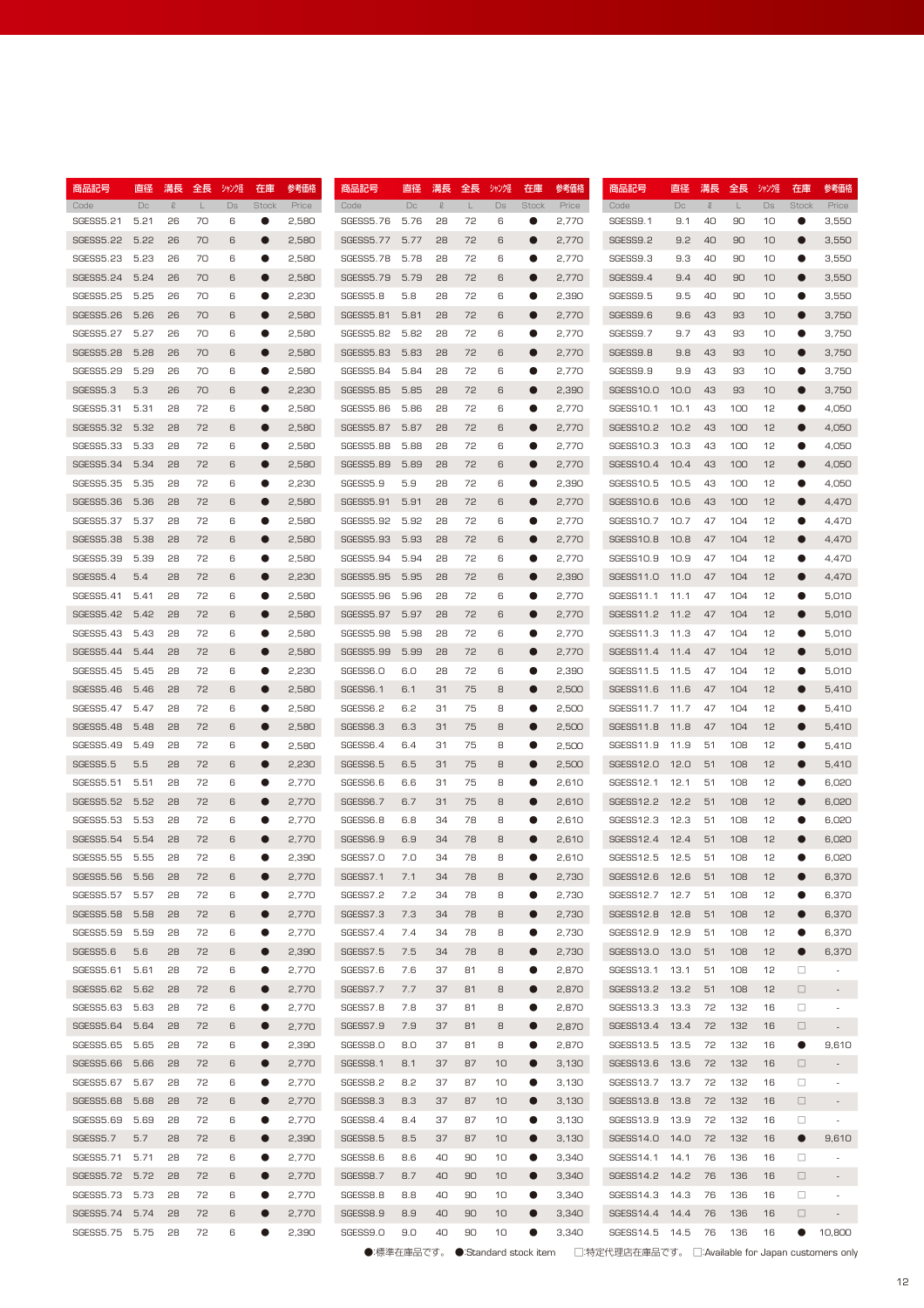## **SG-ESSFUIL** *SGESS*

| 商品記号      | 直径   | 溝長            | 全長  | シャンク径     | 在庫        | 参考価格                     | 商品記号             | 直径        | 溝長     | 全長  | シャンク径                            | 在庫        | 参考価格                     | 商品記号             | 直径   | 溝長       | 全長  | シャンク径     | 在庫        | 参考価格                                 |
|-----------|------|---------------|-----|-----------|-----------|--------------------------|------------------|-----------|--------|-----|----------------------------------|-----------|--------------------------|------------------|------|----------|-----|-----------|-----------|--------------------------------------|
| Code      | Dc   | $\mathcal{Q}$ |     | <b>Ds</b> | Stock     | Price                    | Code             | <b>Dc</b> | $\ell$ |     | Ds                               | Stock     | Price                    | Code             | Dc.  | $\Omega$ |     | <b>Ds</b> | Stock     | Price                                |
| SGESS14.6 | 14.6 | 76            | 142 | 20        | □         | ×.                       | SGESS16.5        | 16.5      | 84     | 150 | 20                               |           | 12,500                   | SGESS18.4        | 18.4 | 90       | 156 | 20        | $\Box$    |                                      |
| SGESS14.7 | 14.7 | 76            | 142 | 20        | $\Box$    | $\sim$                   | SGESS16.6        | 16.6      | 84     | 150 | 20                               | $\Box$    | $\overline{\phantom{a}}$ | SGESS18.5        | 18.5 | 90       | 156 | 20        | $\bullet$ | 15,100                               |
| SGESS14.8 | 14.8 | 76            | 142 | 20        | □         | $\sim$                   | SGESS16.7        | 16.7      | 84     | 150 | 20                               | □         | $\overline{\phantom{a}}$ | SGESS18.6        | 18.6 | 90       | 164 | 25        | П         |                                      |
| SGESS14.9 | 14.9 | 76            | 142 | 20        | $\Box$    | $\sim$                   | SGESS16.8        | 16.8      | 84     | 150 | 20                               | 0         | $\sim$                   | <b>SGESS18.7</b> | 18.7 | 90       | 164 | 25        | $\Box$    |                                      |
| SGESS15.0 | 15.0 | 76            | 142 | 20        |           | 11.200                   | SGESS16.9        | 16.9      | 84     | 150 | 20                               | □         | ٠                        | SGESS18.8        | 18.8 | 90       | 164 | 25        | $\Box$    |                                      |
| SGESS15.1 | 15.1 | 80            | 146 | 20        | $\Box$    | $\sim$                   | SGESS17.0        | 17.0      | 84     | 150 | 20                               | $\bullet$ | 12,500                   | SGESS18.9        | 18.9 | 90       | 164 | 25        | $\Box$    |                                      |
| SGESS15.2 | 15.2 | 80            | 146 | 20        | □         | $\sim$                   | SGESS17.1        | 17.1      | 87     | 153 | 20                               | □         |                          | SGESS19.0        | 19.0 | 90       | 164 | 25        |           | 15,800                               |
| SGESS15.3 | 15.3 | 80            | 146 | 20        | $\Box$    | $\leftarrow$             | SGESS17.2        | 17.2      | 87     | 153 | 20                               | 0         | $\overline{\phantom{a}}$ | SGESS19.1        | 19.1 | 94       | 168 | 25        | $\Box$    |                                      |
| SGESS15.4 | 15.4 | 80            | 146 | 20        | □         | ä,                       | SGESS17.3        | 17.3      | 87     | 153 | 20                               | □         | ٠                        | SGESS19.2        | 19.2 | 94       | 168 | 25        | n         |                                      |
| SGESS15.5 | 15.5 | 80            | 146 | 20        | $\bullet$ | 12,000                   | SGESS17.4        | 17.4      | 87     | 153 | 20                               | □         |                          | SGESS19.3        | 19.3 | 94       | 168 | 25        | $\Box$    |                                      |
| SGESS15.6 | 15.6 | 80            | 146 | 20        | П         | ÷                        | SGESS17.5        | 17.5      | 87     | 153 | 20                               |           | 13.700                   | SGESS19.4        | 19.4 | 94       | 168 | 25        | □         |                                      |
| SGESS15.7 | 15.7 | 80            | 146 | 20        | $\Box$    | $\sim$                   | SGESS17.6        | 17.6      | 87     | 153 | 20                               | $\Box$    | $\overline{\phantom{a}}$ | SGESS19.5        | 19.5 | 94       | 168 | 25        | ●         | 16,200                               |
| SGESS15.8 | 15.8 | 80            | 146 | 20        | □         | $\overline{\phantom{a}}$ | SGESS17.7        | 17.7      | 87     | 153 | 20                               | □         | ٠                        | SGESS19.6        | 19.6 | 94       | 168 | 25        | П         |                                      |
| SGESS15.9 | 15.9 | 80            | 146 | 20        | $\Box$    | $\sim$                   | SGESS17.8        | 17.8      | 87     | 153 | 20                               | $\Box$    | $\overline{\phantom{a}}$ | <b>SGESS19.7</b> | 19.7 | 94       | 168 | 25        | $\Box$    |                                      |
| SGESS16.0 | 16.0 | 80            | 146 | 20        | 0         | 12,000                   | SGESS17.9        | 17.9      | 87     | 153 | 20                               | 0         |                          | SGESS19.8        | 19.8 | 94       | 168 | 25        | $\Box$    |                                      |
| SGESS16.1 | 16.1 | 84            | 150 | 20        | $\Box$    | $\sim$                   | SGESS18.0        | 18.0      | 87     | 153 | 20                               | $\bullet$ | 13,700                   | SGESS19.9        | 19.9 | 94       | 168 | 25        | □         |                                      |
| SGESS16.2 | 16.2 | 84            | 150 | 20        | □         |                          | SGESS18.1        | 18.1      | 90     | 156 | 20                               | □         |                          | SGESS20.0        | 20.0 | 94       | 168 | 25        | ●         | 16,200                               |
| SGESS16.3 | 16.3 | 84            | 150 | 20        | $\Box$    | $\sim$                   | <b>SGESS18.2</b> | 18.2      | 90     | 156 | 20                               | $\Box$    |                          |                  |      |          |     |           |           |                                      |
| SGESS16.4 | 16.4 | 84            | 150 | 20        | □         |                          | SGESS18.3        | 18.3      | 90     | 156 | 20                               | □         |                          |                  |      |          |     |           |           |                                      |
|           |      |               |     |           |           |                          |                  |           |        |     | ● 標準在庫品です。 ● Standard stock item |           |                          | □:特定代理店在庫品です。    |      |          |     |           |           | □:Available for Japan customers only |

#### Standard Drilling Conditions 切削条件表

|                        | 一般構造用鋼<br>炭素鋼            |                                                              | 合金鋼<br>調質鋼                                             |                        | ダイス鋼<br>プレハードン鋼                                      |                        |                          | ステンレス鋼                                  |                          | 鋳鉄                        | 銅合金                      | アルミニウム合金                                      |                                       | 耐熱・耐食合金<br>Ti合金 インコネル  |  |
|------------------------|--------------------------|--------------------------------------------------------------|--------------------------------------------------------|------------------------|------------------------------------------------------|------------------------|--------------------------|-----------------------------------------|--------------------------|---------------------------|--------------------------|-----------------------------------------------|---------------------------------------|------------------------|--|
| 被削材<br>Work Material   |                          | <b>SS400 S50C</b><br><b>Structural Steel</b><br>Carbon Steel | SCM440 NAK<br>Allov Steel<br><b>Heat treated Steel</b> |                        | SKD61 NAK HPM<br>Mold Steel<br><b>Hardened Steel</b> |                        |                          | SUS304 SUS316<br><b>Stainless Steel</b> |                          | FC250 FCD400<br>Cast Iron |                          | A5052 C1100<br>Aluminum Allov<br>Copper Alloy | Nickel Allov<br><b>Titanium Allov</b> |                        |  |
|                        | $\sim$ 200HB             |                                                              | 20~30HRC                                               |                        | 30~40HRC                                             |                        |                          |                                         |                          |                           |                          |                                               | 30~40HRC                              |                        |  |
| 直径<br>Drill Dia.<br>mm | 回転数<br>Rotation<br>min-1 | 送り速度<br>Feed<br>mm/min                                       | 回転数<br>Rotation<br>min-1                               | 送り速度<br>Feed<br>mm/min | 回転数<br>Rotation<br>min-1                             | 送り速度<br>Feed<br>mm/min | 回転数<br>Rotation<br>min-1 | 送り速度<br>Feed<br>mm/min                  | 回転数<br>Rotation<br>min-1 | 送り速度<br>Feed<br>mm/min    | 回転数<br>Rotation<br>min-1 | 送り速度<br>Feed<br>mm/min                        | 回転数<br>Rotation<br>min-1              | 送り速度<br>Feed<br>mm/min |  |
| 0.5                    | 16000                    | 240                                                          | 13000                                                  | 150                    | 9500                                                 | 80                     | 5100                     | 50                                      | 20000                    | 300                       | 23000                    | 300                                           | 2500                                  | 18                     |  |
| 1.0                    | 9500                     | 280                                                          | 8000                                                   | 190                    | 6400                                                 | 140                    | 3500                     | 65                                      | 12000                    | 400                       | 15000                    | 500                                           | 1600                                  | 25                     |  |
| 2.0                    | 5700                     | 360                                                          | 4600                                                   | 240                    | 3200                                                 | 160                    | 1900                     | 80                                      | 6300                     | 490                       | 9700                     | 760                                           | 800                                   | 27                     |  |
| 3.0                    | 4200                     | 430                                                          | 3400                                                   | 290                    | 2100                                                 | 165                    | 1300                     | 85                                      | 4700                     | 600                       | 7200                     | 900                                           | 530                                   | 28                     |  |
| 5.0                    | 2500                     | 430                                                          | 2000                                                   | 290                    | 1250                                                 | 165                    | 760                      | 80                                      | 2800                     | 600                       | 4300                     | 920                                           | 320                                   | 29                     |  |
| 8.0                    | 1600                     | 370                                                          | 1300                                                   | 250                    | 800                                                  | 150                    | 480                      | 75                                      | 1800                     | 530                       | 2700                     | 790                                           | 200                                   | 26                     |  |
| 10.0                   | 1300                     | 340                                                          | 1000                                                   | 230                    | 650                                                  | 140                    | 380                      | 73                                      | 1400                     | 460                       | 2200                     | 730                                           | 160                                   | 26                     |  |
| 12.0                   | 1100                     | 310                                                          | 850                                                    | 210                    | 530                                                  | 130                    | 320                      | 70                                      | 1200                     | 430                       | 1800                     | 670                                           | 130                                   | 25                     |  |
| 16.0                   | 800                      | 290                                                          | 640                                                    | 200                    | 400                                                  | 120                    | 240                      | 63                                      | 880                      | 390                       | 1400                     | 610                                           | 100                                   | 23                     |  |
| 20.0                   | 640                      | 260                                                          | 510                                                    | 180                    | 320                                                  | 110                    | 190                      | 57                                      | 700                      | 350                       | 1100                     | 550                                           | 80                                    | 21                     |  |

#### ●切削条件ご利用の注意

- 1) 機械剛性やワーククランプ、加工部形状などの状況により切削条件を調整してください。 2) この切削条件は水溶性切削油剤を使用した場合です。
- 不水溶性切削油剤を使用する場合は回転数と送り速度を20%下げてください。
- **3) 切削油剤は加工点やドリル溝へ十分に供給してください。**
- 4) ステンレス鋼を加工する場合にはステップ加工を行ってください。
- 5) 被削材や加工条件により切りくず排出性が悪くなることがあります。
- その場合にはステップ送りをしてください。
- 6) ステップ送りは穴の上面まで戻してください。
- 7) ステップ量は0.5~1Dcを目安にしてください。小径は0.2~0.5Dcぐらいです。
- 8) コレットチャック、ミーリングチャックを使用ください。

- 
- 
- **Warnings on using the drilling condition tables**<br>
2) The table values are for drilling condition according to the rigidity of machine or work clamp state.<br>
2) The table values are for drilling with water soluble outling

コーティングに色むらを生ずることはありますが、性能にはまったく問題ありません。 Drills may have some discoloration, but it does not cause any performance problems.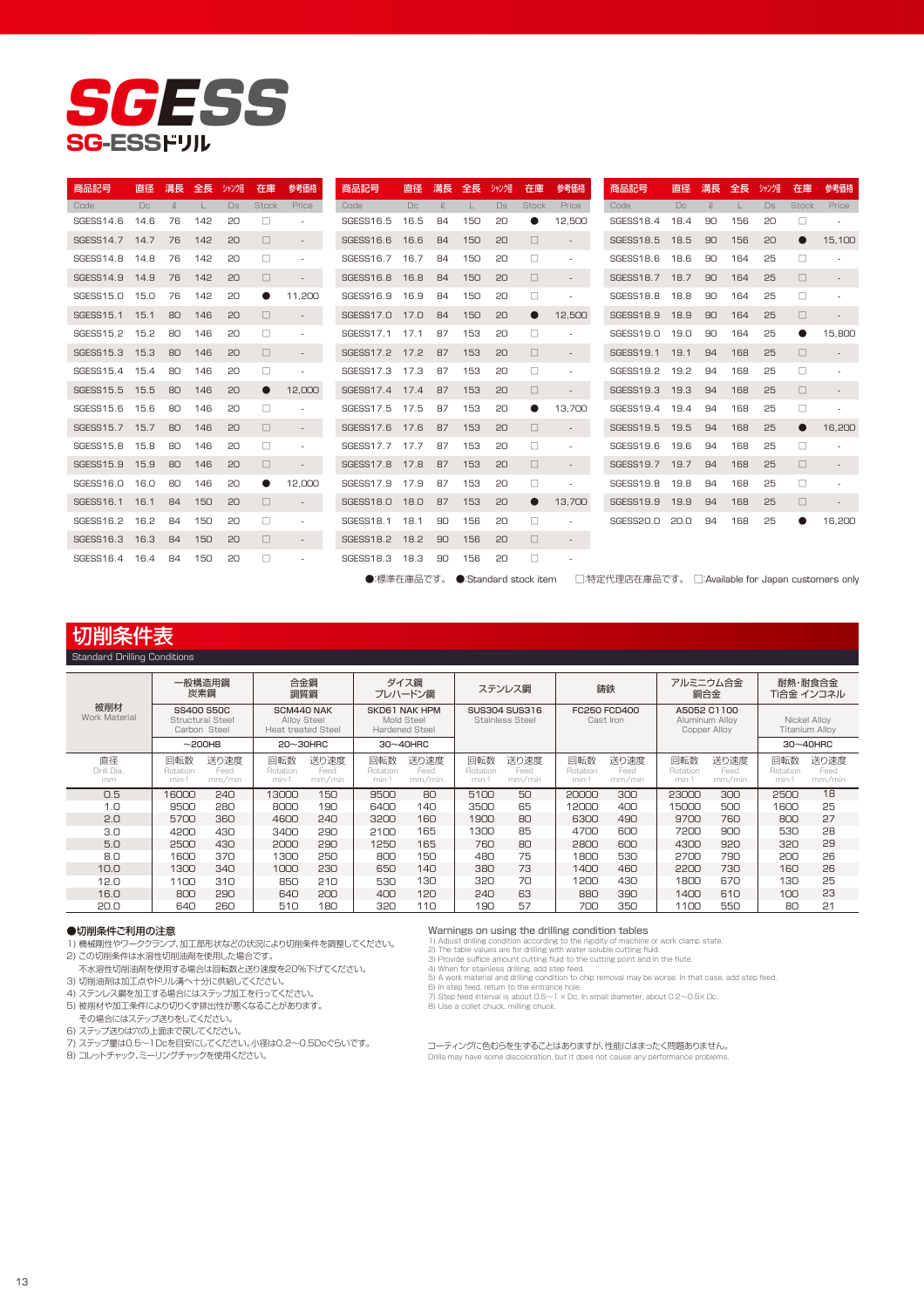











LIST 7570P

| 商品記号                      | 直径         | 溝長           | 全長       | シャンク径          | 在庫        | 参考価格           | 商品記号                 | 直径           | 溝長           | 全長         | シャンク径    | 在庫                     | 参考価格                     | 商品記号                 | 直径           | 溝長           | 全長         | シャンク径    | 在庫           | 参考価格                     |
|---------------------------|------------|--------------|----------|----------------|-----------|----------------|----------------------|--------------|--------------|------------|----------|------------------------|--------------------------|----------------------|--------------|--------------|------------|----------|--------------|--------------------------|
| Code                      | $\Box$     | $\mathcal Q$ | L        | Ds             | Stock     | Price          | Code                 | $\Box$       | $\mathcal Q$ | L          | Ds       | Stock                  | Price                    | Code                 | $\Box$       | $\mathcal Q$ | L          | Ds       | <b>Stock</b> | Price                    |
| SGES2.0                   | 2.0        | 24           | 56       | З              | 0         | 1,240          | SGES7.8              | 7.8          | 75           | 119        | 8        | 0                      | 3,280                    | SGES13.6             | 13.6         | 108          | 168        | 16       | $\Box$       |                          |
| SGES2.1                   | 2.1        | 24           | 56       | З              | ●         | 1,240          | SGES7.9              | 7.9          | 75           | 119        | 8        | $\bullet$              | 3,280                    | <b>SGES13.7</b>      | 13.7         | 108          | 168        | 16       | $\Box$       |                          |
| SGES2.2                   | 2.2        | 25           | 56       | з              | 0         | 1,240          | SGES8.0              | 8.0          | 75           | 119        | 8        |                        | 3,280                    | SGES13.8             | 13.8         | 108          | 168        | 16       | $\Box$       | ÷,                       |
| SGES2.3                   | 2.3        | 25           | 56       | З              | ●         | 1,240          | <b>SGES8.1</b>       | 8.1          | 75           | 125        | 10       | $\bullet$              | 3,620                    | SGES13.9             | 13.9         | 108          | 168        | 16       | $\Box$       |                          |
| SGES2.4                   | 2.4        | 30           | 61       | З              | O         | 1,240          | SGES8.2              | 8.2          | 75           | 125        | 10       |                        | 3,620                    | SGES14.0             | 14.0         | 108          | 168        | 16       |              | 11,900                   |
| <b>SGES2.5</b>            | 2.5        | 30           | 61       | З              | ●         | 1,240          | SGES8.3              | 8.3          | 75           | 125        | 10       | $\bullet$              | 3,620                    | SGES14.1             | 14.1         | 114          | 173        | 16       | $\Box$       |                          |
| SGES2.6                   | 2.6        | 30           | 61       | З              | 0         | 1,240          | SGES8.4              | 8.4          | 75           | 125        | 10       |                        | 3,620                    | SGES14.2             | 14.2         | 114          | 173        | 16       | □            | ä,                       |
| SGES2.7                   | 2.7        | 33           | 64       | З              | ●         | 1,240          | <b>SGES8.5</b>       | 8.5          | 75           | 125        | 10       | $\bullet$              | 3,620                    | SGES14.3             | 14.3         | 114          | 173        | 16       | $\Box$       |                          |
| SGES2.8                   | 2.8        | 33           | 64       | З              | 0         | 1,240          | SGES8.6              | 8.6          | 81           | 131        | 10       | $\bullet$              | 3,850                    | SGES14.4             | 14.4         | 114          | 173        | 16       | □            |                          |
| SGES2.9                   | 2.9        | 33           | 64       | З              | ●         | 1,240          | <b>SGES8.7</b>       | 8.7          | 81           | 131        | 10       | $\bullet$              | 3,850                    | SGES14.5             | 14.5         | 114          | 173        | 16       | e            | 13,100                   |
| SGES3.0                   | 3.0        | 33           | 64       | з              | 0         | 1,240          | SGES8.8              | 8.8          | 81           | 131        | 10       |                        | 3,850                    | SGES14.6             | 14.6         | -114         | 180        | 20       | □            |                          |
| <b>SGES3.1</b>            | 3.1        | 36           | 68       | 4              | ●         | 1,470          | SGES8.9              | 8.9          | 81           | 131        | 10       | $\bullet$              | 3,850                    | SGES14.7             | 14.7         | 114          | 180        | 20       | $\Box$       |                          |
| SGES3.2                   | 3.2        | 36           | 68       | 4              |           | 1,470          | SGES9.0              | 9.0          | 81           | 131        | 10       | $\bullet$              | 3,850                    | SGES14.8             | 14.8         | 114          | 180        | 20       | □            | $\overline{\phantom{a}}$ |
| SGES3.3                   | 3.3        | 36           | 68       | $\overline{4}$ | ●         | 1,470          | <b>SGES9.1</b>       | 9.1          | 81           | 131        | 10       | $\bullet$              | 4,090                    | SGES14.9             | 14.9         | 114          | 180        | 20       | $\Box$       |                          |
| SGES3.4                   | 3.4        | 39           | 71       | 4              |           | 1,470          | <b>SGES9.2</b>       | 9.2          | 81           | 131        | 10       | $\bullet$              | 4,090                    | SGES15.0             | 15.0         | 114          | 180        | 20       | o            | 13,700                   |
| <b>SGES3.5</b>            | 3.5        | 39           | 71       | $\overline{4}$ | O         | 1,470          | SGES9.3              | 9.3          | 81           | 131        | 10       | $\bullet$              | 4,090                    | SGES15.1             | 15.1         | 120          | 185        | 20       | $\Box$       |                          |
| SGES3.6                   | 3.6        | 39           | 71       | 4              | 0         | 1,620          | SGES9.4              | 9.4          | 81           | 131        | 10       | $\bullet$              | 4,090                    | SGES15.2             | 15.2         | 120          | 185        | 20       | □            | ÷,                       |
| SGES3.7                   | 3.7        | 39           | 71       | $\overline{4}$ | $\bullet$ | 1,620          | <b>SGES9.5</b>       | 9.5          | 81           | 131        | 10       | $\bullet$              | 4,090                    | SGES15.3             | 15.3         | 120          | 185        | 20       | $\Box$       |                          |
| SGES3.8                   | 3.8        | 43           | 75       | 4              | ●         | 1,620          | SGES9.6              | 9.6          | 87           | 137        | 10       | $\bullet$              | 4,500                    | SGES15.4             | 15.4         | 120          | 185        | 20       | □            |                          |
| SGES3.9                   | 3.9        | 43           | 75       | $\overline{4}$ | 0         | 1,620          | SGES9.7              | 9.7          | 87           | 137        | 10       | $\bullet$              | 4,500                    | SGES15.5             | 15.5         | 120          | 185        | 20       | ×            | 14,700                   |
| SGES4.0                   | 4.0        | 43           | 75       | $\overline{4}$ | ●         | 1,620          | SGES9.8              | 9.8          | 87           | 137        | 10       | $\bullet$              | 4,500                    | SGES15.6             | 15.6         | 120          | 185        | 20       | □            | ٠                        |
| <b>SGES4.1</b>            | 4.1        | 43           | 85       | 6              | ●         | 1,820          | SGES9.9              | 9.9          | 87           | 137        | 10       | $\bullet$              | 4,500                    | SGES15.7             | 15.7         | 120          | 185        | 20       | $\Box$       | $\overline{\phantom{a}}$ |
| SGES4.2                   | 4.2        | 43           | 85       | 6              | Q         | 1,820          | SGES10.0             | 10.0         | 87           | 137        | 10       | $\bullet$              | 4,500                    | SGES15.8             | 15.8         | 120          | 185        | 20       | □            |                          |
| SGES4.3                   | 4.3        | 47           | 89       | 6              | ●         | 1,820          | SGES10.1             | 10.1         | 87           | 144        | 12       | $\bullet$              | 4,850                    | SGES15.9             | 15.9         | 120          | 185        | 20       | $\Box$       |                          |
| SGES4.4                   | 4.4        | 47           | 89<br>89 | 6<br>6         | 0<br>●    | 1,820          | SGES10.2             | 10.2<br>10.3 | 87<br>87     | 144        | 12<br>12 | $\bullet$              | 4,850                    | SGES16.0             | 16.0<br>16.1 | 120<br>125   | 185<br>189 | 20<br>20 | $\Box$       | 14,700                   |
| <b>SGES4.5</b><br>SGES4.6 | 4.5<br>4.6 | 47<br>47     | 89       | 6              | Q         | 1,820<br>2,060 | SGES10.3<br>SGES10.4 | 10.4         | 87           | 144<br>144 | 12       | $\bullet$<br>$\bullet$ | 4,850<br>4,850           | SGES16.1             | 16.2         | 125          | 189        | 20       | □            |                          |
| SGES4.7                   |            |              |          |                | 0         | 2,060          |                      |              |              |            |          |                        | 4,850                    | SGES16.2             |              |              | 189        |          | $\Box$       |                          |
| SGES4.8                   | 4.7<br>4.8 | 47<br>52     | 89<br>94 | 6<br>6         | 0         | 2,060          | SGES10.5<br>SGES10.6 | 10.5<br>10.6 | 87<br>87     | 144<br>144 | 12<br>12 | $\bullet$              | 5,370                    | SGES16.3<br>SGES16.4 | 16.3<br>16.4 | 125<br>125   | 189        | 20<br>20 | □            |                          |
| SGES4.9                   | 4.9        | 52           | 94       | 6              | ●         | 2,060          | <b>SGES10.7</b>      | 10.7         | 94           | 151        | 12       | $\bullet$              | 5,370                    | SGES16.5             | 16.5         | 125          | 189        | 20       |              | 15,500                   |
| SGES5.0                   | 5.0        | 52           | 94       | 6              |           | 2,060          | SGES10.8             | 10.8         | 94           | 151        | 12       | $\bullet$              | 5,370                    | SGES16.6             | 16.6         | 125          | 189        | 20       | □            |                          |
| <b>SGES5.1</b>            | 5.1        | 52           | 94       | 6              |           | 2,460          | SGES10.9             | 10.9         | 94           | 151        | 12       | $\bullet$              | 5,370                    | <b>SGES16.7</b>      | 16.7         | 125          | 189        | 20       | $\Box$       |                          |
| <b>SGES5.2</b>            | 5.2        | 52           | 94       | 6              |           | 2,460          | SGES11.0             | 11.0         | 94           | 151        | 12       | $\bullet$              | 5,370                    | SGES16.8             | 16.8         | 125          | 189        | 20       | □            |                          |
| SGES5.3                   | 5.3        | 52           | 94       | 6              | ●         | 2,460          | SGES11.1             | 11.1         | 94           | 151        | 12       | $\bullet$              | 6,030                    | SGES16.9             | 16.9         | 125          | 189        | 20       | $\Box$       |                          |
| <b>SGES5.4</b>            | 5.4        | 57           | 99       | 6              |           | 2,460          | SGES11.2             | 11.2         | 94           | 151        | 12       | $\bullet$              | 6,030                    | SGES17.0             | 17.0         | 125          | 189        | 20       | O            | 15,500                   |
| <b>SGES5.5</b>            | 5.5        | 57           | 99       | 6              | ●         | 2,460          | SGES11.3             | 11.3         | 94           | 151        | 12       |                        | 6,030                    | SGES17.1             | 17.1         | 130          | 194        | 20       | $\Box$       |                          |
| SGES5.6                   | 5.6        | 57           | 99       | 6              |           | 2,640          | SGES11.4             | 11.4         | 94           | 151        | 12       | $\bullet$              | 6,030                    | SGES17.2             | 17.2         | 130          | 194        | 20       | □            |                          |
| <b>SGES5.7</b>            | 5.7        | 57           | 99       | 6              | $\bullet$ | 2,640          | SGES11.5             | 11.5         | 94           | 151        | 12       | $\bullet$              | 6,030                    | SGES17.3             | 17.3         | 130          | 194        | 20       | $\Box$       | $\sim$                   |
| SGES5.8                   | 5.8        | 57           | 99       | 6              |           | 2,640          | SGES11.6             | 11.6         | 94           | 151        | 12       |                        | 6,540                    | SGES17.4             | 17.4         | 130          | 194        | 20       | □            |                          |
| <b>SGES5.9</b>            | 5.9        | 57           | 99       | 6              | ۰         | 2,640          | SGES11.7             | 11.7         | 94           | 151        | 12       | 0                      | 6,540                    | SGES17.5             | 17.5         | 130          | 194        | 20       | o            | 16,800                   |
| SGES6.O                   | 6.0        | 57           | 99       | 6              |           | 2.640          | SGES11.8             | 11.8         | 94           | 151        | 12       | e                      | 6,540                    | SGES17.6             | 17.6         | 130          | 194        | 20       | □            |                          |
| <b>SGES6.1</b>            | 6.1        | 63           | 107      | 8              | $\bullet$ | 2,870          | SGES11.9             | 11.9 101     |              | 158        | 12       | $\bullet$              | 6,540                    | SGES17.7             | 17.7 130     |              | 194        | 20       | $\Box$       | $\overline{\phantom{a}}$ |
| SGES6.2                   | 6.2        | 63           | 107      | 8              | o         | 2,870          | SGES12.0             | 12.0         | 101          | 158        | 12       | $\bullet$              | 6,540                    | SGES17.8             | 17.8         | 130          | 194        | 20       | □            |                          |
| SGES6.3                   | 6.3        | 63           | 107      | 8              | $\bullet$ | 2,870          | SGES12.1             | 12.1 101     |              | 158        | 12       | $\bullet$              | 7,300                    | SGES17.9             | 17.9 130     |              | 194        | 20       | $\Box$       | $\overline{\phantom{a}}$ |
| <b>SGES6.4</b>            | 6.4        | 63           | 107      | 8              | 0         | 2,870          | SGES12.2             | 12.2 101     |              | 158        | 12       |                        | 7,300                    | SGES18.0             | 18.0 130     |              | 194        | 20       | $\bullet$    | 16,800                   |
| <b>SGES6.5</b>            | 6.5        | 63           | 107      | 8              | $\bullet$ | 2,870          | SGES12.3             | 12.3 101     |              | 158        | 12       | $\bullet$              | 7,300                    | SGES18.1             | 18.1 135     |              | 198        | 20       | $\Box$       | $\overline{\phantom{a}}$ |
| SGES6.6                   | 6.6        | 63           | 107      | 8              | $\bullet$ | 3,000          | SGES12.4             | 12.4         | 101          | 158        | 12       | $\bullet$              | 7,300                    | SGES18.2             | 18.2 135     |              | 198        | 20       | □            | ٠                        |
| <b>SGES6.7</b>            | 6.7        | 63           | 107      | 8              | $\bullet$ | 3,000          | SGES12.5             | 12.5 101     |              | 158        | 12       | $\bullet$              | 7,300                    | SGES18.3             | 18.3 135     |              | 198        | 20       | $\Box$       | $\overline{\phantom{a}}$ |
| SGES6.8                   | 6.8        | 69           | 113      | 8              | 0         | 3,000          | SGES12.6             | 12.6 101     |              | 158        | 12       | $\bullet$              | 7,660                    | SGES18.4             | 18.4 135     |              | 198        | 20       | $\Box$       |                          |
| SGES6.9                   | 6.9        | 69           | 113      | 8              | $\bullet$ | 3,000          | SGES12.7             | 12.7 101     |              | 158        | 12       | $\bullet$              | 7,660                    | SGES18.5             | 18.5 135     |              | 198        | 20       | $\bullet$    | 18,500                   |
| SGES7.0                   | 7.0        | 69           | 113      | 8              | 0         | 3,000          | SGES12.8             | 12.8         | 101          | 158        | 12       | $\bullet$              | 7,660                    | SGES18.6             | 18.6 135     |              | 206        | 25       | □            | ٠                        |
| <b>SGES7.1</b>            | 7.1        | 69           | 113      | 8              | $\bullet$ | 3,190          | SGES12.9             | 12.9 101     |              | 158        | 12       | $\bullet$              | 7,660                    | SGES18.7             | 18.7 135     |              | 206        | 25       | $\Box$       | $\overline{\phantom{a}}$ |
| <b>SGES7.2</b>            | 7.2        | 69           | 113      | 8              | 0         | 3,190          | SGES13.0             | 13.0 101     |              | 158        | 12       |                        | 7,660                    | SGES18.8             | 18.8 135     |              | 206        | 25       | $\Box$       | $\overline{\phantom{a}}$ |
| SGES7.3                   | 7.3        | 69           | 113      | 8              | $\bullet$ | 3,190          | SGES13.1             | 13.1 101     |              | 158        | 12       | $\Box$                 | $\sim$                   | SGES18.9             | 18.9 135     |              | 206        | 25       | $\Box$       | $\overline{\phantom{a}}$ |
| <b>SGES7.4</b>            | 7.4        | 69           | 113      | 8              | $\bullet$ | 3,190          | SGES13.2             | 13.2 101     |              | 158        | 12       | $\Box$                 | $\overline{\phantom{a}}$ | SGES19.0             | 19.0 135     |              | 206        | 25       | $\bullet$    | 19,300                   |
| <b>SGES7.5</b>            | 7.5        | 69           | 113      | 8              | $\bullet$ | 3,190          | SGES13.3             | 13.3 108     |              | 168        | 16       | $\Box$                 | $\overline{\phantom{a}}$ | SGES19.1             | 19.1 140     |              | 210        | 25       | $\Box$       | $\overline{\phantom{a}}$ |
| <b>SGES7.6</b>            | 7.6        | 75           | 119      | 8              |           | 3,280          | SGES13.4             | 13.4         | 108          | 168        | 16       | □                      | $\overline{\phantom{a}}$ | SGES19.2             | 19.2 140     |              | 210        | 25       | $\Box$       | $\overline{\phantom{a}}$ |
| <b>SGES7.7</b>            | 7.7        | 75           | 119      | 8              | $\bullet$ | 3,280          | SGES13.5             | 13.5 108     |              | 168        | 16       |                        | $\bullet$ 11,900         | SGES19.3             | 19.3 140     |              | 210        | 25       | $\Box$       | $\overline{\phantom{a}}$ |
|                           |            |              |          |                |           |                |                      |              |              |            |          |                        |                          |                      |              |              |            |          |              |                          |